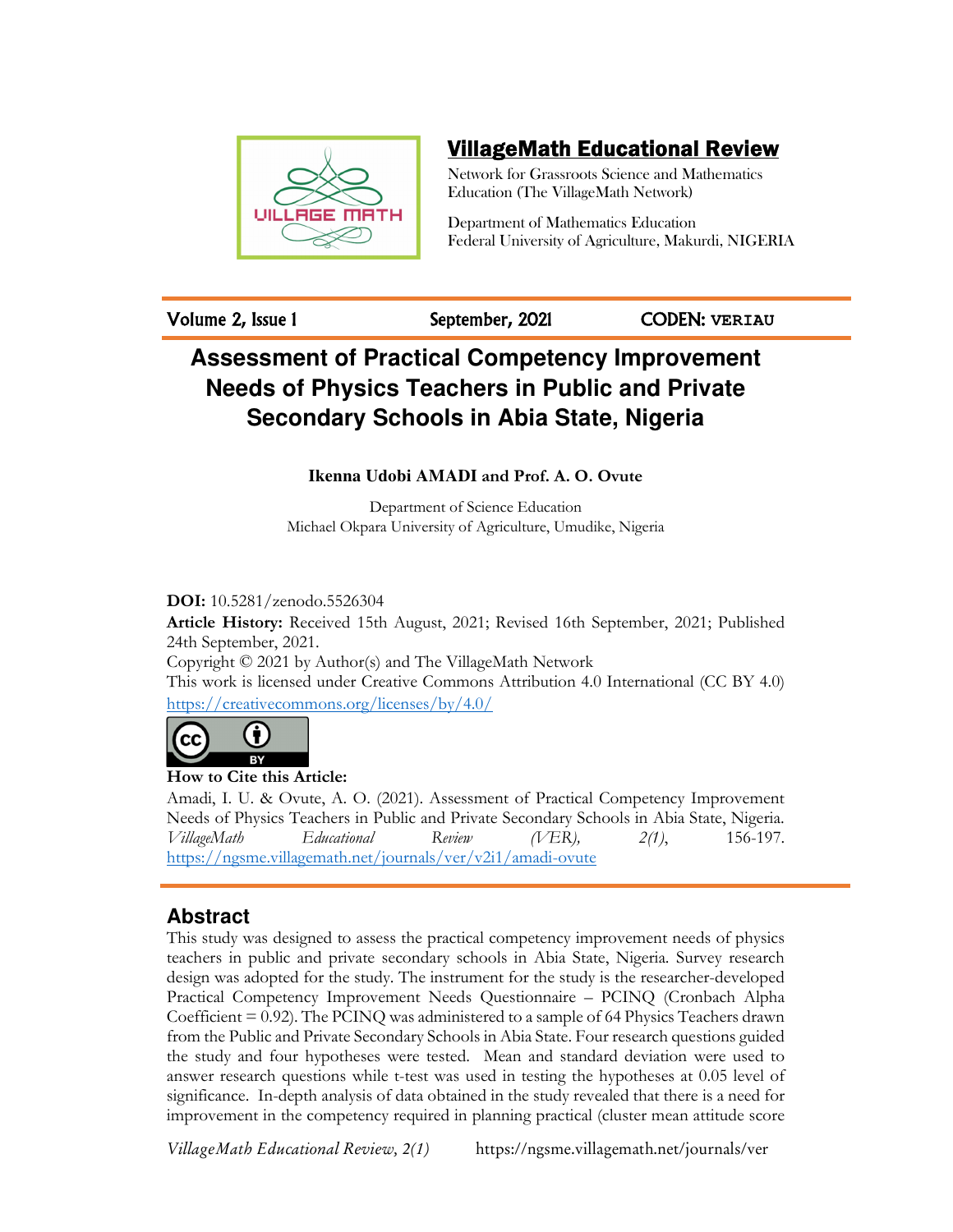$= 2.85$ ), organizing practical (cluster mean attitude score  $= 2.87$ ) laboratory management (cluster mean attitude score  $= 2.92$ ) and evaluation of practical (cluster mean attitude score = 2.87) of physics teachers in public and private secondary schools in Abia State. The t-test analysis of practical competency improvement need index established no statistically significant difference between the competency required in planning, organizing, laboratory management and evaluation of practical between public and private secondary schools in Abia State. Based on the findings of the study, it was recommended that physics teachers should seek for higher learning and qualifications by continuously leveraging on several teachers re-training programs to improve their competencies in teaching. Stakeholders in education should ensure that only qualified teachers are employed to teach in our secondary schools.

**Keywords:** Physics, Physics Education, Physics Practical, Physics Practical Competency, Physics Practical Competency Improvement Needs, Physics Teachers

### **Introduction**

Nations, generally, have accepted science education as key to their technological development, it is known as the foundation upon which the bulk of present day technological breakthrough is based on, (Onasanya & Omosewo, 2011). Science comprises such basic disciplines as physics, Mathematics, Biology, Chemistry and Physics (Oladejo, Olosunde, Ojebisi and Isola, 2011); all this subjects are taught at the senior secondary school levels. The impact of science is felt in every aspect of human endeavor so much that it is intricately linked with a nation's development. Thus from the standpoint of the society, the most urgent aim of education is to facilitate social and economic development of the society (Cassady, 2014).

This was evident in the United States of America in the 1960s shortly after the technological feat of the Sputnik episode. The Americans took immediate steps to revolutionize their science education program in schools. A new school science curriculum was developed, namely, the Biological Sciences Curriculum Study (BSCS – Yellow and Blue versions), the Chemical Education Material Study (CHEM Study), the Physical Science Study Committee (PSSC) course; which explored the new methods of teaching sciences (e.g. the discovery method – with its different facets and applications). These actions accounted substantially for the sound technological advancement of the USA and the technological height the nation has attained today. Other developed nations followed the same pattern, refocusing their science education program – in terms of content, delivery and relevance and they have similar results.

According to Upinder Dhar and Gyanamamritum, 2014, Education is seen as a conscious effort of a nation to inculcate her existing body of knowledge, values, norms, science and technology and way of life into the young generation for the purpose of active participation and development of the nation. Thus, the true meaning of education is harmonious development of head, heart and hand i.e., enlightenment of the mind, compassion and dignity of labor. To achieve this purpose, the society engages the services of educational personnel and institutions where children are taken through well-planned structures. As such, education is expected to expose learners to the scientific and analytical thinking competencies they need to understand, build and create new technologies. The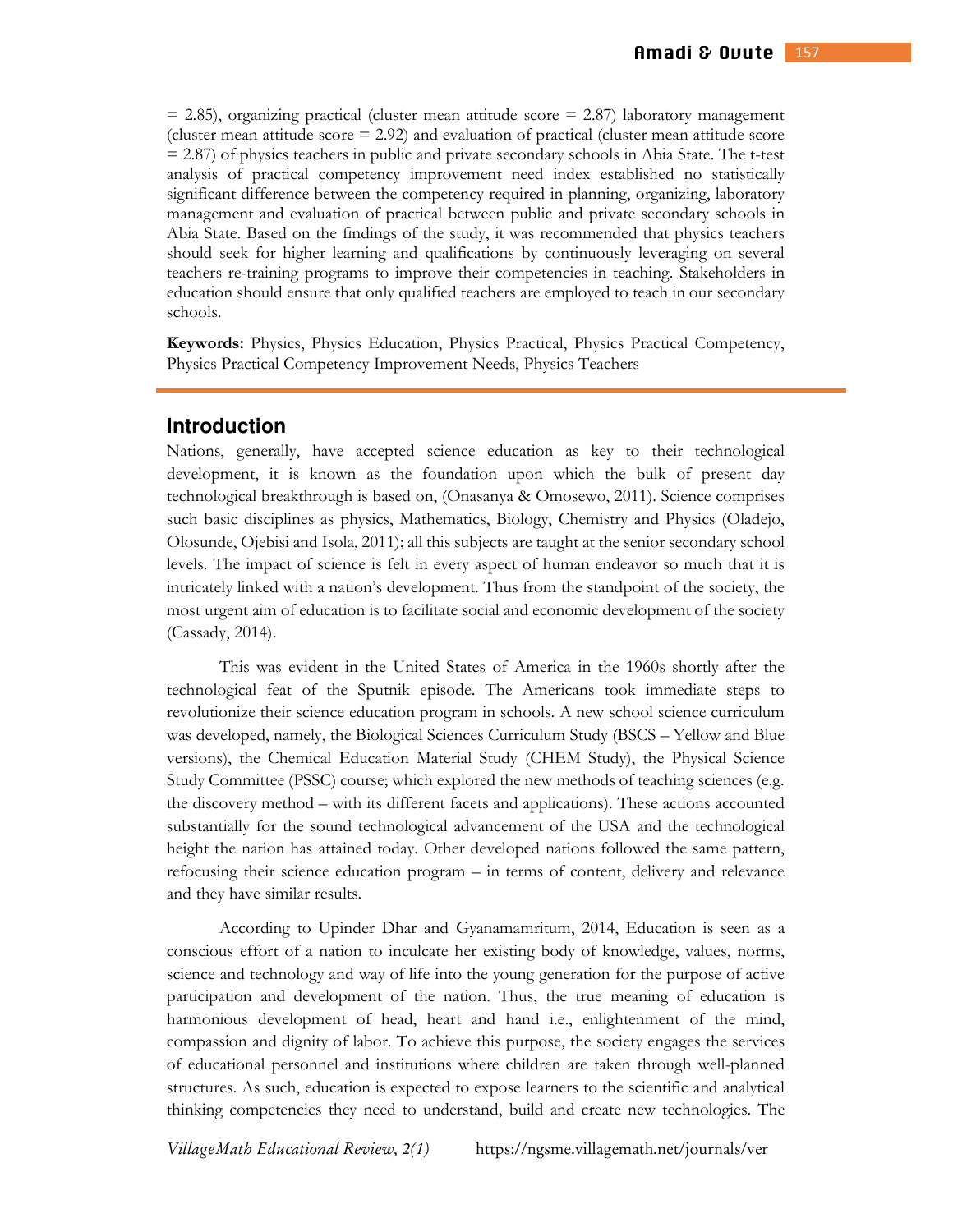158

quest for technological development critical for economic development, must equally be propelled by effective science education programs of which the learning and teaching of physics is integral and fundamental.

The world summit on sustainable development (2002) as reported in Akporehwe and Onwiodukit (2013) confirmed the role of science and technology education as a panacea for sustainable development of any nation. Government in acknowledging the strategic role science plays in national development has directed Nigerian Universities to formulate policies geared towards admitting candidates on a 60:40 ratio in favor of science courses. But over the years, students' performance in physics in secondary school certificate examination has remained poor and not only is the performance poor, students' enrolment in physics do not attain 40% of total enrolment in secondary school certificate examination at each given year. The negative impact of this is that students' intake into higher institutions to study key science courses has not attained this recommended ratio of 60:40 in the admission policy (Nnaka & Anaekwe, 2011), this was also recommended in the National Policy on Education for technology-based institutions (Federal Republic of Nigeria – FRN, 2015).

The concomitant frustration this brings is not only on the students but also on Nigeria as a nation who's Policy on Education provision on admissions between science and non-science courses has not been attained and may not likely be attained except these inhibiting factors are quickly resolved, and this is capable of bringing frustrations and set back on our efforts towards our socio economic development. Nigerian youths with aptitude for science cannot actualize their dreams; our oil and gas sector remains largely managed by foreign personnel; joblessness, poverty and deprivation fuels anger, bitterness and hopelessness among the youth which snowballs into conflicts and agitations. These can be minimized or possibly avoided if we can get our science education well at all levels. Many factors were identified as responsible for the poor performance of students in physics in secondary schools which includes: poorly equipped laboratories, lack of qualified and competent teachers, curriculum overload, poor attitude of students and gender biases as reported by (Effiong, 2002).

Physics is the study of matter in relation to energy in space and time. The study of physics is very critical in science education programs. According to the United Nations Education Scientific and Cultural Organization, UNESCO (2012), physics education that is relevant and of quality can develop critical and creative thinking, assist learners to suss and participate in public policy discussions, encourage behavioral changes that can put the world on a more sustainable route and stimulate socio-economic development. The knowledge of physics finds application in all other scientific and non-scientific subjects in varying degrees. Students' performance and achievement in physics especially at SSCE level is fundamental for further studies in scientific and technological disciplines in tertiary institutions. This accounts for the efforts towards ensuring that the teaching and learning of physics in schools is effective and efficient Jegede & Adedajo (2013) believe that physics education is key and major in enhancing technological development. The objectives of studying physics in our schools as contained in the national education scheme designed for secondary school physics (1985) include among others, to provide basic literacy in physics for active living in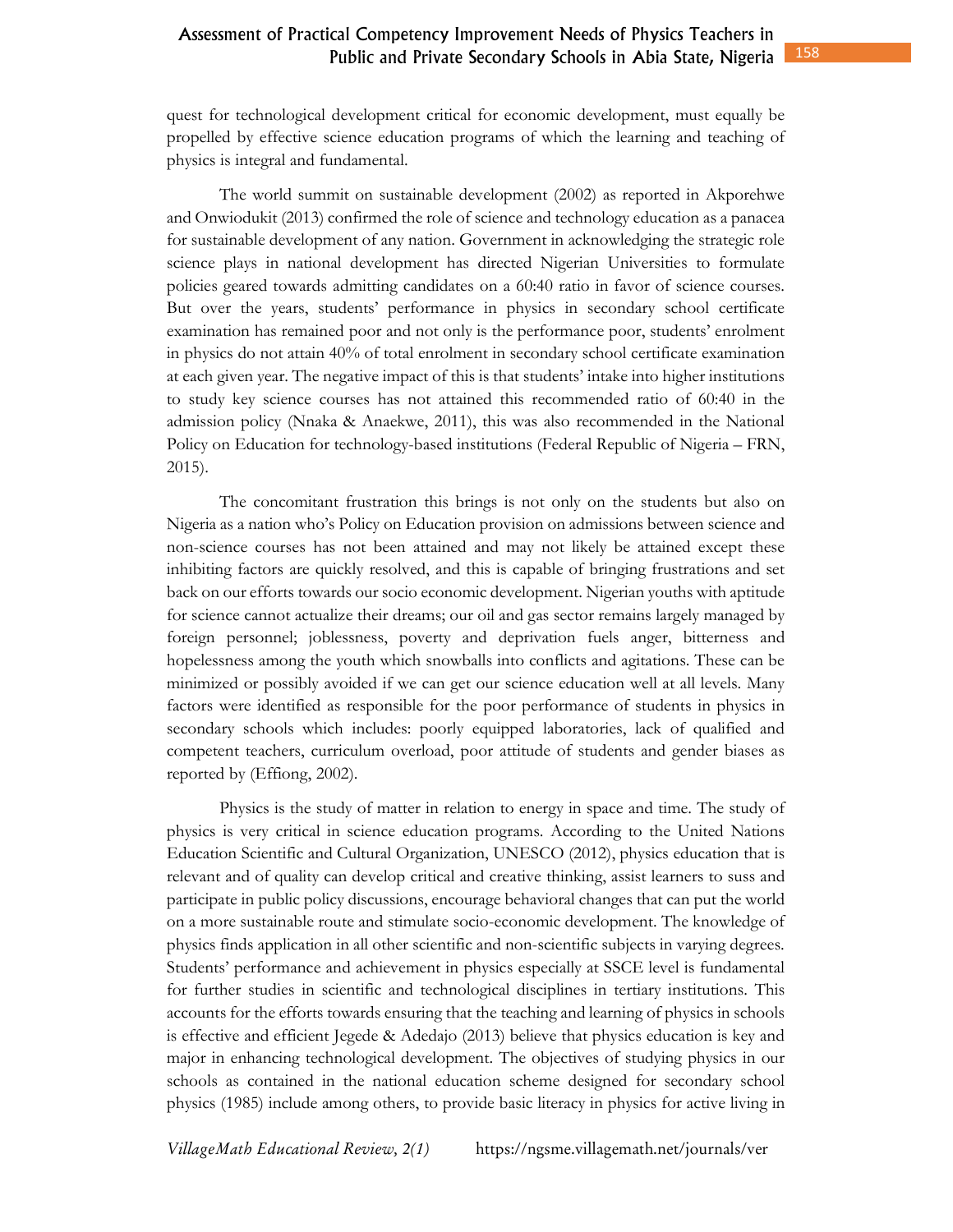the society and to acquire essential and requisite scientific competencies, attitudes, norms and values as a preparation for the technological application of physics. Thus, physics as a science subject is activity based and practical-oriented or hands on and the suitable methods of teaching it, is resource based. This suggests that the mastery of physics and its concepts can only be fully achieved with the use of efficient, effective and a competent personnel / teacher.

Currently physics being of the physical science and taught in secondary schools is taught both in theory and practical, in external and internal examinations; practical physics is examined separately as an integral part of the subject. Physics lessons which takes place in laboratories where both students and teachers carry out experiments and practical demonstration differentiates it from other non-science subjects in school curriculum. This approach of learning and teaching of physics makes it practical oriented. Practical is encouraged in science subjects (physics especially) since it facilitates the learning and understanding of science concepts, and in the development of competencies and procedures of scientific attitude. Practical activities in sciences provides Students with opportunities design and carryout experiments, make observations, select observations relevant to their investigations for further study, seek, identify patterns and evaluate explanations to those patterns, thus, physics practical is an important component of physics education.

Practical encourages accurate observation and painstaking recording; Promoting simple common sense in scientific methods of thought; Developing manipulative skills; Giving training in problem-solving; Fitting the requirements of practical examination regulations; Elucidating the theoretical work so as to aid comprehension; Verifying facts and principles already taught; finding facts by investigation and arriving at principles; Arousing and maintaining interest in the subject; Making natural phenomenon more real through actual experience.

Specifically, Trowbridge and Bybee (1990) identified what should constitute the objectives of practical work in physics to include: Developing skills in problem-solving through identification of problems, collection and interpretation of data, and drawing conclusions; Develop skills in manipulating laboratory apparatus; Establishing systematic habits of record keeping; Developing scientific attitudes; Learning (*and applying*) scientific methods of solving problems; Developing self-reliance and undependability; Discovering unexplored avenues of interest and investigation; Promoting enthusiasm for the study of science.

Studies have shown that students' participation in science practical work contributes significantly to their understanding of the concepts taught (Millar, 2009) and learning of science process skills and attitudes (Johnstone & Al-Shuaili, 2001). Hence, practical work occupies prominent place in science education program and has generated strong interest and research (Hodson, 1991; Osborne, 1998; Millar, 2009).

Physics practical offers students' opportunity to learn by doing and to do "what scientists do" (Ajeyalemi, 2011). Unfortunately, this aspect of teaching and learning physics is often ignored by teachers. Often as a result of ill-equipped laboratory. (Agbola & Oloyede, 2007), teacher incompetence (Adesoji & Arowosegbe, (2004) and lack of time (Akpan,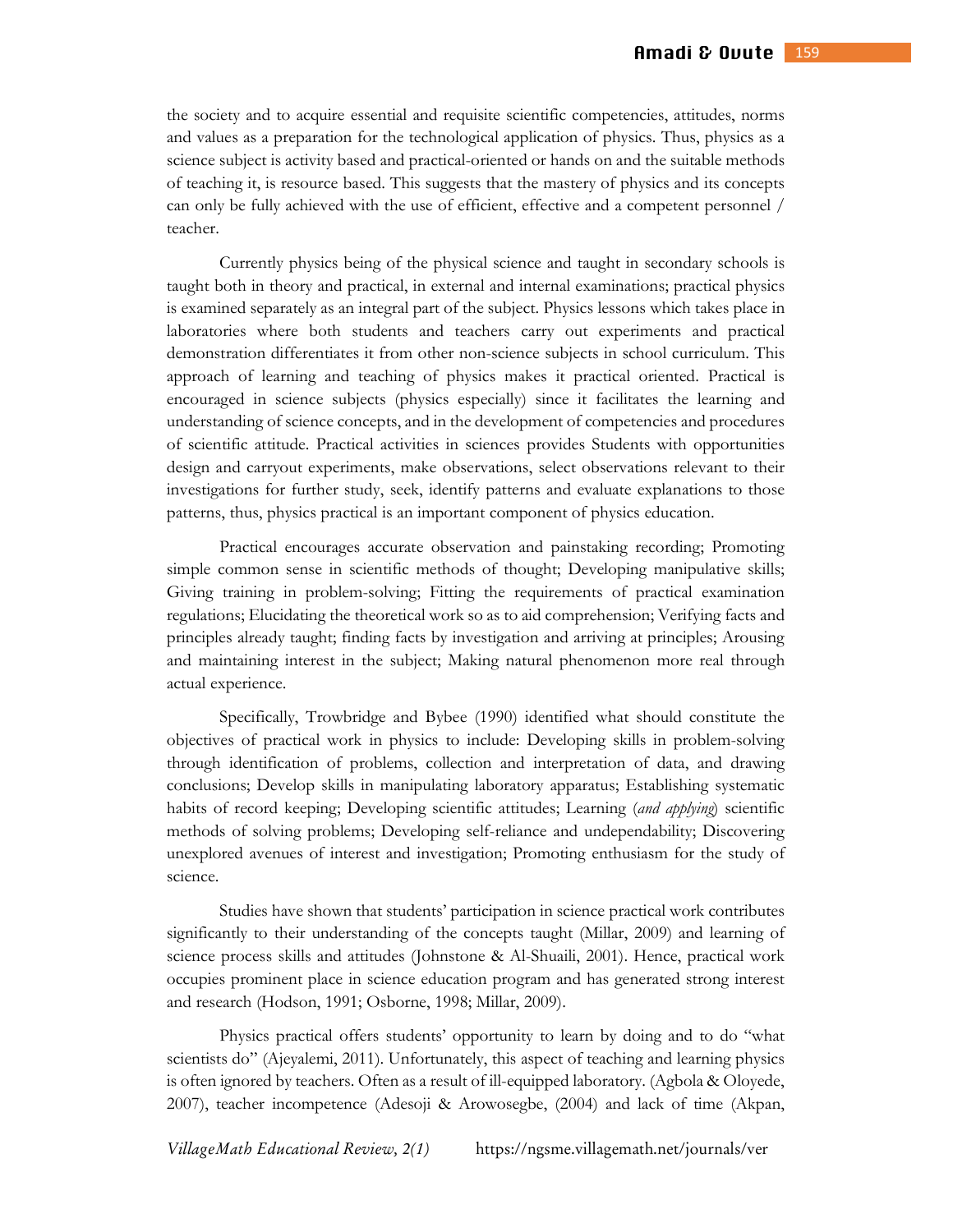1999). Given the importance of practical work in physics to the overall development of knowledge and skills of the physics students in secondary schools, it has become pertinent to explore how teachers could be properly retooled and repositioned on how to guide students effectively in practical physics.

In recent times, sudden increase has been witnessed in the establishment of private secondary schools due to the liberalization policy of the federal government, most parents are of the opinion that the standard of education in private secondary schools is better than that in the public secondary schools regarding achievement, Ekundayo (2013) reported that performance is mostly affected by a number of statistical indicators including the studentstaff ratio, qualification of teachers, years of experience of teachers and the nature-nurture factors etc.

Unfortunately, teaching and learning of physics in secondary schools has been observed to have some flaws that include: Using the lecture method which is teacher centered to teach physics, concentrating on the usage of textbooks and not exploring other teaching materials, Laying more emphasis on the mathematical computations than the physics concepts, learning process is confined to reading and memorization, critical and creative skills are rarely developed. (Agommoh, 2015).

According to Nwanekezi and Ifionu (2010),

Teaching is one occupation that has the greatest number of quack despite its position as the "key" for development of human intellect. From pre-nursery level, it is common to find people who do not have teaching qualifications still parade themselves as professional teachers. It is no doubt that even the teacher education institutions which are expected to turn out teachers who are intellectually, socially and professionally competent end-up producing half-baked.

 Although adequate strategies have been put in place for the implementation of the policies a closer look on of the implementation process reveals that the objective are not being realized (Ivowi, 2000). An indepth analysis of the implementation strategies of the national policy is properly documented in Ivowi (2000), and it shows a mismatch and disagreement between policy and its implementation. For instance, while the government wants majority of students to do sciences in schools, most schools have no laboratories at all. Apart from poor provisions in terms of facilities, the problem was compounded by the huge population in schools dated as far back as 1970's (Ivowi, 2000). Based on these major landmarks, the emphasis of science education in this twenty-first century should be on quality assurance for science students, science teachers and Nigerian society as a whole.

Obioma (2009) capped it saying that:

Physics is crucial for effective living in this modern age of science and technology. Given the application of physics in industry and many other professions, it is imperative that every student is given an opportunity to acquire some of its concepts, principles and competencies. Unfortunately, the teaching and learning of physics has experienced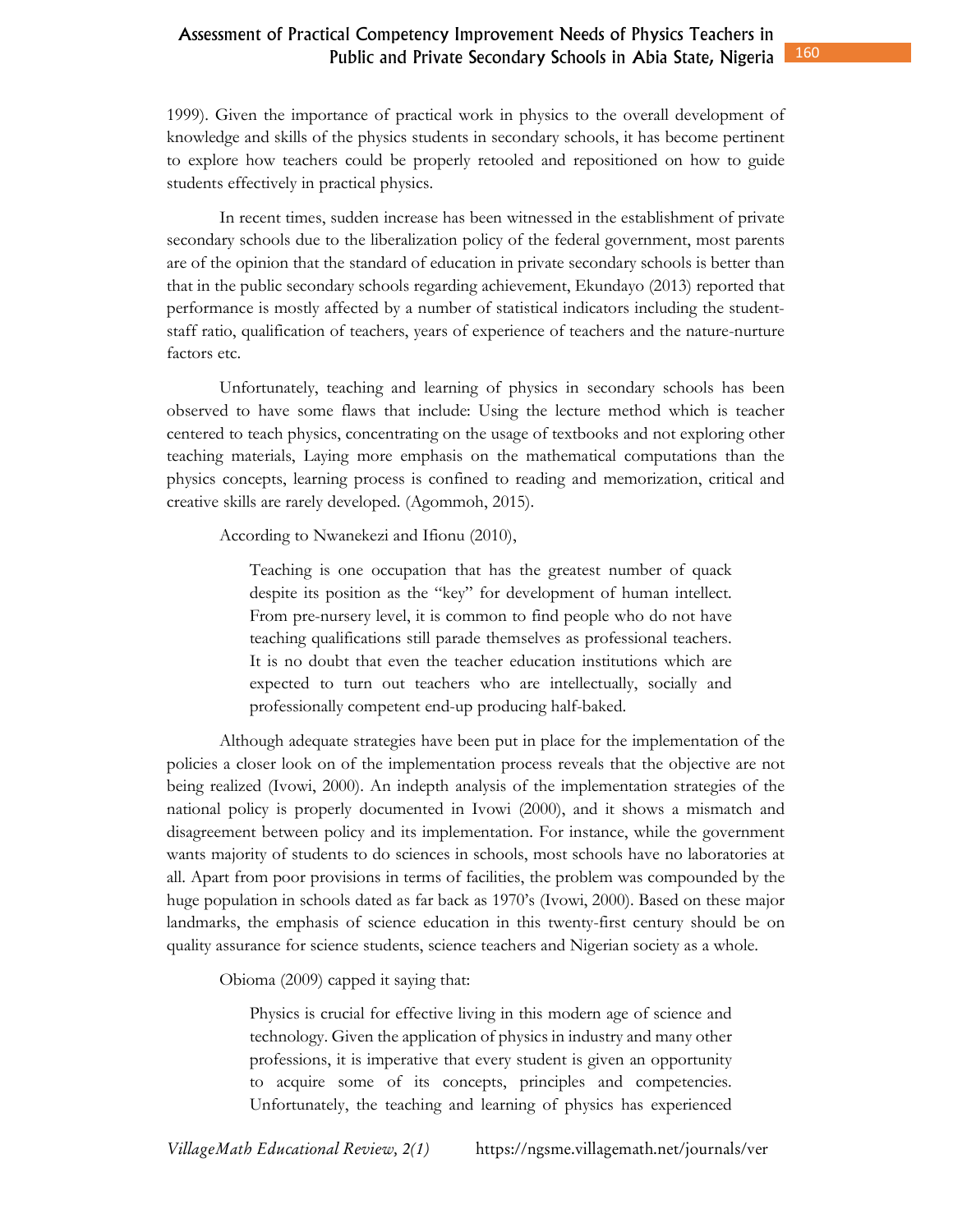challenges which prevent many students from performing well in external examinations. The philosophy, objectives and concepts of physics curriculum have been adjudged by experts in the field to be satisfactory; but its implementation has fallen short of expectation because of insufficient number of competent teachers, inadequate laboratory equipments to ensure the performance of related-students activities which are aimed at enhancing meaningful learning.

 From the afore-going, it can be seen that rather than achieving the general objectives of senior secondary physics curriculum, physics education at the secondary school level seems to need refocusing.

The West African Examination Council (WAEC) utilizes practical test/examination to assess students' acquisition of various physics practical competencies. In these tests, students are required to carry out certain physics practical activities following some laid down rules and guidelines, the scores of the students obtained through the marking of their practical directly and indirectly indicate the level of physics practical process skills they acquired an can demonstrate during actual practical examinations. This method of assessment is also adopted by physics teachers who prepare students for SSCE. The method of assessment influences the teaching strategy adopted by teachers. Also student's learning styles and characteristics are influenced such that they always try to find out most appropriate responses or answers irrespective of the procedures followed.

This reason has made the WAEC and bodies that conduct SSCE to stipulate that practical activities should form the basis of teaching. During examination, practical work is also examined separately and theory separately.

To achieve this and more, a competency focused study that is qualitative in approach, objective and methodology is indeed timely and required. West African Examination Council (WAEC 2015) through their chief examiners report for the last five years observed the following candidate's weaknesses in examinations: Disregard to instructions e.g. plotting of certain graphs to start from origin (0, 0). Inconsistencies in number of decimal places (d.p) and significant figures (s.f); Inability to make correct deductions from graphs e.g., significance of the slope; Poor computational skills; Inability to adhere strictly to the rubrics; Inability to record measured data to the required degree of accuracy; Poor responses to the questions on the theories of the experiments; Inability to interpret and understand the demands of each questions.

To remedy these weaknesses, it was suggested that Practical items should be provided adequately and timely; Candidates should engage in a lot of laboratory work before their final examination; Schools should endeavor to engage Physics graduates to teach Physics in their schools; and that teachers should be encouraged to attend workshops and coordination meetings to improve and acquire more skills (WAEC Chief Examiners Report 2015, 2017).

Continuing, it was also observed that in addition candidate's weaknesses included: Poor manipulation of arithmetic processes; Inability to convert SI units correctly e.g. length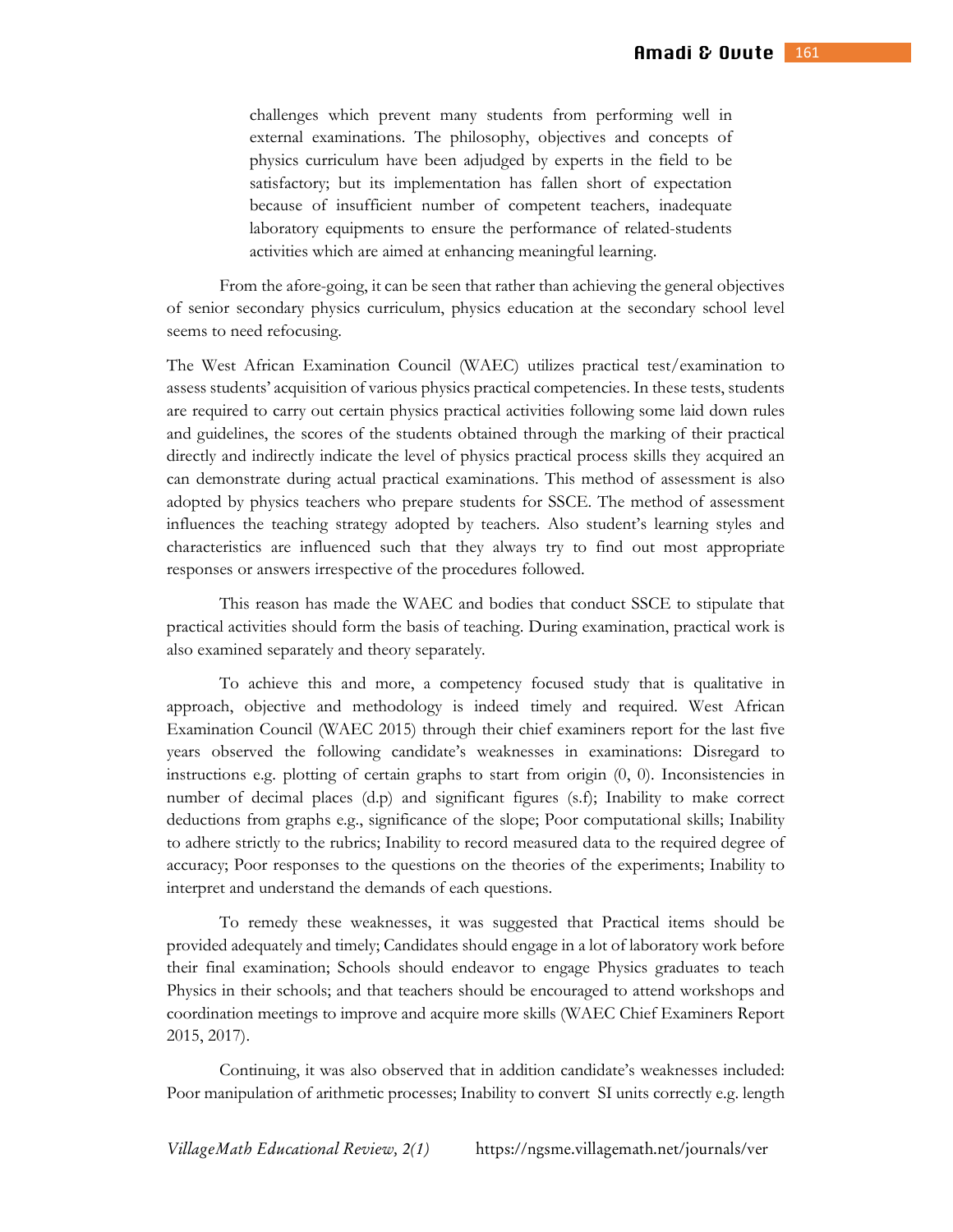in feet or millimeters to meters; area in centimeter squared to m2, etc.; Inadequate grasp of basic concepts in physics; Inability to interpret drawings and graphical representation of physical quantities; Inability to relate acquired knowledge to real life situations; Failure distinguish between static and kinetic friction; Inability to give acceptable description of laboratory experiment; incomplete rendering of laws and definitions; Not realizing that diagrams are as important as its explanations; Difficulty in solving problems Standard forms; Inability to differentiate between objects undergoing a certain type of motions and when these objects are actually in motion; Language problem hence they could not understand the demands of some questions nor were they able to express themselves clearly.

The following remedies were suggested: Motivating both students and teachers; Ensuring availability of teaching and learning materials in schools; Students to expend their horizons studying every aspect of the syllabus; Teachers to emphasis the understanding of basic principles of physics; Teachers stressing salient points in the definition of terms, theories and law; WAEC to derecognize schools without qualified teachers and well equipped laboratory; Teachers should endeavor to attend coordination meetings so as to know areas of competencies they need to improve on, Government /private schools to recruit qualified physics teachers (WAEC Chief Examiners Report 2015, 2016, 2017).

The practical component of the report shows that for it to be achieved, the physics teacher should be competent in teaching and Sequel to the report, there is every need therefore, to assess the competency improvement needs of secondary school physics teachers for effective practical teaching in Abia State of Nigeria and wherever such is contemplated.

# **Statement of the Problem**

Students' performance in physics is the aggregate of their performances in theory and practical works in the subject. Consistently, Chief Examiners' Reports state that the continuing decline in performance of students in the SSCE in physics may be traceable more to their poor acquisition of relevant science skills and consequent poor performance of students in the practical aspect of physics examination. With the observed poor preparation of students for science practical (Agbo & Mankilik, 1999; Akpan, 1999; Maskill, 2000), students tend to perform poorly in science practical which leads to overall poor performance in the science subjects. Students after graduation from secondary school barely conduct practical work in physics, nor set up a practical physics-based enterprise. Perhaps, the causes of students' poor performance and non-application of practical physics may be attributed to the level of competency possessed by the teachers. The performance of Physics teachers in our public and private secondary schools has long been a concern among science educators, parents, stakeholders and policy makers. This worry is as result of the poor performance of students in practical Physic examinations at the senior secondary school level.

Teacher's incompetency is a factor that could easily deter teachers from engaging in the meaningful task of teaching practical lessons. According to National Policy on Education (FRN, 2015), teacher education will continue to be given more emphasis in all education planning since no education system can rise above its teachers. Teachers are prime movers in development and people interested in the progress of any nation should think more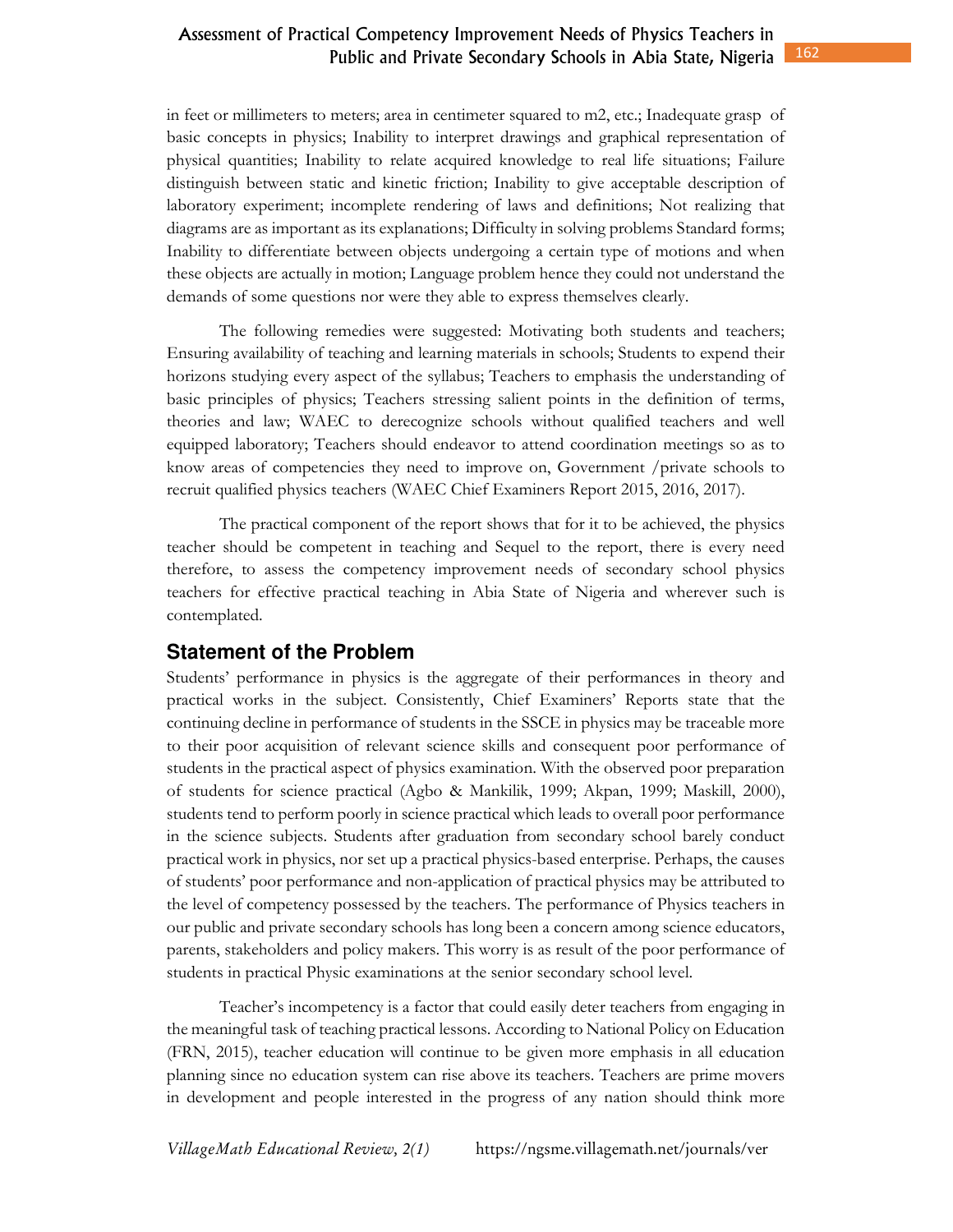seriously about teacher education programs. A situation where a physics teacher pays "lip service" to activity-oriented instructional methods and resources that could enhance creative thinking in the learners negates the objectives of physics education at the secondary school level. The need to fashion out competency improvement areas of physics teachers in order to provide students with practical experiences in leaning physics is the thrust of this research work.

It is appropriate to identify the practical competency improvement needs of physics teachers so that workshops and programs can be packaged to improve their competencies so as to guide students in practical work. There is therefore the need to assess the practical competency improvement needs of secondary school physics teachers in Abia State of Nigeria.

### **Literature Review**

#### **Conceptual Frame Work**

#### **Philosophy of Physics Curriculum in Nigeria**

The major concepts which unify the topics in the senior secondary school physics curriculum are motion and energy. The relevance of the physics topics to society in terms of application is stressed throughout in the curriculum and only the topics which are directly derivable from the concepts and their sub concepts were selected. The approach in the curriculum generally is to treat the topics under a unifying concept and provide some elaboration in the applications in order to advocate usefulness and application of copious illustrations to aid understanding. In addition of such attempt at functionality, a specific teaching approach was advocated: Practical (The guided discovery method of teaching) has been recommended and is aimed at ensuring that learning, as an activity takes place while the student's mind is engaged actively through series of a well – structured and planned experiences. These are typified with discussions, experimentation and questioning.

The teacher prepares his lesson properly through careful planning, organization, laboratory management, evaluation and guides students very well so that learning takes place. Here, teaching should not be emphasized at the expense of learning, thus the lecture method, which is effective and efficient for covering lots of ground quickly is not recommended. This was to avoid a rigid one way traffic in the laboratory or classroom but rather to put in place a real interaction between students, teachers and equipment. The merits of the guided-discovery method was discussed (Ivowi 1984). Similar to other science programmes, three factors have been emphasized in the secondary school physics curriculum content. These are understanding of concepts, functionality and application. Ability to explain concepts and principles, and apply them in given situations is needed in physics because of the crucial role it plays in the development of science and technology of any nation. Functionality entails the use of functional instructional materials to expose students to the various processes and to enable them to acquire relevant competency. A high level of accuracy is not actually crucial at this stage; but complete dependence on the precision of the instrument used and the teacher's mastery in teaching needs to be stressed. The final effect of application and functionality is to enhance understanding of the concepts being taught (Ivowi 1990). Given the nature of physics and paucity of teachers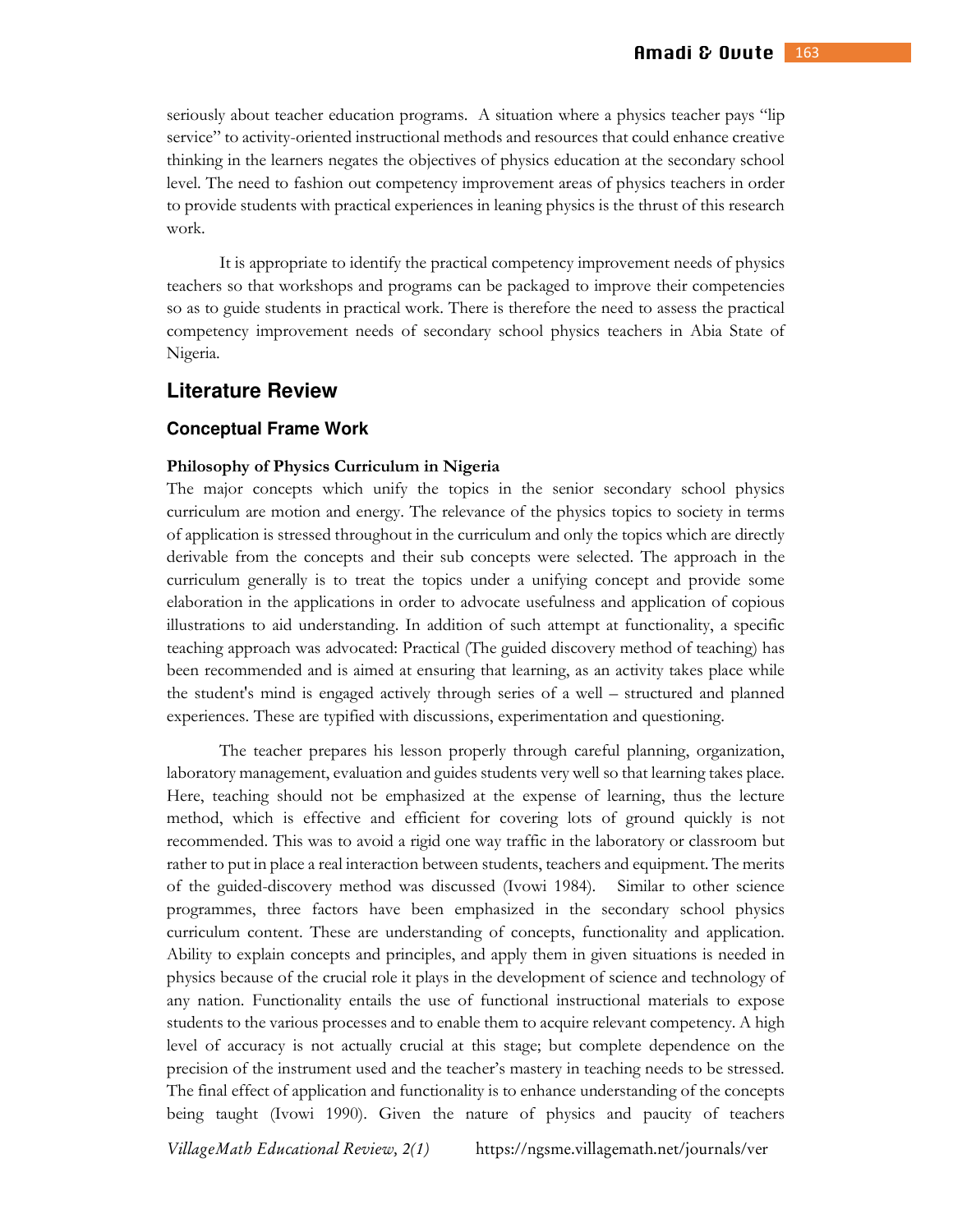(incompetency of teachers) and equipment in schools, it is difficult to effectively implement the provisions of the SSS physics curriculum. This has resulted in a difference between the prescribed programme and what is actually implemented in the schools (Oludotun 1981, as cited in Adeyemo 2010.)

### **Essential Features of Physics Curriculum in Nigeria**

In Nigeria, Physics, has been found to be the bedrock of scientific and technological development both in under-developed and developed nations alike, it has some features which are generally accepted and believed to widen the horizon of understanding of physics by the learners. These features are made essential because it is believed that if they are adhered to in any given situation at any given period of time will be able to make this subject easy to understand by learners and as a result nullify the misconceptions of people, students, teachers, parents and community at large about physics.

Some of these features are:

- i. Guided discovery method should be the method of teaching instead of the old and routine lecture method adopted by teachers and this was recommended due to the fact that, learning efficiency and effectiveness takes place during discussion, experimentation and explanation
- ii. Adequate interaction between physics student and teachers. In this case, it is believed that genuine and helpful interaction between the teacher and the students, will be able to expose their minds to what and when they find things difficult in physics concepts thereby reducing the difficulties and fear they encounter during learning.
- iii. Recommendations for each topic to have a target and specific objectives to be met at the end of each lesson was made. This is necessary and important if physics is to be appreciated by the students and community at large. A topic would be appreciated if it has attainable aim, goals and objectives and if these are not met, then it is said to be aimlessly taught and of course, have no contribution to the development of the students in relation to cognitive, affective, and psychomotor domains and has nothing to contribute to the society at large.
- iv. Each topic should co-relate and cut across board other topics, i.e., the knowledge gained previously should be transferable. This means that it has to contribute to new topic and aids the understanding of the new topic. Topics should be sequentially arranged in a logical order so that each knowledge gained could be retained, applicable and transferable to any physical challenges.
- v. Evaluation should not only be based on recalling of facts but also on application. The affective and psychomotor (manipulative competencies). This recommendation is made such that students could be holistic in development relative to the demands of their societies.
- vi. It was recommended that emphasis should be placed on both the theoretical aspect as well as practical aspect of the subject. This suggestion and recommendation were made so that any theory taught in physics will be tested and trusted to be consistent at any considerable situations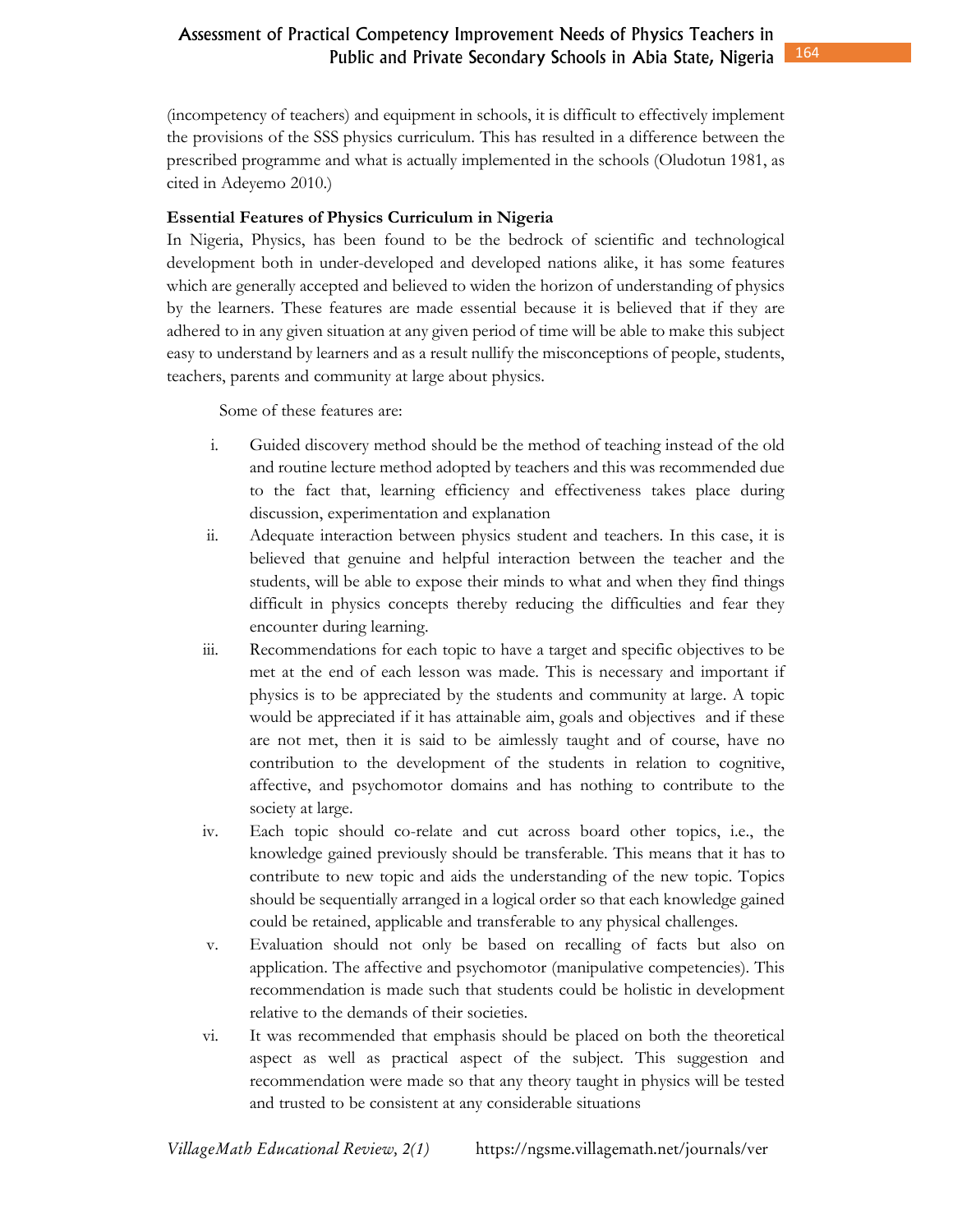vii. Most importantly, each topics should be taught in a way that it takes into consideration its relevance to the societal norms and values etc. so that each student can appreciate the values and norms of the society in which he lives.

#### **Objective of Physics Education in Nigeria**

The general objectives of secondary school physics curriculum as stated in the curric ulum document of 1985 by Federal Ministry of Education (FME), revised in1998 and expressed explicitly by the FGN (2004) are:

- i. To provide literacy in physics for functional living in the society.
- ii. Creativity simulation and enhancement.
- iii. Acquiring essential competencies and attitudes for technological application of physics.
- iv. To acquire basic concept and principles of physics as preparation for further studies.

Besides, an array of performance, objective was also stated for each topic in physics. Ivowi (1993) emphasized some factors on the secondary school (SS 3) physics curriculum content:

- i. Understanding the concept. That is, ability to explain concepts and principles in physics
- ii. Functionality: that is, the use of functional equipment to expose students to the various processes and to enable them acquire relevant competencies.
- iii. Application: competent in applying concept learnt and acquired in physics to relevant field.

The objectives listed above entails indispensable and laudable expressions that can cause noticeable changes to our national development if all collaborating factors shown in Figure 1 below are put into considerations.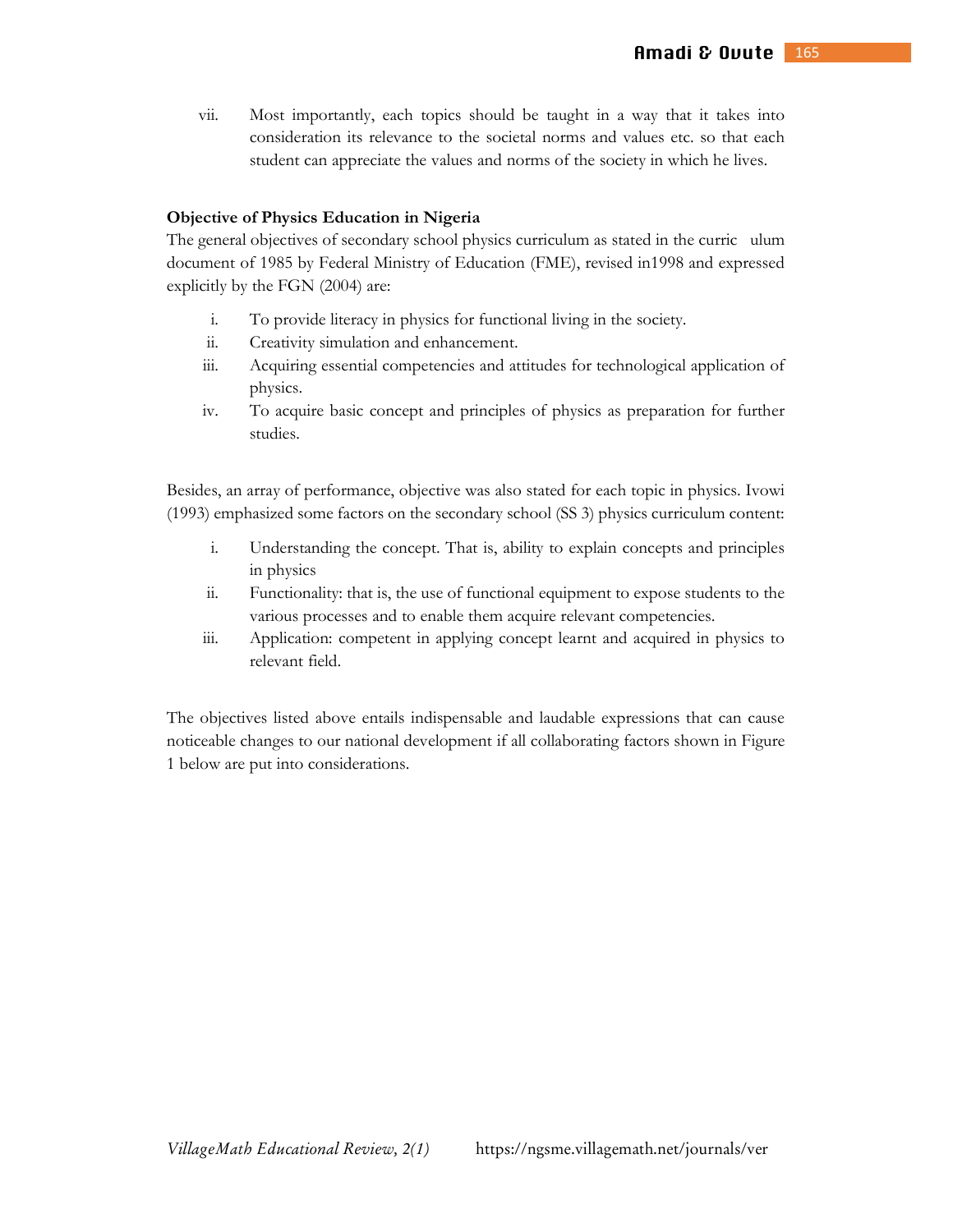

Figure 1: Input-Output science pedagogy model by Aderonmu & Obafemi (2015).

In all educational system, there is a place called school where activities of learnerteacher interaction takes place (Duru, 2011). Both students and teachers will be helpless if certain fundamental policies and facilities are not available to activate conducive teaching and learning environment. Issues that would have led to ordeal in physics instruction in secondary school are availability and functional laboratory and practical apparatus in the physics laboratories. Adegoke and Chukwunenye (2013) stated that lack of functional physics laboratory and inadequate apparatus for physics practical in most Nigerian secondary schools is hampering laboratory activities and these may be contributing to low level of performance and achievement of students in physics. Researches have shown that no meaningful science lesson can be taught with inadequate resources, ill-equipped laboratory and incompetent teacher (Ergin & Hirvonon, 2005 and Ottander & Grelsson, 2006).

Onwioduokit (2013) stressed that few secondary schools that have physics laboratory facilities and apparatus rarely put them to usage. This probably could be linked to physics teachers' lack of mastery of subject matter, incompetency and knowledge of laboratory apparatus usage.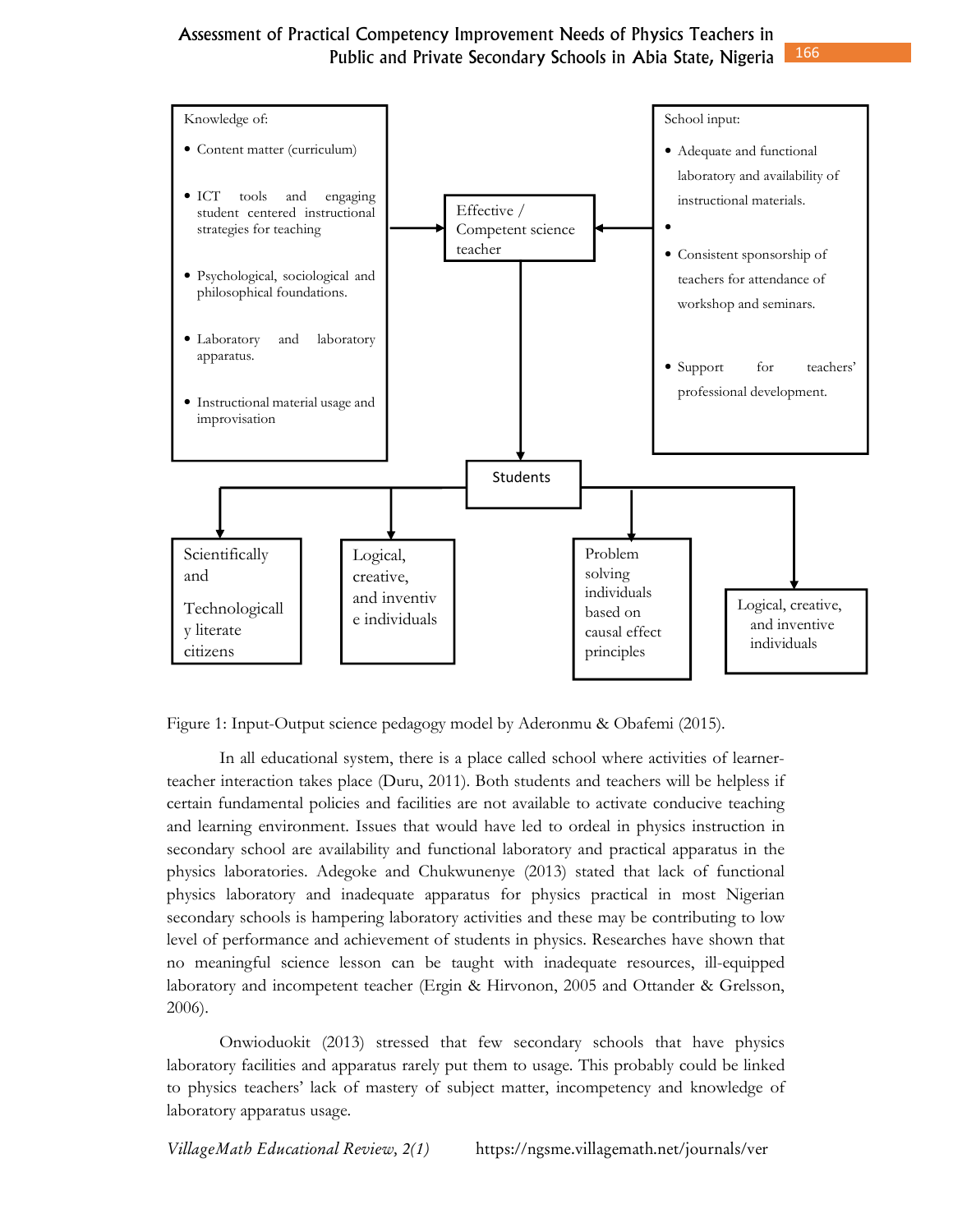Sullivan in Birabil and Aderonmu (2014) asserts that competent teacher is one who demonstrates knowledge of the curriculum provides instruction in a variety of approaches to varied students and evidently increases student's achievement. Such teacher is one who has gone through a level of professional training and is both certified with a teaching degree. Competent physics teachers are those who possess professional teachingcertificates in physics while incompetent physics teachers are those who do not possess adequate professional teaching qualifications in physics. The American Association of Physics Teachers (2009) listed six important attributes of a physics teacher:

- i. A physics teacher believes in active learning; he knows effective instructional practices that will help their students learn science content through the processes of inquiry.
- ii. The teacher has an interest and is passionate about his subject matter and possess sound knowledge of the curriculum.
- iii. The teacher possesses good interpersonal and communication skills. Teachers are good communicators; good interpersonal competencies are fundamental for good teaching.
- iv. Teachers believes all students can learn. Teachers understand that students will learn in relation to the expectations set for each of them.
- v. The teacher is conscientious and painstaking. Individuals who are committed to their students and their work makes the best teachers.
- vi. The teacher is a leader. Show me a good leader and I will show you a good teacher. Good teachers leads by example and encourage students to strive for excellence.

A competent teacher provides an enabling environment that allows students actualize their potentials, disseminate effectively physics instructions and develop students intellectually in confronting issues that requires reasoning. Since and the method of teaching it is dynamic and contemporary means of knowledge acquisition and teaching competencies are emergent and not absolute. Therefore, quality professional development is critical to the retention and improvement of any teacher in the laboratory.

#### **Competency in Physics Practical**

There are various approaches and definitions of competency. The encyclopedia Britannica defined competence as synonymous with skill, expertise or proficiency; also the Thesaurus English dictionary defined the word competence as akin to skill and in this work the researcher employed the word competency as the same as skill, proficiency or expertise and may use either words interchangeably.

Competency as basic ability is the means by which a person adjusts to life. In the work place, competency is what the workers give in exchange for remuneration. If the competency (or the cluster of competency popularly referred to as aptitudes) given is satisfactory, the worker gets satisfaction and the employer gets satisfactions in correspondence (Baiyelo and Adeyemo, 2001). This process, if sustained, culminates in promotion, retention and prolongation of tenured efficiency and productivity. On retirement from active working life, a person's repertoire of competencies will no longer be relevant to help him or her adjust to life. He or she needs new competency to enjoy leisure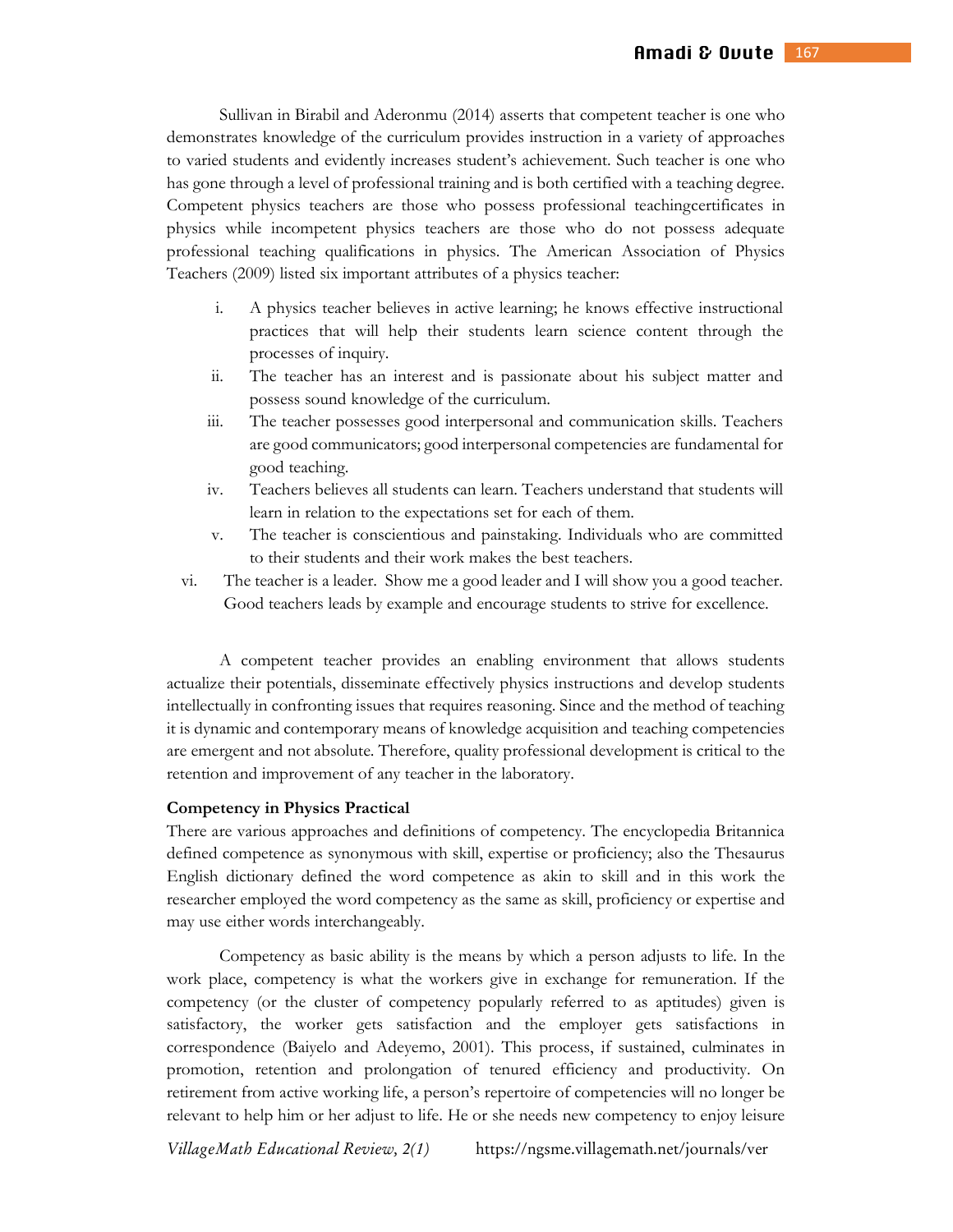and adjust to the contemporary approach to life. This situation is the same for a handicapped person, a widow or indeed any person whose way of life has changed rapidly. Hence a person's rehabilitation in these contexts requires new competency with special consideration to his or her aptitudes and work functions. In the case of young adults, holistic adjustment in the world of work will be based on skills learned and used initially at school and at work later; the socio-economic future of any nation will in time to come depend on it and these will determine the survival of such nation. In a laboratory, competency is the capacity to perform a tasks creditably. Up to a point, the more practice in the doing of specific task, the faster and better they can be done. It is linked with know-how while accuracy and speed are some of its characteristics. Ability to identify and evaluate these aptitudes in children for placement and promotion is a highly treasured experience which a good teacher has to possess. Until the 1940s, the study of competency was largely confined to industry. Employees were regarded as competent or skilled if they are able to carry out a trade or activity that involved knowledge and manual dexterity whereas qualifications are usually acquired as the result of long time training. In contrast, an incompetent or unskilled employee were not expected to perform task which cannot be learned within a relatively short time frame. This industrial definition of competency expressed fundamentally in terms of the amount of training and experience required for effective performance has remained essentially the same to the present time. This performance is not exclusively concerned with annual operations, it includes process control, and office as well as attempts to understand the human factors involved in decision making.

Competency is thought of as a quality of performance which do not depend solely on a person's fundamental, innate capacities but must be developed through training, practice and experience. Although, competency depends mainly on learning, it also includes the concepts of efficiency, economy and excellence in performance. Modern concepts of competency buttresses the flexibility and ease with which a competent operator reaches a given end on different occasions varying specific actions according to precise circumstances. Though, it must be reiterated that even though fundamental human capabilities are not adequate to produce competencies, they form the essential basis of their development. Competency depicts a special way of using capacities in relation to Environmental yarning. (Adeyemo, 2009). Surprisingly, although the concept of competency is intimately related to classroom activities and its measurement assessment and general evaluation may be central to the affairs of the school system, not much is done about it in teacher education program. Its records are also rarely kept in continuous assessment in schools irrespective of the national Policy on Education that requires teachers to make instruction concept centered, work related and activity based (F.M.E., 1981). An apparent neglect of policy as presented above well illustrates a major way in which standards are regularly compromised in Nigeria's school system. Baiyelo (1999) has shown that often times bending of policies, rules and regulations leads to various acts of indiscipline among stake holders in education, in the Implementation stage of the school curriculum. This fact underlines the need to concentrate on competency improvement on school instruction for the benefit of school and society.

# **Types of Competency and their Acquisition in Planning, Organizing, Laboratory Management and Evaluation of Physics Practical.**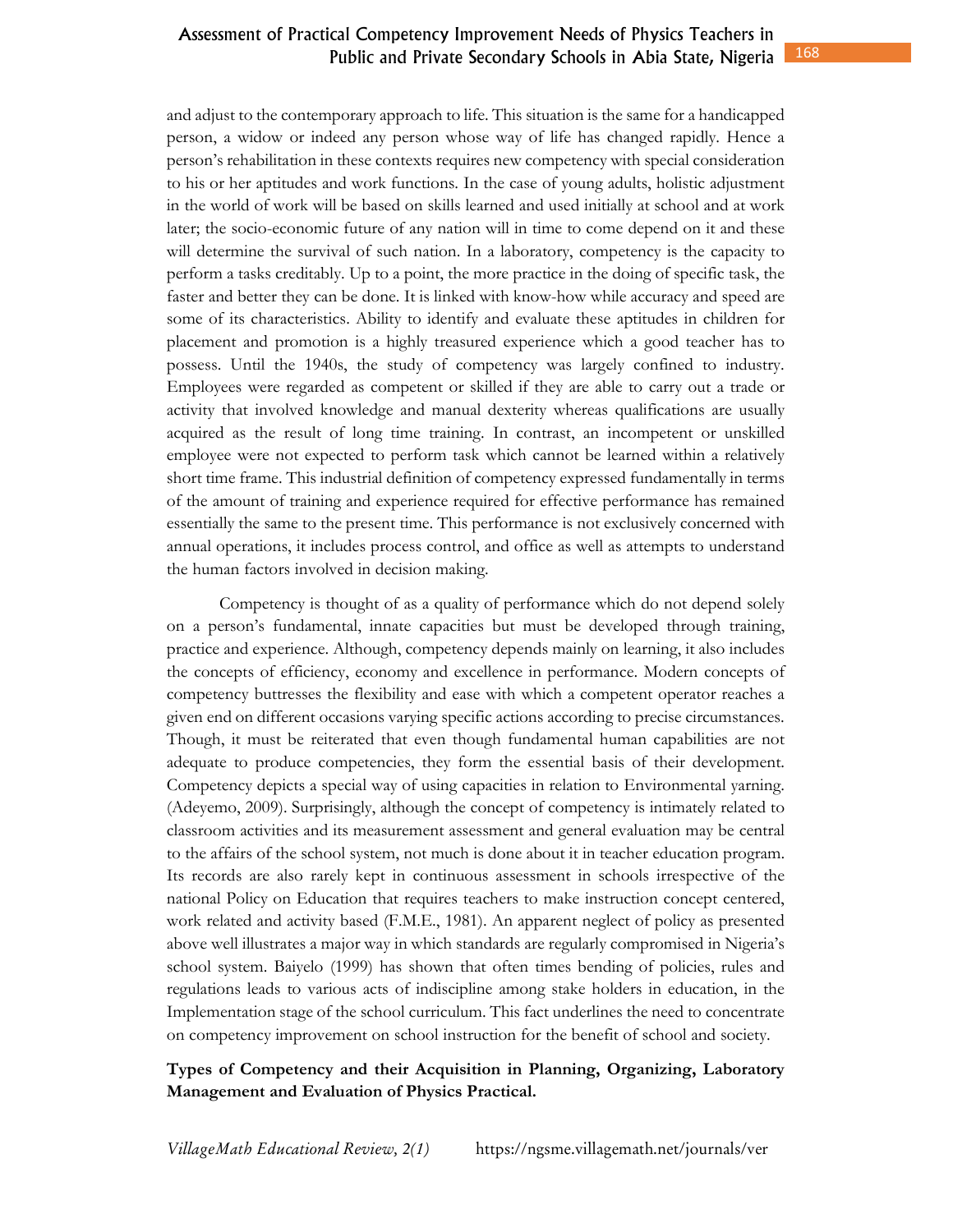The great advantage of any task is that, if properly undertaken it helps both to develop and to reinforce competency. Although, attempt to catalogue a hierarchy of competencies will have a gap, it should not be the yardstick why we should not delineate competent areas. Generally, the type of intellectual competency commonly encountered in the school systems are as follows:

- i. Motor skills
- ii. Memory
- iii. General cognitive (verbal, perceptual and quantitative)

These classifications and many more are in relative rather than in absolute term. A total of eighteen constructive tests was developed by McCarthy (1972) covering these intellectual competencies which she organized into six scales. These constructive tests include puzzle solving block building, pictorial memory, number questions, word knowledge, tapping sequence, arm coordination, verbal memory, right and left leg coordination and orientation, imitation action, draw a decision, draw a child, numerical memory, verbal fluency, opposite analogies, conceptual grouping, counting and sorting, These 18 separate tests assess the child's competency/ability in a crucial way. The tests have been grouped into six scales: verbal (V), perceptual-performance (P), quantitative (Q), general cognitive (GC), memory and motor. The first three do not overlap in content and when the tests constituting these three scales are considered altogether, they form the general cognitive scale. Thus the following relationship exists between the first four scales:

#### $V + P + Q = GC$

It is pertinent to noted that in each of the cases, acquisition of competencies do not increase basic capabilities, but improves the economy, efficiency and effectiveness in which they are used (Welford, 1976; Adeyemo, 2003). Also note that where the assessment, measurement and evaluation of competencies and skill impacts have been alluded to as problems in operating continuous assessment in schools, the question of efficiency, economy and effectiveness with which competency are performed has very often been overlooked. And it is probably more for this than other reasons that process competencies have been exclusively focused on school instruction whereas it is the competency, efficiency, economy and effectiveness that ensures high productivity (Adeyemo, 2009). The over emphasis and focus on process competencies to the exclusion and detriment of other types of competencies in school instruction is in part to be held responsible for the yawning gap easily noticeable between "work" in real life and "work" in school. Hence, effort should be made to investigate this neglect, identify its pervasiveness and types of competency involved and seek how to propagate and reinforce them and sensitize teachers to their measurement assessment and evaluation in order to bridge the huge gap between real life and school. The process of competency acquisition in line with Lofquist and Darwin (1976) and Hattie et al. (1996), can be thought of as a sequence of five stages thus:

- i. Comprehension of the task.
- ii. A temporal storage which gives time for more permanent, long term training to form.
- iii. Passing material of long term store.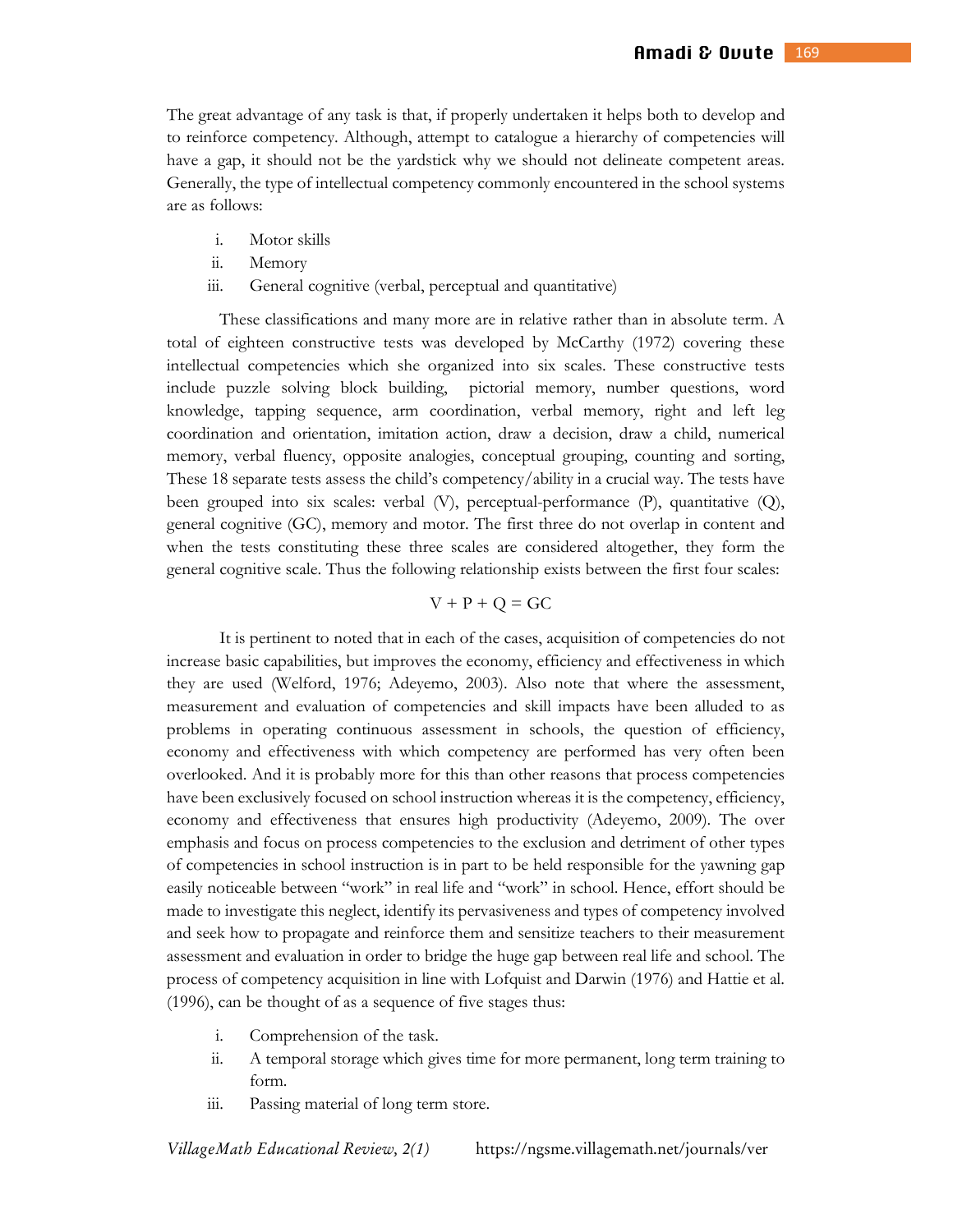- iv. Retention in long term store.
- v. Retrieval for use Reinforcement requires that something must be learnt before it can be consolidated through reinforcement.

Eraut (cited in Orji &Abolarin, 2012) gave a definition of competency as the ability to perform a role or task to an expected standards. According to Weinert (2001) competence is a positive combinations of willingness, ability and knowledge of an individual to cope successfully and responsibly with challenging and changing situation. Similarly, Orji and Abolarin (2012) refers to competencies as the ability of one concerned to apply an acquired knowledge to achieve as desired results. These definitions expressed competence as changing over time, experience, space and setting (Okwelle 2014). Thus, competence as a concept cannot be communicated but can be developed over time. Teacher's competencies are tools for teaching and only those who possess all these knowledge, values and norms needed to function effectively in the laboratory situation are said to be competent enough to teach in that situation. Therefore teacher's competency in instruction delivery is sacrosanct in realizing the aims, goals and objective of physics education. Competency refers to the personality of a teacher in handling instructional process with the help of instructional methods and material resources. Katane and Selvi (2006), refers competency as "a set of knowledge and proficiency in creating a meaningful experience when preparing a task". As professionals, teachers' needs to plan, organize and implement the learning process, evaluate the learning outcomes, provide guidance and training and conduct research. Therefore, teachers must have professional educational capabilities. Competencies in this work are referred to the six components of the Physics teacher competency viz:

- i. Experimental plan / designing,
- ii. Organization,
- iii. Laboratory management / hands-on practical,
- iv. Evaluating a systematic and effective practical.

For effective and successful assessment in schools and to achieve quality education, the assessor must possess the required competencies and instructional materials which include; Test preparation technique; Test administration techniques; Critical observation techniques; Scoring, recording and reporting information techniques; Storing and retrieval capability; competencies for analyzing and synthesizing data; Ability to use and interpret the data collect; grading and categorization based on result obtained.

Critical review of literature on issues involved in teacher's competency improvement needs furnishes six aspects of findings. The first aspect reveals that: Physics teachers do not plan practical instructions conscientiously and effectively; Physics teachers do not organize instructions efficiently; Implementation of physics practical are not carried out to a logical conclusion; There is inefficient laboratory management by physics teachers during practical instructions; Un-availability and no utilization of instructional materials affect the quality of physics practical adversely; Physics practical instructions are not properly evaluated.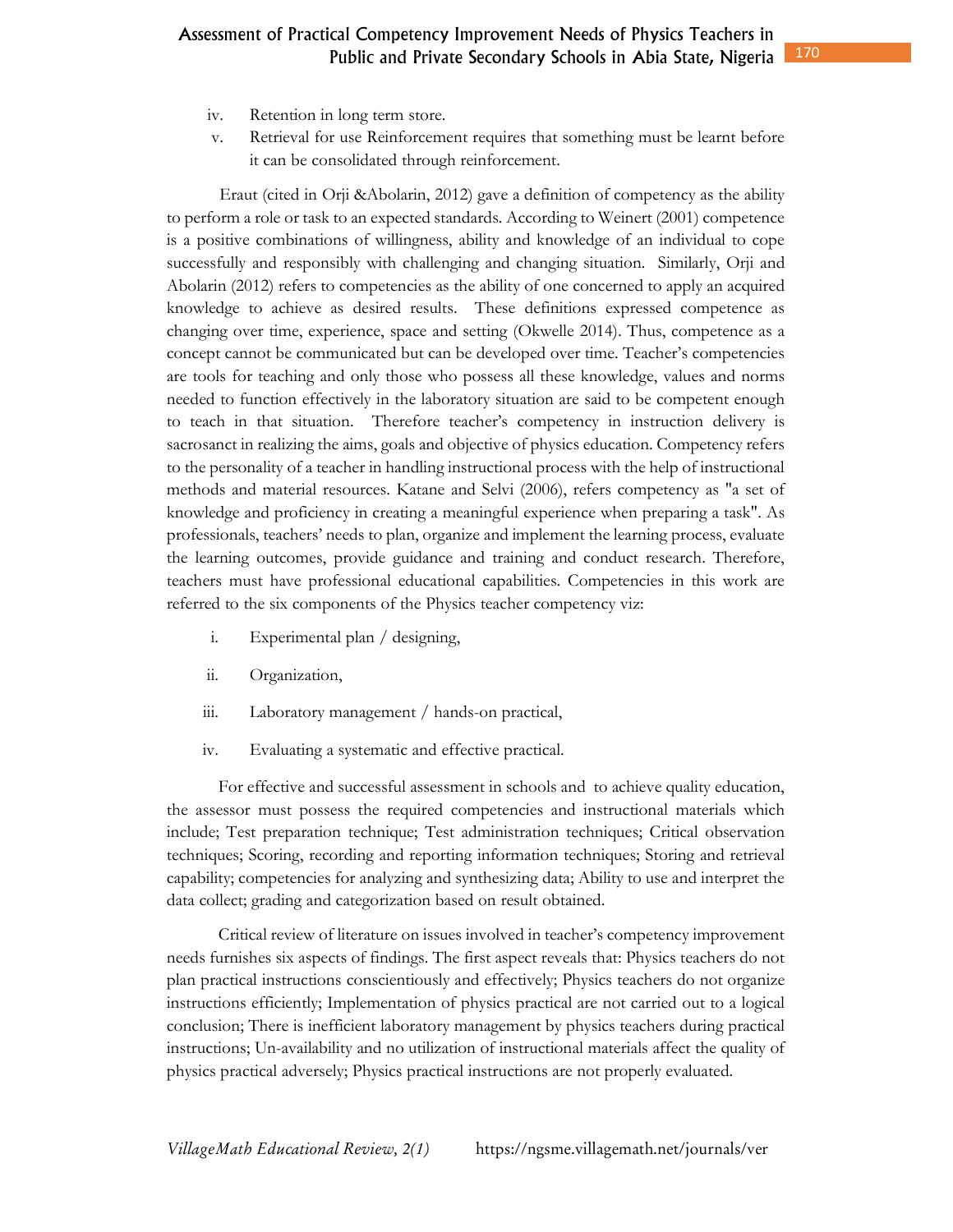The second aspect of findings from literature review reveals that the teacher is the pivot of education life, the success of all fields of study revolving round teacher competencies. This finding is reminiscent of the universal law of planetary motion. Now, if the education system (comprising basically the teacher competencies and expertise and the different fields of study) can be likened to the solar system (comprising basically the sun and nine planets), then the teacher's position in the education enterprise fits exactly that of the sun which is the center of the solar system and around which the nine planets revolve, shining only by the reflected light of the sun. Should the sun be spent (which of course would spell doom for the entire system), other members of the Milky Way's/galaxy/solar systems will (individually) wallow in eternal darkness.

 Expectedly, if a teacher is incompetent (as shown by review of literature), the respective fields of study will tend to be in limbo, needing urgent improvement. This expectation, probably, underlies Ajay's (2011) apprehension that the Nigerian education system is in a state of limbo, needing urgent revival", particularly for those fields of study that are a bedrock of sustainable development of the nation. Physics is a very crucial subject for technological development and as such its teaching and learning must be a matter of national concern.

#### **Theoretical Framework**

#### **Piaget's Theory of Cognitive Development**

Jean Piaget originally studied mollusks but moved to the studying of development of children's understanding, by observing them and listening to them while they worked on exercises set for them (Joubish & Khurram, 2011). Piaget's theory basically states that children must continually reconstruct their own understanding and knowledge through active reflection on objects and events till they eventually achieve an adult perspective (Gillani, 2013). To him, intelligence is represented by how an organism interacts with its environment through mental adaptation. This adaptation is controlled through mental organizations or structures called schema which an individual uses to represent the world, driven by a biological impulse to obtain equilibrium between those mental structures and the environment.

Generally, Piaget's work consists of two principal parts: first, his theory of adaptation and the process of using cognitive schemes; second, theory of cognitive developmental stages. The first aspect deals with the concepts of schema, assimilation, accommodation, and equilibrium. The second aspect posited four major stages of cognitive development that occur over a lifetime, namely, pre-operational, sensor motor, formal operational, and concrete operational.

Piaget's schemas are building blocks of intellectual development that adapts to environmental patterns as learners encounter new learning experiences (Anderson & Pearson, 1984). This adaptation occurs through assimilation and accommodation and is predicated on the belief that building of knowledge is continuous and self-construction. Assimilation itself is the cognitive process which integrates new patterns, data, or processes into their existing schemata (Gillani, 2003). As one interacts with the environment, knowledge is invented, manipulated and passed into cognitive structures.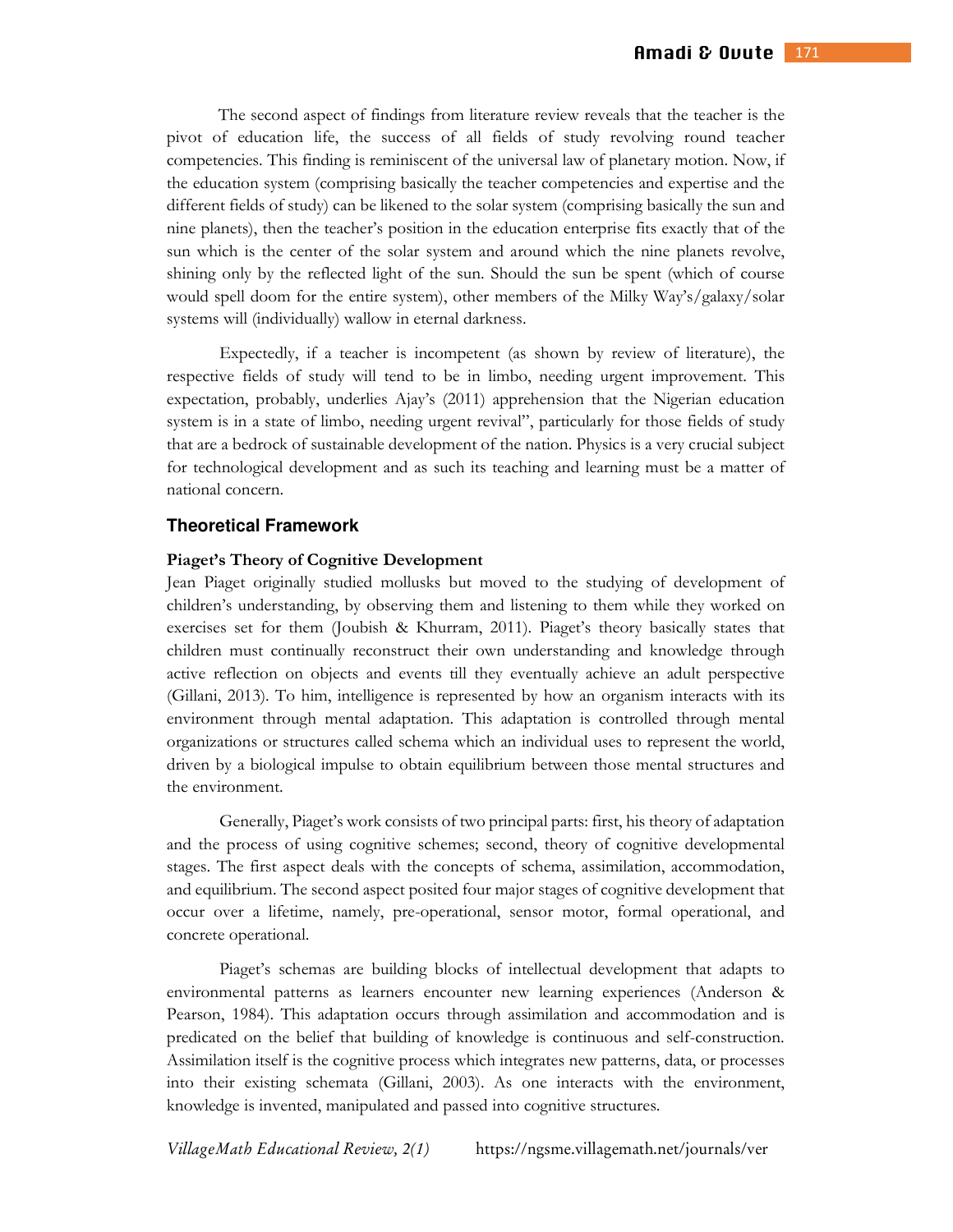According to Piaget (2001), the change that occurs in the mental structure of schemata is called accommodation. When discrepancies between the environment and mental structures occurs, the perception of the environment can be changed to allow for new information, or the cognitive structures themselves changes as a result of the interaction through accommodation. Series of related assimilations and accommodations results in equilibrium, a balance between mental schemes and the requirements of the environment (Lutz & Huitt, 2004).

The combination of maturation and actions to achieve a balance elevates an individual into a higher developmental level or stage. Basically, a stage is a period in a child's development in which he or she is capable of understanding some things but not others (Joubish & Khurram, 2011). According to Piaget, the sensorimotor stage (Birth to 2 years old) begins with the reflex actions of infants and proceeds through the development of basic concepts such as time, space, and causality. The sensorimotor stage ends with the starting of symbolic thought in the child. The Pre-operational stage (2 to 7 years) is characterized by the development of symbolic thinking and language. The concrete operational stage (7 to adolescence) is marked by a noticeable increase in the child's capacity to classify and analyze patterns according to the attributes of events and objects (Gillani, 2013). At this stage, children attain the cognitive ability of reversal and generalization. The formal operational (adolescence to adult) is marked by the ability to handle abstraction. Individuals at this stage can control variables systematically, test hypotheses, and make inferences.

One focal fact that emerges from an in-depth study of Piaget's work is the provision of frame of reference by which educators and educational technologists can analyze the behavior of the learner and design instructional environments within which students can control their own knowledge (Gillani, 2013). Piaget's philosophical and theoretical foundation provides answers to the questions of "why" and "how" specific pedagogy, including the application of cloud technology in learning, should be employed (Doolittle & Hicks, 2003). The cognitive constructivist world view dictates that the search for knowledge is the search for how the world really works and the value of knowledge is determined by its relationship with the real world (Prawat & Floden, 1994). Development of competencies is an indication of this quest by students' and teachers alike to enrich knowledge and construct true cognitive structures. The efficiency of teacher's competency in influencing students' prior knowledge in Piagetian cognitive constructivism provides that cognition is an active process of organizing, planning and implementing one's prior knowledge to make meaning of one's experience with the aim of constructing personal meaning, competence, and relationships (Wilson & Parish, 2010). Skillful planning, organization, management of learning environment efficiently by the teacher therefore present a convenient platform to evaluate the level to which students can connect prior knowledge to new knowledge, forming a basis for establishing personal and social meaning, creating a lasting impression on students that leads to conceptual shifts allowing complex and related information to be better organized, integrated, and meaningfully connected to action. Practical physics teacher's skillfulness open great doors that help students develop a sense of independent enquiry, productivity in creative thinking, and skills for analyzing information (Gillani, 2003).

#### **B. F. Skinner Behavioural Theory of Learning**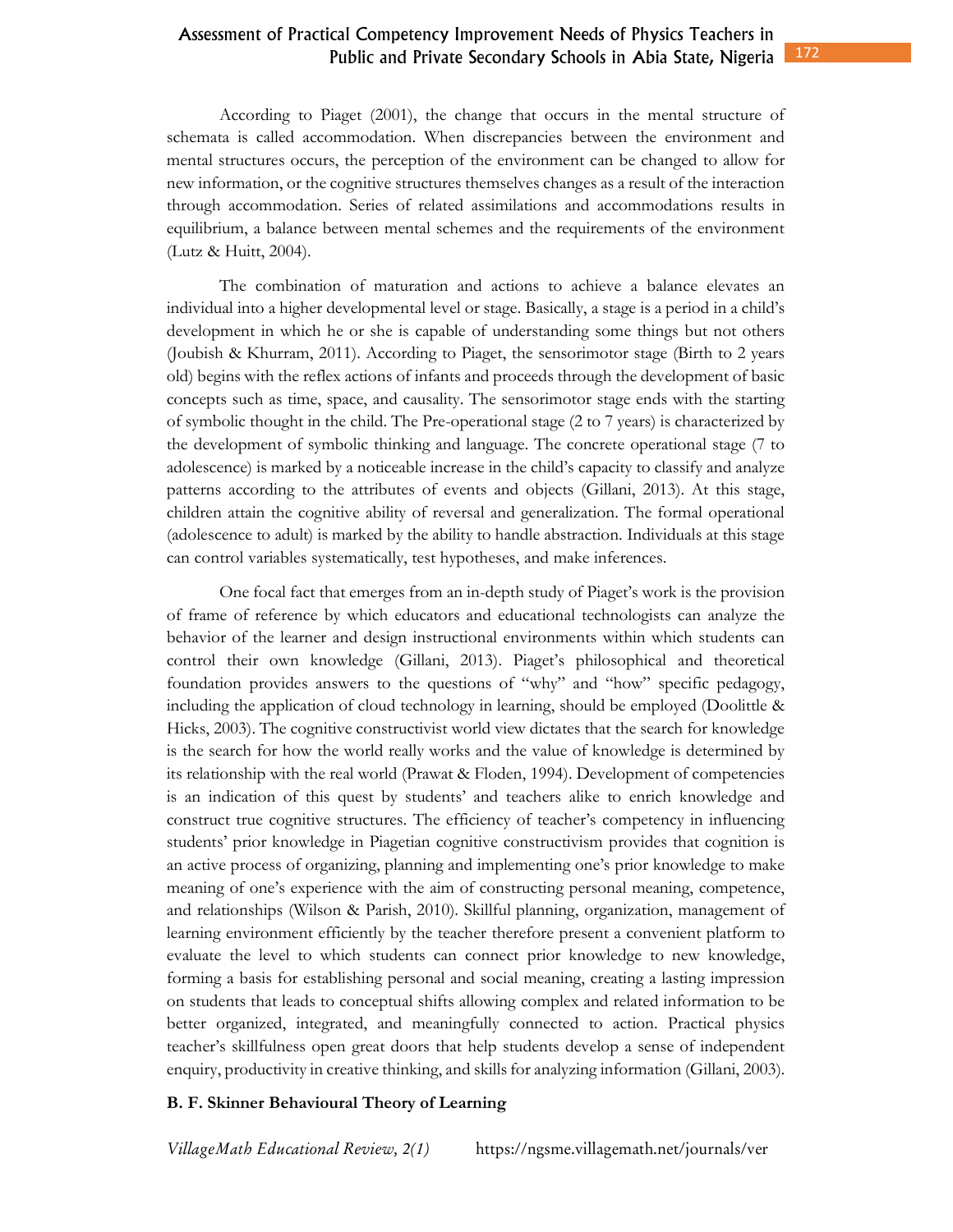The emphasis of Behaviourism is observable indicators that learning is taking or has taking place. Contrasting this view of learning is the emphasis of cognitive psychologists who equate learning with the mental processes of the mind. Behaviourists accept the existence of these mental processes. In fact, they acknowledge their existence as an unobservable indication of learning.

B.F. Skinner in 1968 expanded on the foundation of Behaviourism, established by Watson, and on the work of Edward Thorndike in 1968, by emphasizing on operant conditioning. According to Skinner, automatic behaviour is either re-enforced or weakened by the presence of a reward or a punishment. "The learning principle behind operant conditioning is that new learning occurs as a result of positive reinforcement, and old patterns are abandoned as a result of negative reinforcement." In his book titled, The Technology of Teaching, Skinner wrote:

> The application of operant conditioning to education is simple and direct. Teaching is the arrangement of contingencies of reinforcement under which students learn. They learn without teaching in their natural environments, but teachers arrange special contingencies which expedite learning, hastening the appearance of behaviour which would otherwise be acquired slowly or making sure of the appearance of behaviour which otherwise never occur. (Skinner, 1968, p.64)

He believed that more complex learning could be achieved by this process of reinforcement and contingencies through successive stages in the shaping process and the contingencies of reinforcement being changed progressively towards the direction of the required behaviour." Operant conditioning has been widely applied in clinical settings i.e., behaviour modification as well as teaching i.e., laboratory management and instructional development like programmed instruction. By way of example consider the implications of re–enforcement theory in relation to the development of programmed instructions (Markle, 1969; Skinner, 1968.)

- i. Practice should take the form of questions / stimulus answer / response frames which exposes students to the subjects in gradual steps (the planning and organization competence aspect of teaching; in physics practical classes in particular students.
- ii. Require that the learners elicit response for every frame and receive feedback immediately; (the application of instructional materials aspect).
- iii. Arrangement of the difficult questions such that the response is always correct and hence a positive reinforcer; (the management and implementation stage).
- iv. Ensure that good performance in the lesson is paired with secondary reinforcers such as verbal praises, prices and good grades (evaluation).

#### **Edward Thorndike's Connectionism**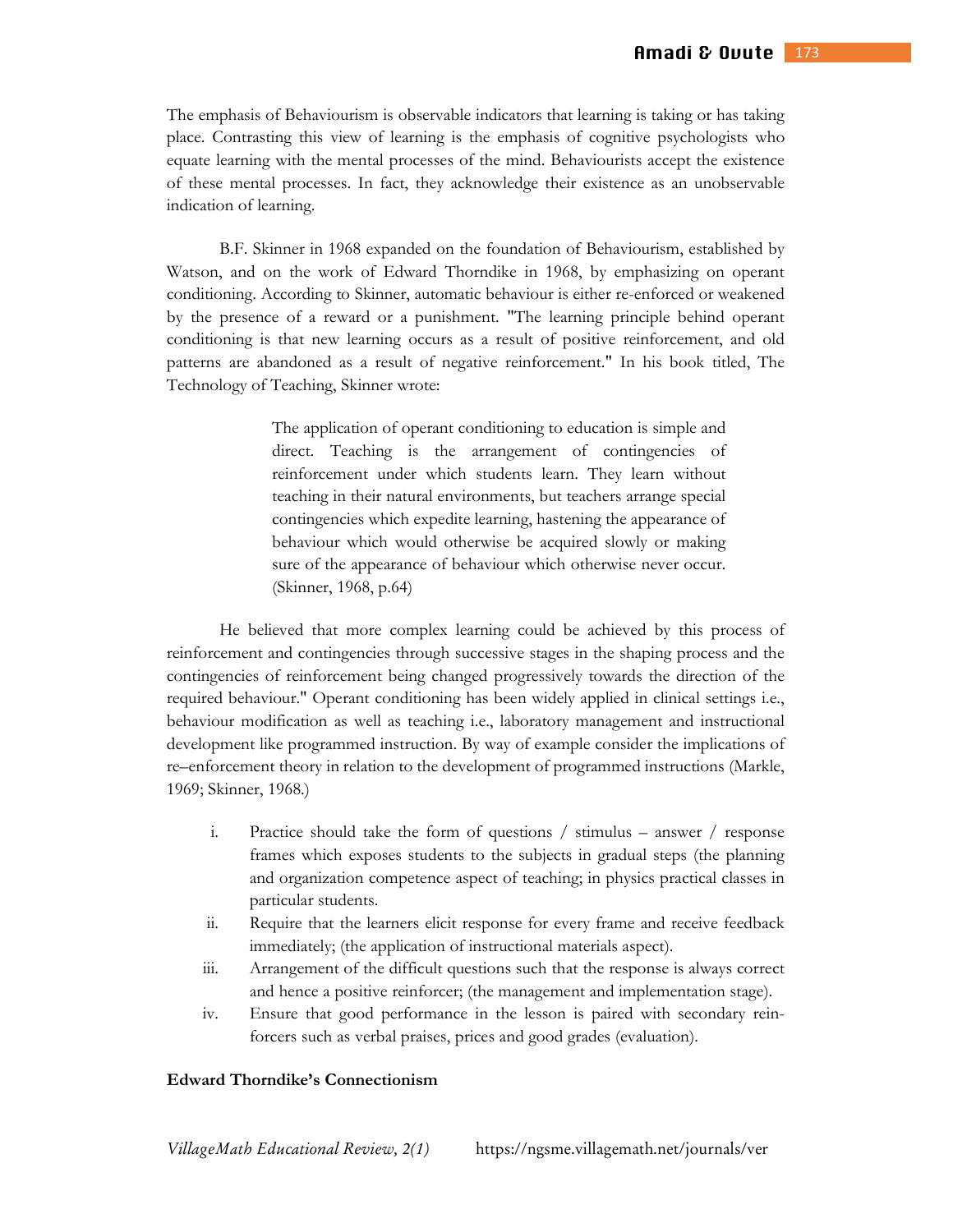In a report published in 1910 in the journal of educational psychology titled "The contribution of Psychology to education", Edward Thorndike introduced a set of principles that was known as Thorndike's laws. According to this law learning is achieved when one is able to form a relationship between stimulus and response.

This stimulus and responses are known as "habits", and can either be deterred or encouraged by external factors. This law highlight the importance of rewards and emphasise on the necessity of practice and repetition in a learning environment. More specifically, the law Readiness below suggest that a teacher can only instructs a student if that student is willing to be educated. When students do not show any sign or readiness teachers should provide activities that will help the student develop interest to learning. (Edward, 1999).

Thorndike suggested the Connectionism Theory based on the ideas presented by associationism. He hypothesized that certain elements become associated though similar experiences and that more complex ideas should be taught and explained through series of simplified theories. Four key principles of this theories are:

- i. Learning involving both practice and reward (based on the law of effect).
- ii. Linking of Stimulus and response associations if they are part of the same "action sequence" (based on the law of readiness).
- iii. The transfer of learning and knowledge is based on situation that has been experienced by the individual previously.
- iv. Intelligent is a factor of how many of these associations have been learned and acquired. This theory implies that teachers should plan, organise learning materials in a sequential ordered, planned organised, implemented and provide proper evaluation by means of effective examinations.

### **Bruner Constructivist Theory**

The result of cognitive development is thinking. The intelligent mind forms from experience generic coding systems that allows an individual to go beyond the /data to new and fruitful predictions (Bruner, 1957, p.234). Bruner constructivist theory is a general frame work for instruction based upon the study of cognition. The ideas outline in Bruner (1960) originated from a conference focus on math and science learning. Bruner illustrated his theory in contents of mathematic and social science programme for young children focus on language learning in young children. He formulated three principles.

- i. Instruction is concerned with experiences and contexts that makes students willing and able to learn (readiness).
- ii. Instruction has to be structured systematically so that it can be easily grasped by the students (spiral curriculum this involved information being structured so that complex ideas can be thought at a simplified level first, and then re-visited at more complex levels later on). i.e., subject will be thought at levels of gradually increasing difficulty hence the spiral analogy. Ideally, teaching in this order should lead children to being able to solve problems themselves.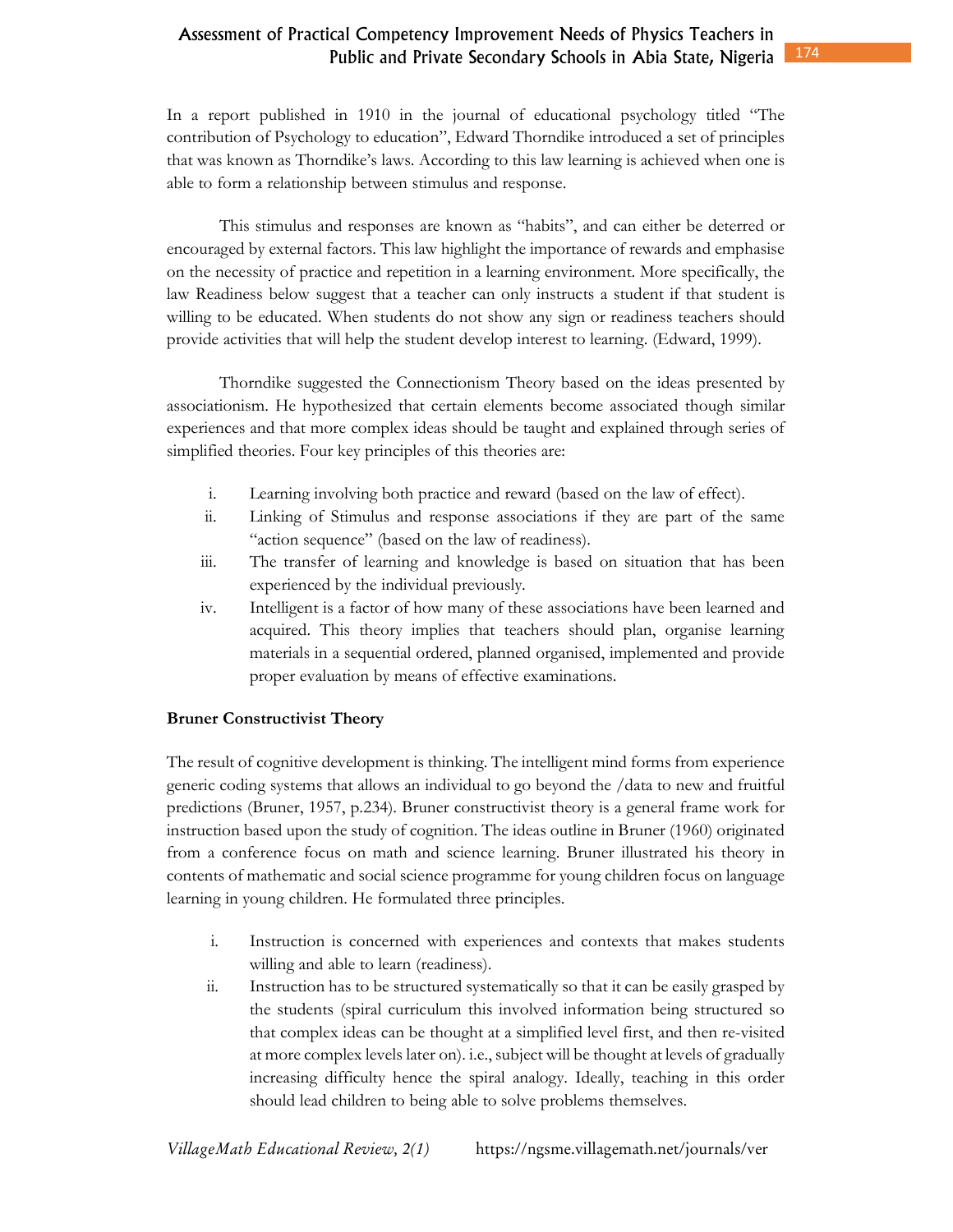iii. Learning activities should be designed to facilitate extrapolation and or filling the gaps going beyond information

The role of the teacher should not be only to teach information by rote learning but instead to efficiently facilitate the learning process. This implies that a good and competent physics teacher will design practical physics lessons that helps student discover the relationship between bits of information. To do this a teacher must give student the information they need in a planned and organized sequence. The application of the spiral curriculum can aid the process of discovering learning which essentially features in physics curriculum and physics philosophy.

#### **Empirical Studies**

Effiong and Nkwo (2004) carried out a survey research in Cross River State, Nigeria on the assessment of physics teacher's practical competency as basis for improving teacher retraining programs. Specifically, the study attempted to determine the level to which physics teachers' competency capacity to guide practical sessions was relative to years of teaching experience, qualification and gender. One hundred and forty serving physics teachers (male 95; female 45) in the public and some private secondary schools in Cross River State constituted the population for the study which was selected through stratified (for gender) random sampling. The instrument for data collection was the (P-PAT) Physics teacher Practical Ability Test. The instrument was culled from the 2011 West African Senior Secondary Certificate Examination Alternative to Practical. The instrument consisted of two parts: Part A sought information about teachers and school teaching environment and Part B required teachers to answer the questions standardized already by WAEC). Relevant data analysis was done using the 2-way Analysis of Variance to test the hypothesis that teachers' competency capacity was not significantly influenced by the number of years of teaching experience, qualification and gender. Results showed that years of teaching experience and qualification significantly influenced teachers' competency capacity. It was recommended that packaging of content for teachers' re-training programmes among other things should be based on prior assessment of their competencies to allow for meaningful engagement of the teachers during the exercise. This will ensure that quality physics practical instruction is delivered to students which are basic for the promotion of economic development in Nigeria. This study though, did not itemize the competencies required for effective practical teaching and was carried out in Cross River state but the researcher in current work will try to itemize those competencies required for effective practical teaching in another work carried out by Shedrack and Mba (2012) on the effect of laboratory activities in teaching and learning of physics in Onitsha North of Anambara State of Nigeria in the line of survey research design were structured questionnaire was administered to teachers and students of physics in 10 secondary schools sampled from a total of 16 Government Secondary schools in Local Government Area. The instrument for collecting data were analyzed using a simple inferential statistic due to the conformity of the question and appropriate decision on the result based on the mean which was achieved through a comparison with the theoretical cut-off mean calculated as  $Xc = 2.5$ . The result of hisanalysis showed inability of students to explore diverse areas of physics as a result of ill-equipped laboratory, unsatisfactory teaching and learning due to obsolete nature of available material resources. These causes lack or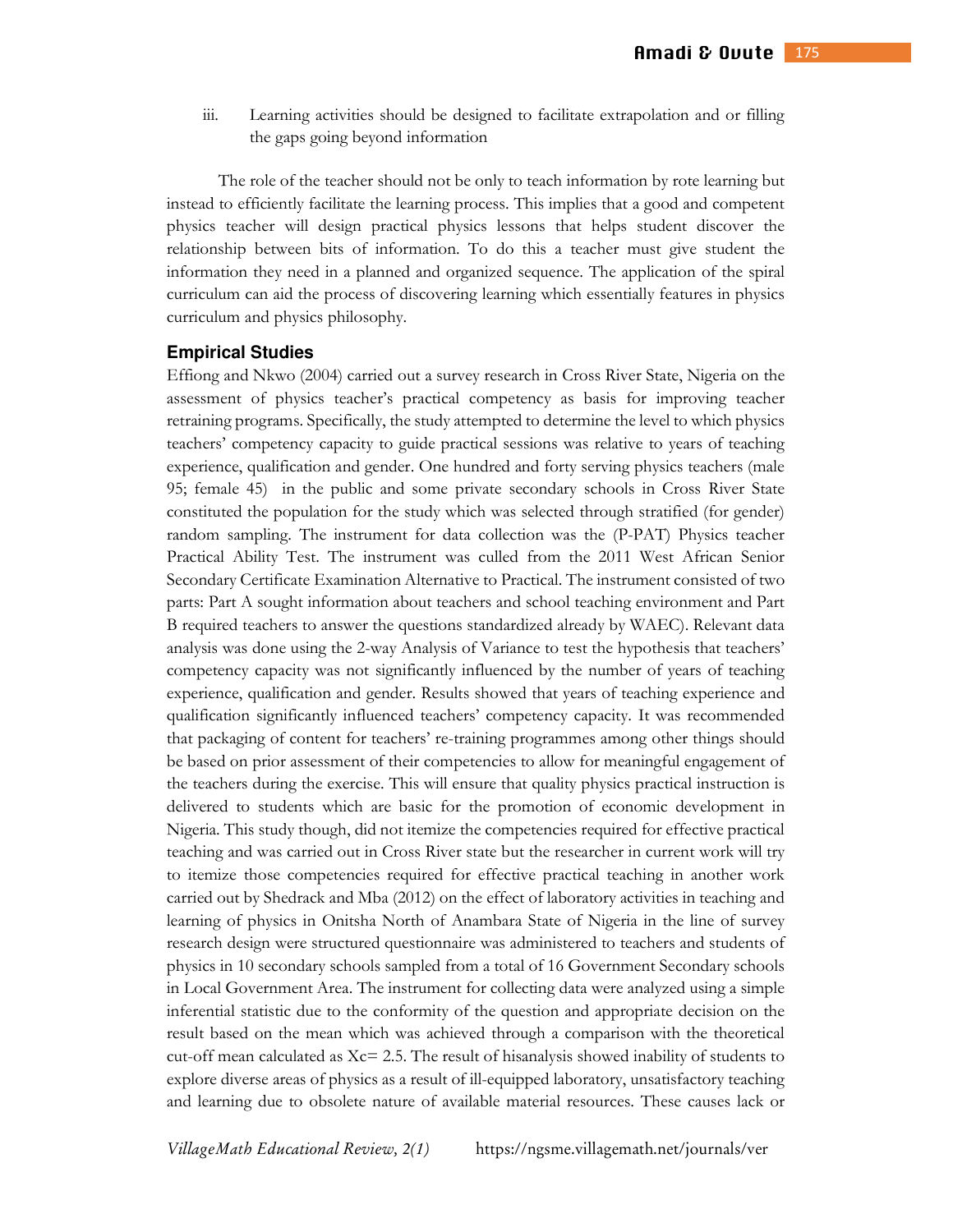poor motivation for teaching and learning of physics. However, students with a wide variety of practical experiences are likely to perform better in skills and more confidence than those with limited experiences. This work however focused on effect of laboratory work which focused on student and teachers and was conducted in one local government of the state of Anambra while the present work will be focusing on Abia State as a whole and questionnaire administered to teachers alone.

Ovute and Ede (2012) in a work titled Teachers competency in development of diagnostic instruments towards quality assurance in teaching investigated the level of competency possessed by Secondary School teachers in development and use of diagnostic test instruments for identifying deficiencies in learners' understanding of classroom instructions. The study adopted a survey design. The population consisted of all the Secondary School (SSII) teachers in Abia State. A sample of 220 teachers (120 males and 100 females) was randomly drawn using simple random sampling technique in the two sampled education zones in the state. The researchers developed instrument was used for collection of data. Reliability of the instrument is 0.68. The instrument were administered on the sampled teachers by the researchers. The data that were collected was subjected to analysis using inferential statistics like mean, standard deviation and t-test. The results of the analysis revealed that secondary school teachers do not have the competency for development of diagnostic test instrument. They do not use diagnostic tests in classroom instruction. There was no significant difference in the competency level of male and female teachers on development of diagnostic test at 0.05 level of significance. This study on review was discovered to sample only two education zones of Abia State. It was not subject specific i.e. physics or chemistry. (SSII) teachers constituted the population while the current work will be considering the entire physics teachers from (SSI to SSIII if there are any) and will also consider the 3 education zones of Abia state. Also this work was on how to develop test instrument but this work will tend to go broader into planning, organizing, implementing, and laboratory management and evaluation of physics practical.

Akinbobola and Afolabi (2010) in their work titled Analysis of science process skills analyzed the science process skills in West African senior secondary school certificate physics practical examinations in Nigeria for a ten years period (1998-2007). Ex-post facto research design was employed for the study. Basic science process competencies comprised of observing, questioning,classifying, measuring, inferring, communicating, using numbers and using time/space relationships while integrated science process competencies are hypothesizing, controlling and manipulating variable, formulating models, defining operationally, designing experiment, and interpreting data; these physics practical competencies are science process skills ( Ango, M. L.; Bybee, R. W.; and et al 1992). Five prominent science process skills identified out of the 15 used in the study are observing,manipulating, recording, calculating, and communication. The results also showed high percentage rate of basic lower order science process skills as compared to the integrated higher order science process skills. The results also indicated that the number of basic process skills is significantly higher than the integrated process skills in the West African senior secondary school certificate physics practical examinations. This study is targeted to students results after examination hence Ex-post facto research design was adopted but this present study will seek to determine if teachers of physics practical possesses this science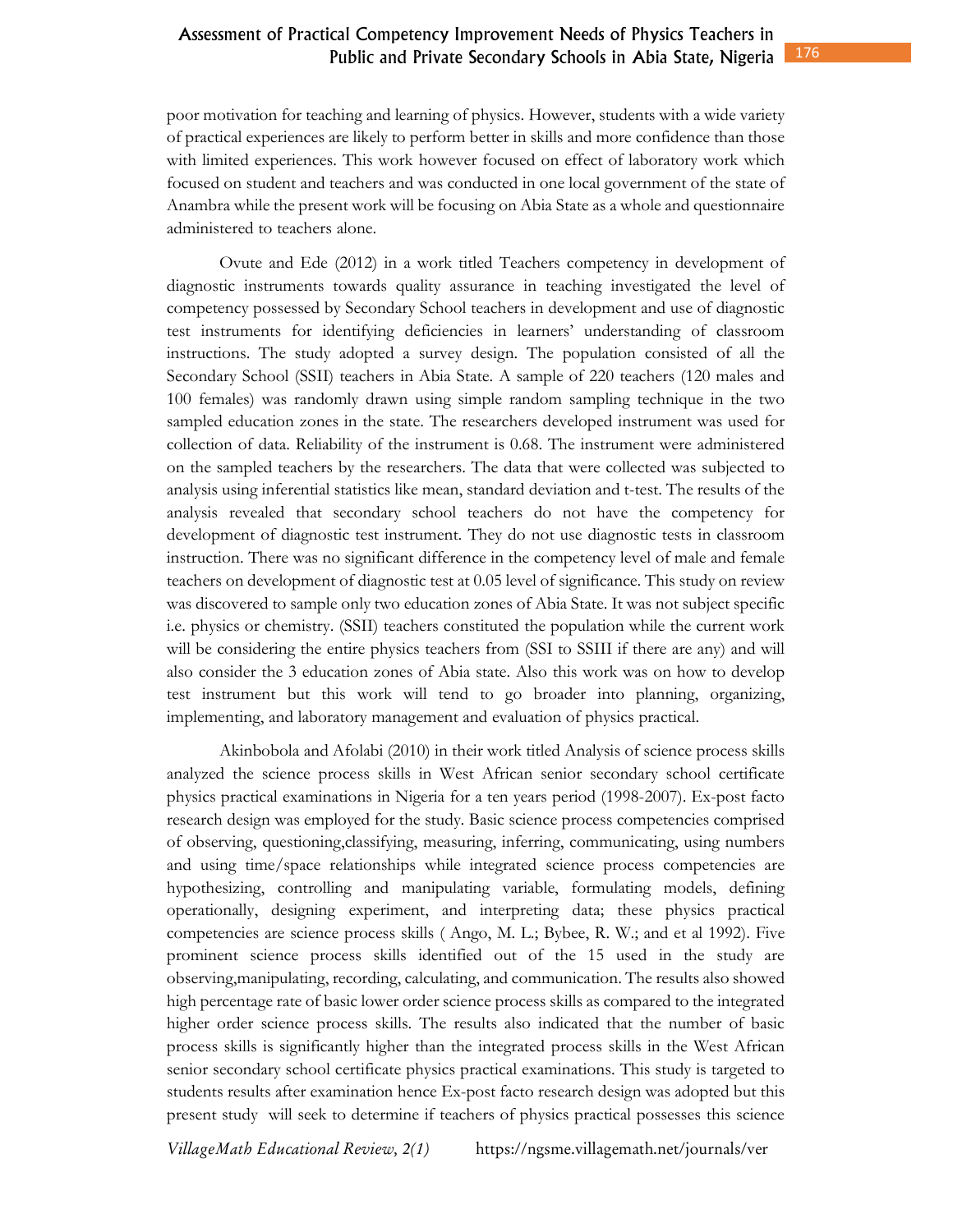process skills/physics practical competencies in other to rob it off on student for excellent result during WASCE. The design for this present study is going to be a simple survey design and sampling randomly from the identified population of practical physics teachers in Abia State.

In another work carried out by Abimbade, (2007). Titled hierarchal study of science process skills in West African senior secondary school certificate physics practical examinations in Nigeria analyzed the science process skills in West African senior secondary school certificate physics practical examinations for the periods of 10 years (1998 – 2007). Ex-post facto design was used for the study. The 5 prominent science process skills identified out of the 15 used in the study which are manipulation17.20%, calculation14.20%, recording 13.60%, observation12.00% and communication 11.40%. The results also showed high percentage rate of basic lower order science process skills of 62.80% as compared to the integrated higher order science process skills of 37.20%. The results also indicated that the number of basic process skills is significantly higher than the integrated process skills in the WASSCE in Nigeria. This work though itemized the competencies for physics practical, it did not specify which competency Is for planning , organizing, classroom management, implementing and evaluation which is what the present work seeks to achieve and are focused on determining if physics teachers possess this competencies or not and the need for improvement.

Similarly at the international level also Elijah, Sati & Fredrick (2015) carried out a research in Kenya entitled Experimental Approach as a Method of Teaching Physics in Secondary Schools. Adoption of experimentation as a teaching methodology for Physics in secondary school is essential for successful concept delivery by subject teachers and concept mastery by the learners. Delivering quality content in Physics in most schools in Kenya, has been met with some challenges like inadequate and trained teachers, lack of Amenities and infrastructure taking for instance, Physics laboratory, laboratory apparatus, and lack of Laboratory Assistants personnel etc. For instance, in 2014 52% of teachers of Physics are untrained in the Gem District of Kenya (that is, they lack basic training to qualify them as physics teachers). The contribution of their study was to establish the influence of teacherbased factors on the use of experiments in teaching Physics in secondary schools in Kenya, case study of schools in Gem District. The study addresses specifically the influence of the teacher's professional qualification on the use experiments in teaching Physics; secondly, it established the influence of teacher experience and teaching load on the application of experimentation in teaching Physics and lastly, it established the influence of lesson plan on the use of experiments in teaching Physics. The study uses both descriptive survey and correlation research designs with a population of 32 participants. Data was collected using interviews and questionnaires. A pilot study was done in 3 secondary schools to test the reliability of the data instruments achieving Pearson's value of 80%. Both descriptive and inferential statistics was employed in analyzing the quantitative data while qualitative data was organized and categorized according to themes and sub-themes. The work was carried out in Kenya and it looked at the use of experiment as a teaching method for teaching physics, which showed that the problem of skills/competency, teacher's experience, lesson planning/preparation, and teachers professional qualification is a global one. Hence the present study will be in Nigeria and will look at skills of physics teachers in carrying out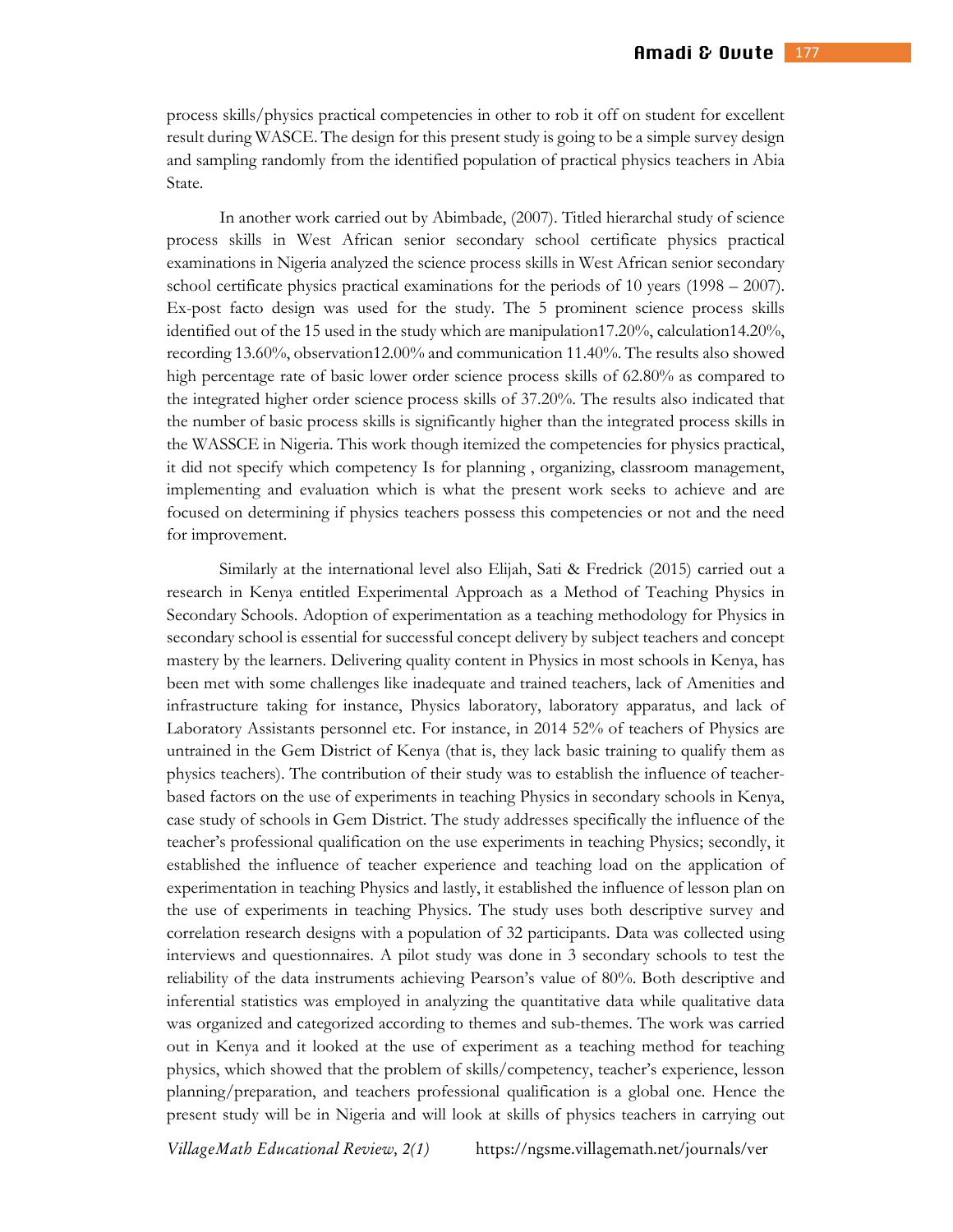physics practical, a pilot study may not be done in this case but descriptive survey will be used, both inferential and descriptive statistics will be employed to analyze the quantitative data obtained.

# **Purpose of the Study**

The purpose of this study is to assess the practical competency improvement needs of secondary school physics teachers in Abia State of Nigeria. Specifically, the study seeks to:

- i. Determine the competency needed by physics teachers in public and private secondary schools in planning of practical physics.
- ii. Determine competency needed by physics teachers in public and private secondary schools in organization of practical physics.
- iii. Ascertain the competency of physics teachers in public and private secondary schools in laboratory management.
- iv. Determine the competency needed by physics teachers in public and private secondary schools in evaluation of practical.

# **Research Questions**

The following research questions are raised to guide this study.

- i. What are the competency improvement needs of physics teachers in planning practical physics in secondary schools in Abia State?
- ii. What are the competency improvement needs of physics teachers for organizing practical physics in secondary schools in Abia State?
- iii. What are the competency improvement needs of physics teachers for laboratory management in secondary schools in Abia State?
- iv. What are the competency improvement needs of physics teachers in evaluation of practical physics in secondary schools in Abia State?

# **Hypotheses**

The following hypotheses are formulated to be tested at 0.05 level of significance.

Ho1: There is no significant difference in the competency improvement needs of physics teachers in public and private secondary schools on the competency required for planning physics practical.

Ho2: There is no significant difference in the competency improvement needs of physics teachers in public and private secondary schools on the competency required for organizing physics practical.

Ho3: Significant difference do not exist in the competency improvement needs of physics teachers in public and private secondary schools on the competency required for laboratory management.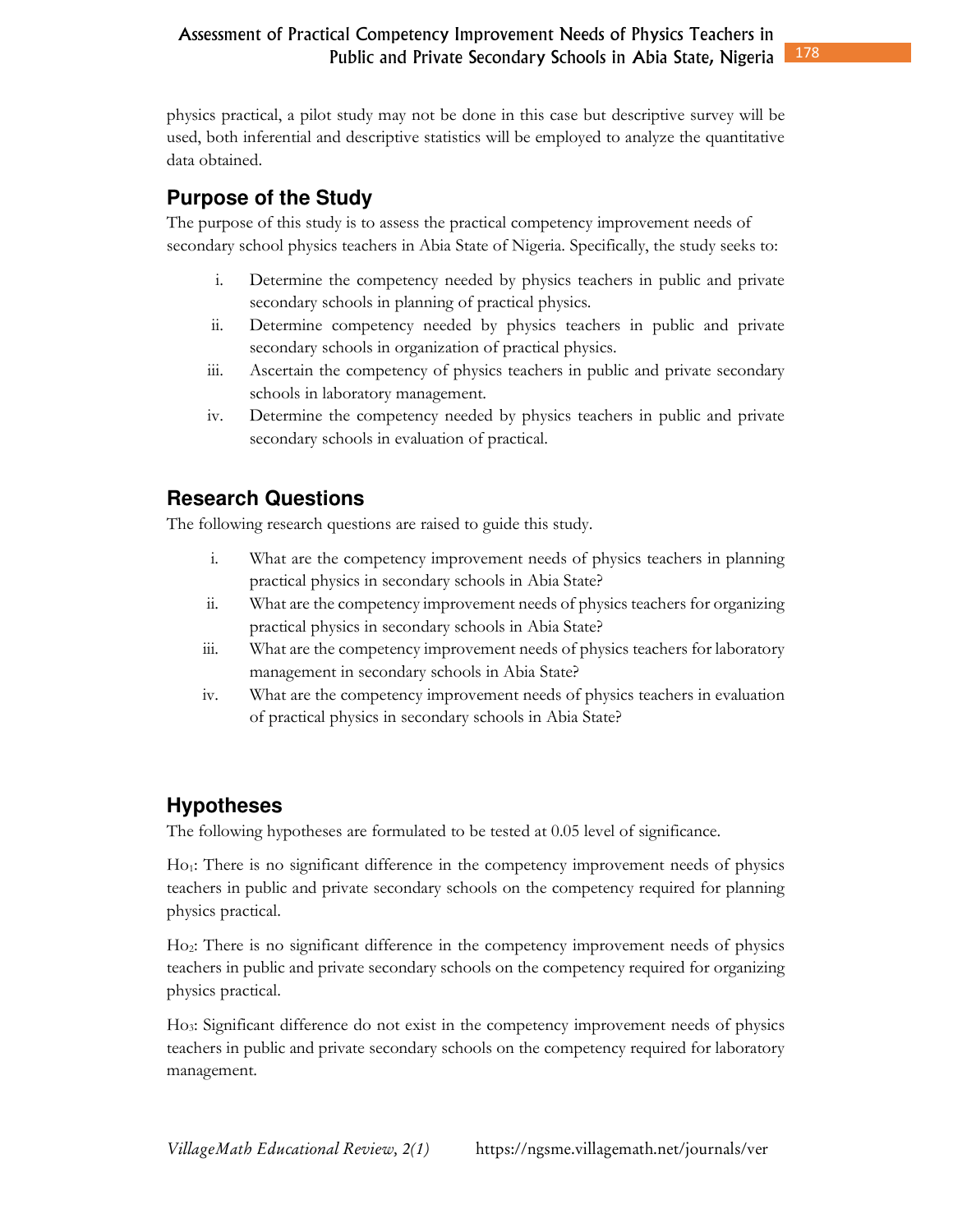Ho4: The competency improvement needs of physics teachers in public and private secondary schools on the competency required for evaluation of practical in physics do not differ significantly.

### **Methodology**

#### **Design of the Study**

Descriptive survey research design was adopted for this study. The survey research design is a form of descriptive research that is aimed at collecting samples from populations in order to examine the distribution, incidence and interaction of educational and sociological phenomena (Denga & Ali, 1998). The survey design was considered appropriate for the study due to its scope of wide coverage in finding out and describing what is existing.

#### **Area of the Study**

The study was conducted in Abia State. Abia is a state in the south eastern part of Nigeria. The capital is Umuahia and the major commercial city is Aba. The State is bounded on the north and northeast by the states of Anambra, Enugu, and Ebonyi. To the east and southeast are Cross River State and AkwaIbom State, to the south is Rivers State and the west of Abia is Imo State. The State stretches between longitude 5º 25´North, and latitude 7º 30´East. Abia State, which occupies a landmass of about 5,834 square kilometers, with a population of 2,833,999 in 2006, now estimated at nearly 3 million (Thisday, 2012; Abia State Government, 2015), has three (3) senatorial zones and a total of 17 local government areas.

Abia State is home to several reputable higher educational institutions. These include: the Federal Government – owned Michael Okpara University of Agriculture at Umudike, the State Government – owned Abia State University in Uturu, the Gregory University Uturu (privately owned), Rhema University in Aba also (privately owned), and Abia State Polytechnic, Aba.

The choice is appropriate considering the global migration to an Information Age in which Abia as a State is not left out. The need for competency improvement and acquisition not only in commerce but in science and physics in particular has become imperative in order to fit-in, in the fast advancing technology globally.

#### **Population of the Study**

The population for the study comprises 308 physics teachers in public and private senior secondary schools in Abia State. The target population size is made up of 308 physics teachers drawn from the 48 private and 50 public senior secondary schools in the Abia State of Nigeria. (Secondary Education Management Board Umuahia, Abia State; SEMB, 2016).

#### **Sample and Sampling Technique**

The sample comprises 66 physics teachers drawn from the 48 Private and 50 Public senior secondary schools that offer physics in Abia State.

Multi-stage sampling technique was used for the study. Firstly, simple random sampling was used to sample one education zone from the three education zones (Aba zone, Umuahia zone, Ohafia zone), of which Aba education zone was selected. Secondly, stratified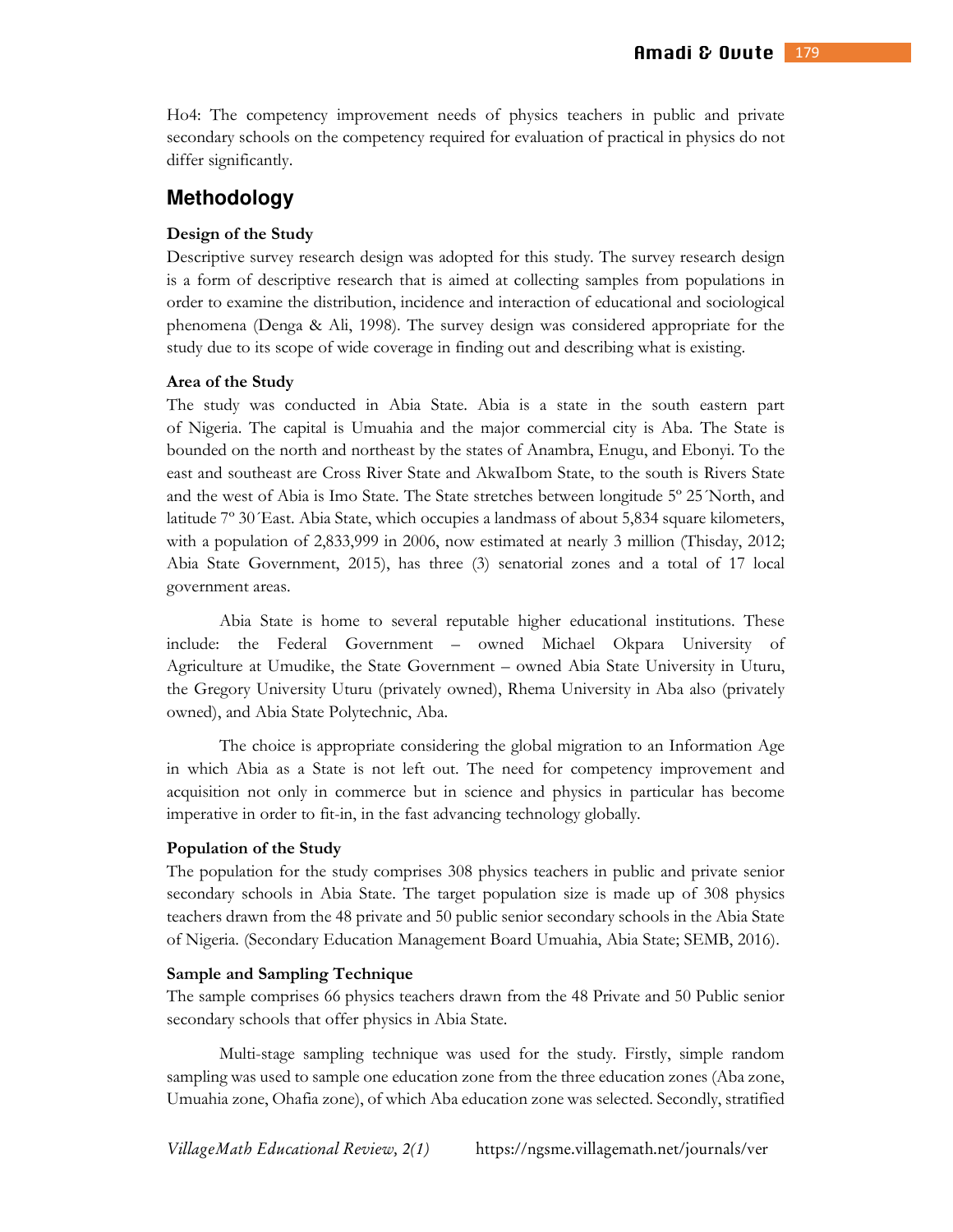random sampling was used to stratify Aba education zone into 9 Local Government Areas. Thirdly simple balloting was used to select 2 private and 2 public senior secondary schools offering physics from each of the LGA's. This was done to allow an even representation of the school categories in the sample. Finally, all the physics teachers available in the selected schools were selected as the sample for the study.

### **Instruments for Data Collection**

The instrument for data collection is a researcher-developed questionnaire titled Practical Competency Improvement Needs Questionnaire (PCINQ). The PCINQ consists of 35 structured competency improvement needs questionnaire items. Part A seeks to obtain demographic information, while B is to obtain information on competency improvement needs of physics teachers for effective practical instruction in senior secondary schools in Abia State. Each competency improvement needs questionnaire item has a three-point scale of needs (Highly Needed given a value of 3, Averagely Needed given a value of 2, Not Needed given a value of 1) and performance (High Performance given a value of 3, Average Performance given a value 2 and Non Performance given a value of1). Each item has a level of performance and needed response attached to it where each respondent is expected to tick the level of performance of a competency and the level of need required for that competency in teaching practical physics in secondary schools.

### **Validation of the Instrument**

The validation of the instrument for this study was done by three experts, one expert in physics Education, one expert in Measurement and Evaluation and one class room secondary school physics teacher. The experts in physics Education and measurement and evaluation are from Michael Okpara University of Agriculture Umudike, while the classroom physics teacher is from Boys Technical College Aba Abia State. The experts were required to face validate the instrument based on simplicity of language, and appropriateness of the constructed items in respect of the objectives of the study. Based on the recommendations of the experts, necessary modifications were made to the instrument. The validation yielded a total of 35 items after an initial effort of 75 items was subjected to thorough scrutiny. For instance, items initially lumped together in Section A as Basic Information were separated into different sections in line with the research questions. Some items of the PCINQ were dropped while others were modified to reflect the need for skill improvement. Another major outcome of the validation is the re-framing of the scale from the Strongly Agreed - Strongly Disagreed continuum into highly needed – not needed continuum and high performance – non-performance continuum, to indicate the skill improvement needs of physics teachers in teaching practical physics.

### **Reliability of the Instrument**

To ensure reliability of the instrument, internal consistency reliability estimate was used to assess the consistency of the PCINQ which was trial-tested on 25 class room physics practical teachers in Imo State. Imo State was used for the pilot study because it is outside the study area. Results obtained from the pilot study were subjected to reliability analysis yielding a Cronbach's alpha coefficients of 0.72, for the need index, which indicates a strong measure of internal consistency in the instrument.

# **Method of Data Collection**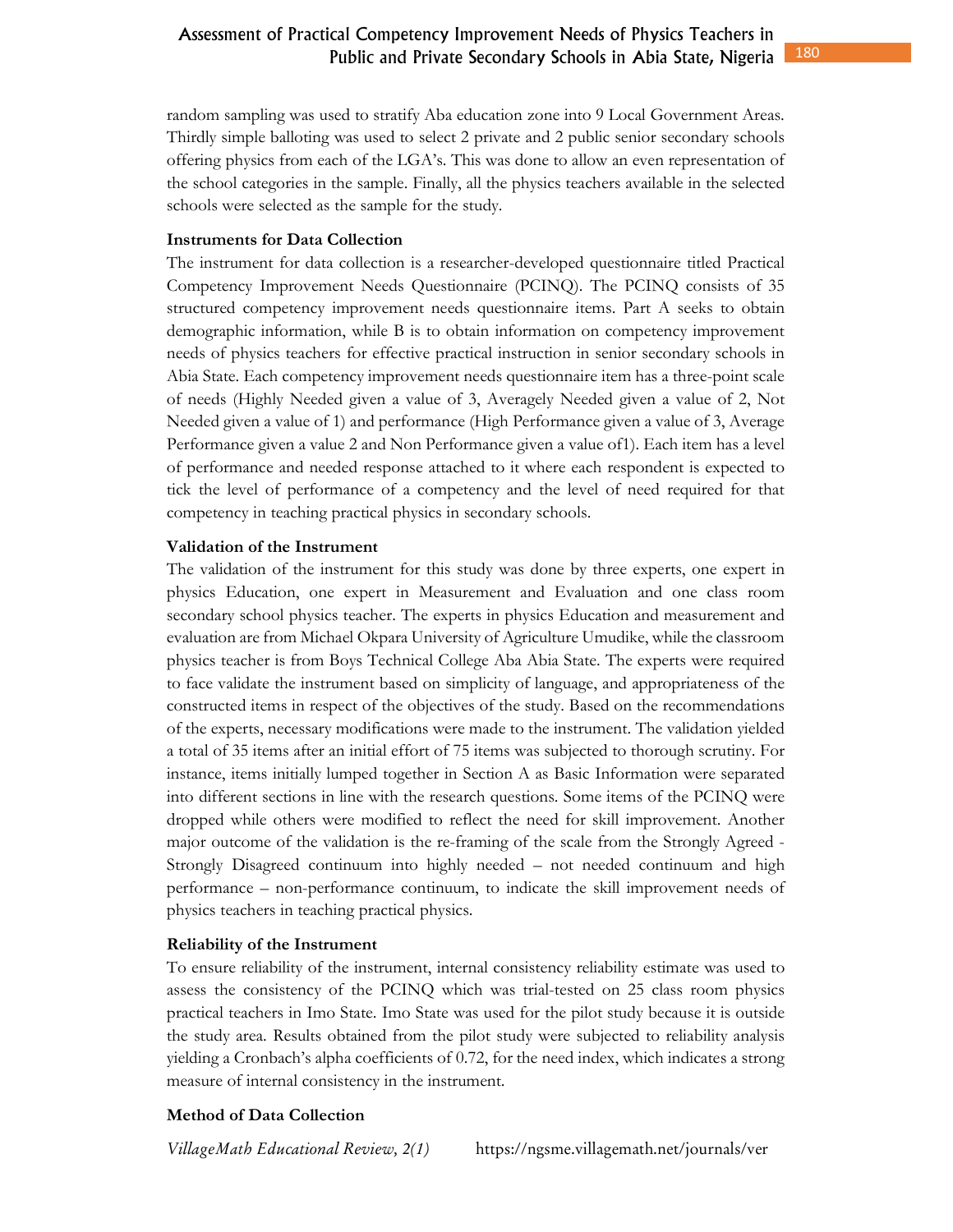The PCINQ was administered to physics teachers in the sampled schools and collected after the respondents had responded to the items. Data collection was handled by the researcher considering the fact that the sampled schools are all located in Abia State. This was also to avoid misplacement or non-completion of responses by the respondents.

#### **Method of Data Analysis**

Data was analyzed using both descriptive and inferential statistical tools. The research questions were answered using weighted mean and improvement need index (INI). In determining the performances of the teachers on each skill items, the following steps were followed.

- i. The weighted mean of each item in the needed column was calculated  $(X_n)$ .
- ii. The weighted mean of each item in the performance column was calculated  $(X_p)$ .
- iii. The difference between the two means for each item  $(X_n X_p)$  were determined for decision making by comparing the performance gap values with the improvement need index of 0, 1, and 2; where 0 means no improvement needed, 1 means improvement is averagely needed, and 2 means improvement is highly needed.
- iv. The improvement need index obtained ranged from -2, -1, 0, 1,and 2; A need index value above 0 indicates that there is a skill improvement need while a need index of 0 and below means there is no skill improvement need for that professional skill item.
- v. The decision criteria for establishing an improvement need was an improvement need index value above 0.

The research hypotheses were tested at 0.05 level of significance using the Student's t-test. The t-test was performed on the absolute values of the improvement need indices from the two school categories. The Student's t-test was used because it provides an appropriate measure of the statistically significant difference between two independent random samples from normal populations whose variances are not necessarily equal.

# **Results**

The presentation of data analysis and interpretation for this study was done according to the research questions and followed by related hypotheses.

#### **Research question one**

What are the competency improvement needs of physics teachers in planning instruction in secondary schools in Abia State?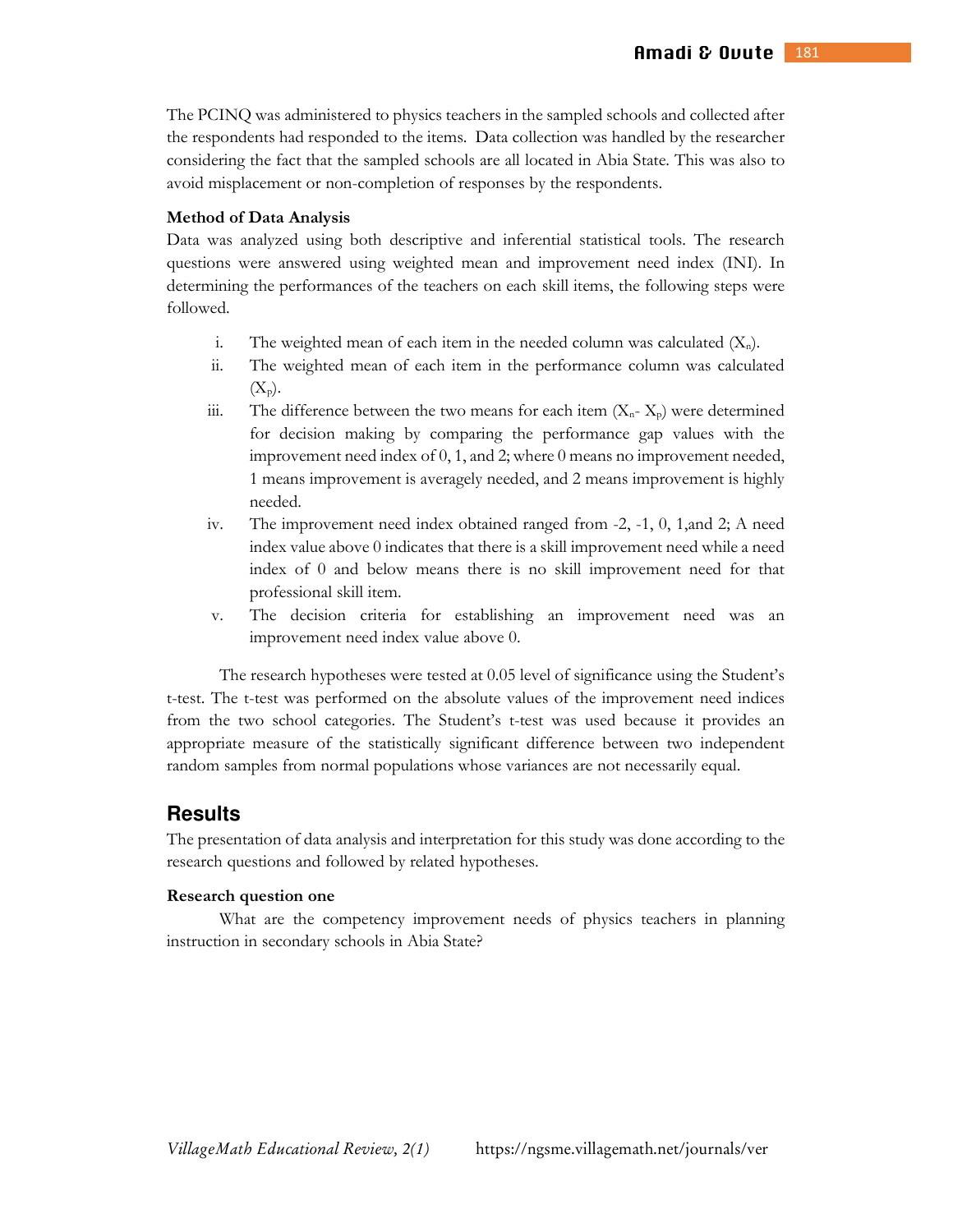|  | TABLE 1: Competency Improvement Needs of Physics Teachers in Planning |  |  |  |
|--|-----------------------------------------------------------------------|--|--|--|
|  | <b>Practical in Secondary Schools in Abia State</b>                   |  |  |  |

| S/N            | <b>COMPETENCY</b><br><b>ITEMS</b>                                                                                      | <b>LEVEL</b><br>OF<br><b>NEED</b> |      | <b>LEVEL</b><br>OF<br><b>PERFORMANCE</b> |      | <b>IMPROVEMENT</b><br><b>NEED INDEX</b> | <b>REMARK</b>                           |
|----------------|------------------------------------------------------------------------------------------------------------------------|-----------------------------------|------|------------------------------------------|------|-----------------------------------------|-----------------------------------------|
|                |                                                                                                                        | $\overline{X}_n$                  | SD   | $\overline{X}_p$                         | SD   | $\overline{X}_n - \overline{X}_p$       |                                         |
| $\mathbf{1}$   | Identification of lesson /<br>practical objectives<br>Identification of topics                                         | 1.74                              | 0.83 | 2.17                                     | 0.87 | $-0.43$                                 | Competency<br>Improvement<br>Not Needed |
| 2              | in<br>required<br>the<br>curriculum<br>for<br>the<br>teaching<br>of<br>practical<br>physics                            | 1.82                              | 0.89 | 2.21                                     | 0.83 | $-0.39$                                 | Competency<br>Improvement<br>Not Needed |
| 3              | Identification of each<br>student characteristics                                                                      | 2.45                              | 0.73 | 1.5                                      | 0.67 | 0.95                                    | Competency<br>Improvement<br>Needed     |
| $\overline{4}$ | Determination<br>of<br>instructional materials /<br>apparatus best suitable<br>for accomplishing the<br>unit objective | 2.02                              | 0.81 | 2.3                                      | 0.84 | $-0.28$                                 | Competency<br>Improvement<br>Not Needed |
| 5              | Identification of suitable<br>teaching methods for<br>easy comprehension by<br>the students                            | 2.59                              | 0.61 | 1.5                                      | 0.71 | 1.09                                    | Competency<br>Improvement<br>Needed     |
| 6              | Designing the lesson /<br>set up apparatus bearing<br>in mind the objectives                                           | 2.68                              | 0.66 | 1.55                                     | 0.64 | 1.13                                    | Competency<br>Improvement<br>Needed     |
| 7              | Identification of student<br>learning<br>styles<br>and<br>attention span                                               | 2.47                              | 0.66 | 1.48                                     | 0.68 | 0.99                                    | Competency<br>Improvement<br>Needed     |
|                | <b>Cluster Mean</b>                                                                                                    |                                   |      |                                          |      | 0.44                                    | Competency<br>Improvement<br>Needed     |
|                |                                                                                                                        |                                   |      |                                          |      |                                         |                                         |

The result in Table 1 show that there is a need for competency improvement in planning instruction among physics teachers in Abia State Nigeria, considering the cluster mean Improvement Need Index of 0.44 which is above 0. Specifically the results indicate that there is a need for competency improvement in the areas of identification of the characteristics of each student, identification of suitable teaching method for easy comprehension by the student, designing the lesson bearing in mind the objectives and identification of student learning styles and attention span.

#### **Research question two**

What are the competency improvement needs of physics teachers in organizing instruction in secondary schools in Abia State?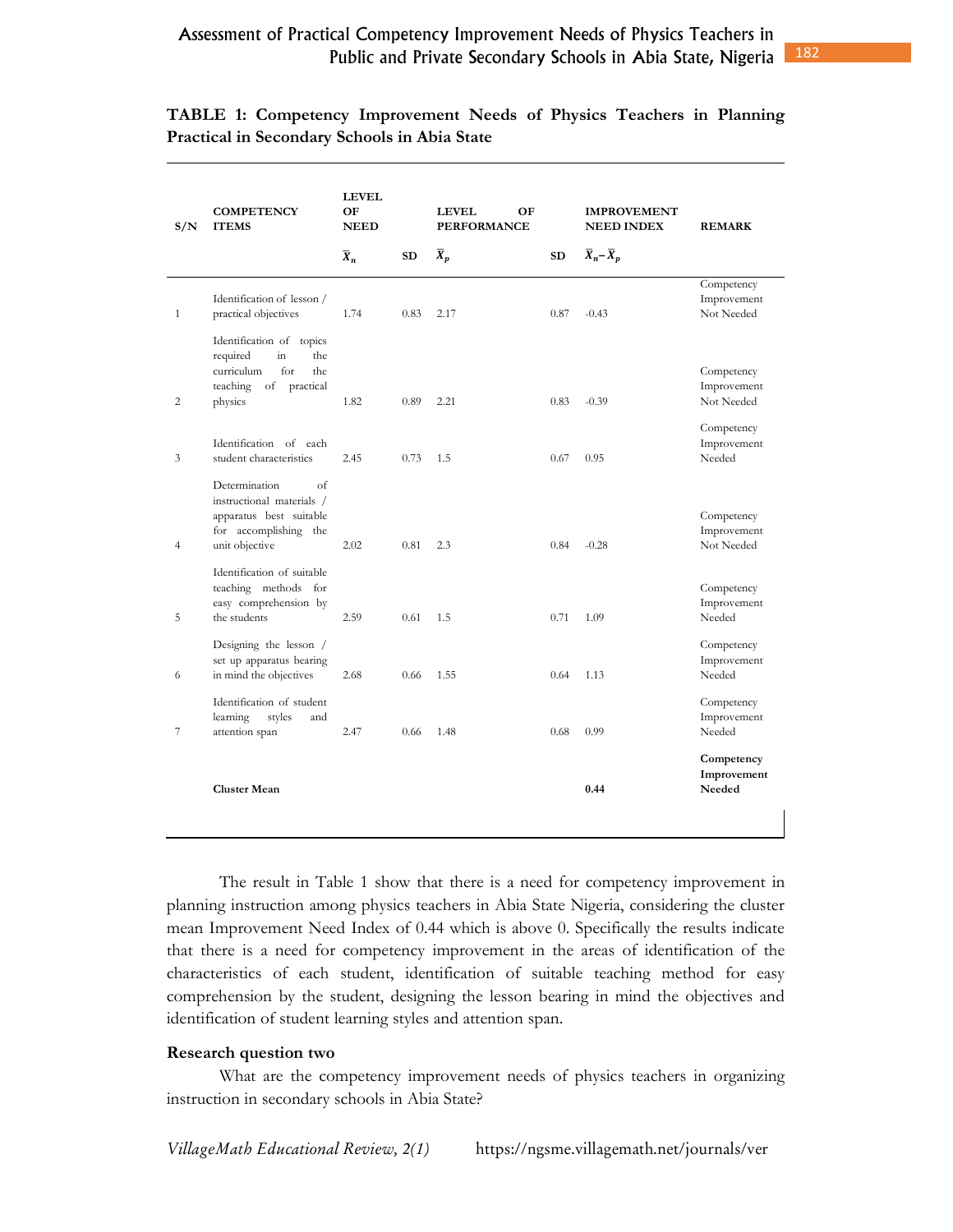| Table 2: Competency Improvement Needs of Physics Teachers in Organizing |  |  |  |
|-------------------------------------------------------------------------|--|--|--|
| <b>Practical in Secondary Schools in Abia State</b>                     |  |  |  |

| S/N            | <b>COMPETENCY ITEMS</b>                                                                                                                             | <b>LEVEL</b><br>OF<br><b>NEED</b> |      | OF<br><b>LEVEL</b><br><b>PERFORMANCE</b> |           | <b>IMPROVEMENT</b><br><b>NEED INDEX</b> | <b>REMARK</b>                           |
|----------------|-----------------------------------------------------------------------------------------------------------------------------------------------------|-----------------------------------|------|------------------------------------------|-----------|-----------------------------------------|-----------------------------------------|
|                |                                                                                                                                                     | $\overline{X}_n$                  | SD   | $\overline{X}_p$                         | <b>SD</b> | $\overline{X}_n - \overline{X}_p$       |                                         |
| $\mathbf{1}$   | Identification of Steps of the<br>practical Lesson and time<br>allotted to each Step.                                                               | 2.62                              | 0.74 | 1.33                                     | 0.59      | 1.29                                    | Competency<br>Improvement<br>Needed     |
| $\overline{c}$ | Inclusion of time for Re-<br>teaching when Organizing<br>practical Instruction.                                                                     | 2.64                              | 0.57 | 1.24                                     | 0.58      | 1.4                                     | Competency<br>Improvement<br>Needed     |
| 3              | different<br>Assembling<br>of<br>Resources / apparatus and<br>teaching Modalities.                                                                  | 1.27                              | 0.6  | 2.47                                     | 0.81      | 0.46                                    | Competency<br>Improvement<br>Needed     |
| $\overline{4}$ | Identification of<br>time for<br>Students Learning experiences<br>and<br>not merely listening,<br>watching and taking notes<br>(Delegation of task) | 2.73                              | 0.65 | 1.42                                     | 0.63      | 1.31                                    | Competency<br>Improvement<br>Needed     |
| 5              | Organization of Instructions<br>to enable Student construct<br>their own knowledge                                                                  | 1.33                              | 0.62 | 2.76                                     | 0.61      | 0.72                                    | Competency<br>Improvement<br>Needed     |
| 6              | Organize<br>Instruction<br>to<br>enable Student achieve and<br>exceed<br>the<br>mastery<br>of<br>objectives.                                        | 2.71                              | 0.67 | 1.47                                     | 0.59      | 1.24                                    | Competency<br>Improvement<br>Needed     |
| 8              | Provide Students opportunity<br>social<br>to<br>Demonstrate<br>competencies<br>and<br>self-<br>regulation.                                          | 1.32                              | 0.64 | 2.5                                      | 0.77      | $-1.18$                                 | Competency<br>Improvement<br>Not Needed |
|                | <b>Cluster Mean</b>                                                                                                                                 |                                   |      |                                          |           | 0.74                                    | Competency<br>Improvement<br>Needed     |

The result in Table 2, show that there is a need for competency improvement in organizing instruction among physics teachers in secondary schools in Abia State Nigeria considering the cluster mean Improvement Index of 0.74 which is above 0. the result specifically indicates that there is a need in the areas of identification of steps of the lesson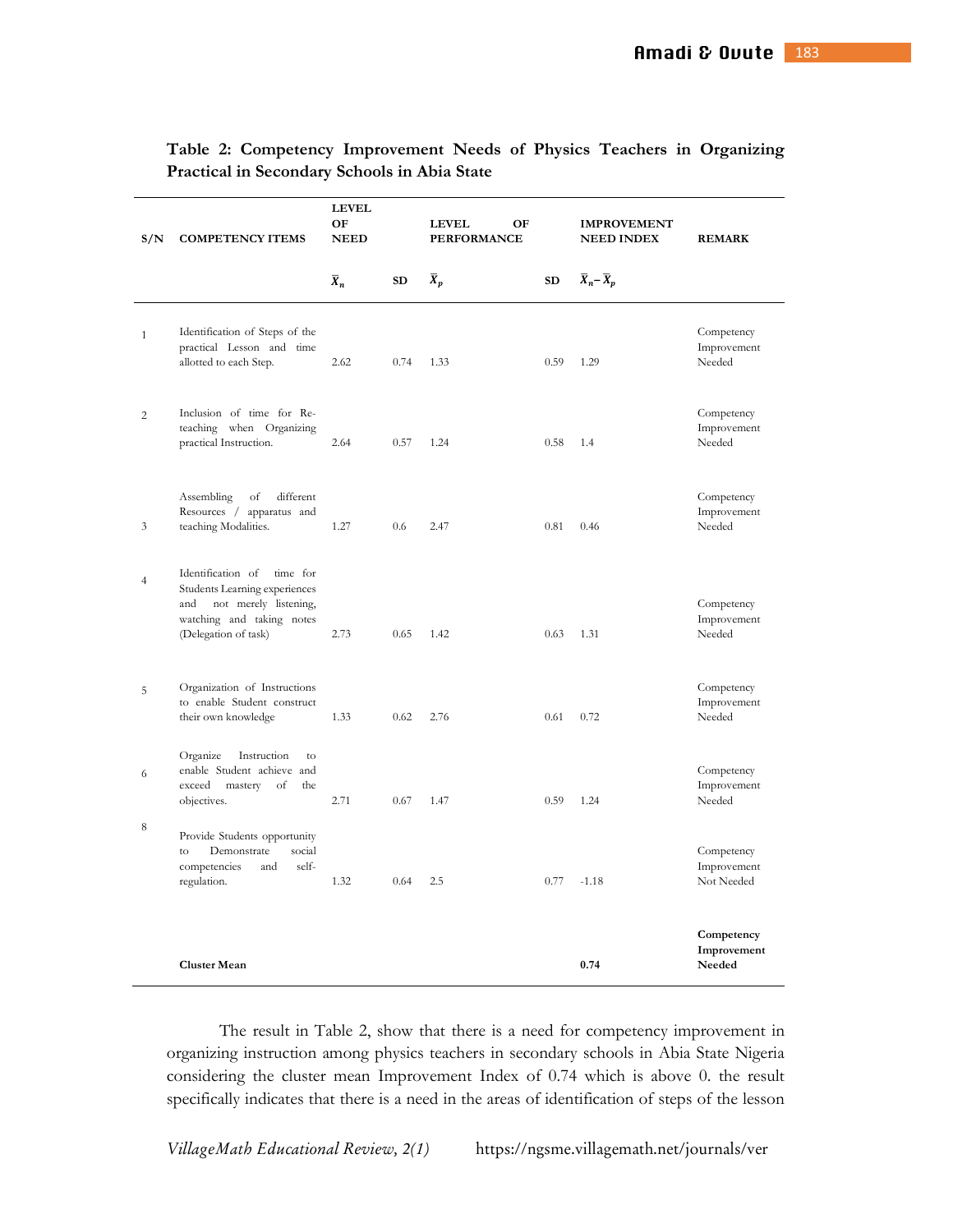and time allotted to each step, inclusion of time for re-teaching when organizing instruction, assembling of different material resources and teaching modalities, identification of time for students learning experiences, organization of instruction to enable student construct their own knowledge and organization of instruction to enable student achieve and exceed mastery of the objectives.

### **4.1.3 Research question three**

What are the competency improvement needs of physics teachers in laboratory management in secondary schools in Abia State?

| S/N            | <b>COMPETENCY</b><br><b>ITEMS</b>                                                                                                                 | <b>LEVEL</b><br>OF<br><b>NEED</b> |           | <b>LEVEL</b><br>OF<br><b>PERFORMANCE</b> |      | <b>IMPROVEMENT</b><br><b>NEED INDEX</b> | <b>REMARK</b>                           |
|----------------|---------------------------------------------------------------------------------------------------------------------------------------------------|-----------------------------------|-----------|------------------------------------------|------|-----------------------------------------|-----------------------------------------|
|                |                                                                                                                                                   | $\overline{X}_n$                  | <b>SD</b> | $\overline{X}_p$                         | SD   | $\overline{X}_n - \overline{X}_p$       |                                         |
| $\mathbf{1}$   | Confidence,<br>communicative<br>and<br>leadership competencies.                                                                                   | 2.77                              | 0.55      | 1.17                                     | 0.48 | 1.6                                     | Competency<br>Improvement<br>Needed     |
| $\overline{c}$ | Maintain Discipline and<br>orderliness<br>$\operatorname{in}$<br>the<br>laboratory.                                                               | 1.38                              | 0.6       | 2.62                                     | 0.63 | $-1.24$                                 | Competency<br>Improvement<br>Not Needed |
| 3              | Organize and implement<br>Instruction in such a way<br>as to optimize Student's<br>access<br>$\mathop{\rm to}\nolimits$<br>learning<br>apparatus. | 2.59                              | 0.72      | 1.29                                     | 0.65 | 1.3                                     | Competency<br>Improvement<br>Needed     |
| $\overline{4}$ | Continuous<br>learner,<br>and<br>imaginative<br>demonstrative<br>competencies.                                                                    | 2.68                              | 0.63      | 1.18                                     | 0.46 | 1.5                                     | Competency<br>Improvement<br>Needed     |
| 5              | Promote<br>the<br>development of Student<br>social competencies and<br>safety-regulation.                                                         | 1.54                              | 0.71      | 2.8                                      | 0.53 | $-1.26$                                 | Competency<br>Improvement<br>Not Needed |
| 6              | Use<br>appropriate<br>interventions to assist<br>Students with behavioral<br>problems.                                                            | 2.8                               | 0.5       | 1.32                                     | 0.61 | 1.48                                    | Competency<br>Improvement<br>Needed     |
| $\overline{7}$ | Maintain<br>conducive<br>learning environment for<br>active and participatory<br>learning                                                         | 1.33                              | 0.73      | 2.61                                     | 0.7  | $-1.28$                                 | Competency<br>Improvement<br>Not Needed |

**TABLE 3: Competency Improvement Needs of Physics Teachers in Laboratory Mgt**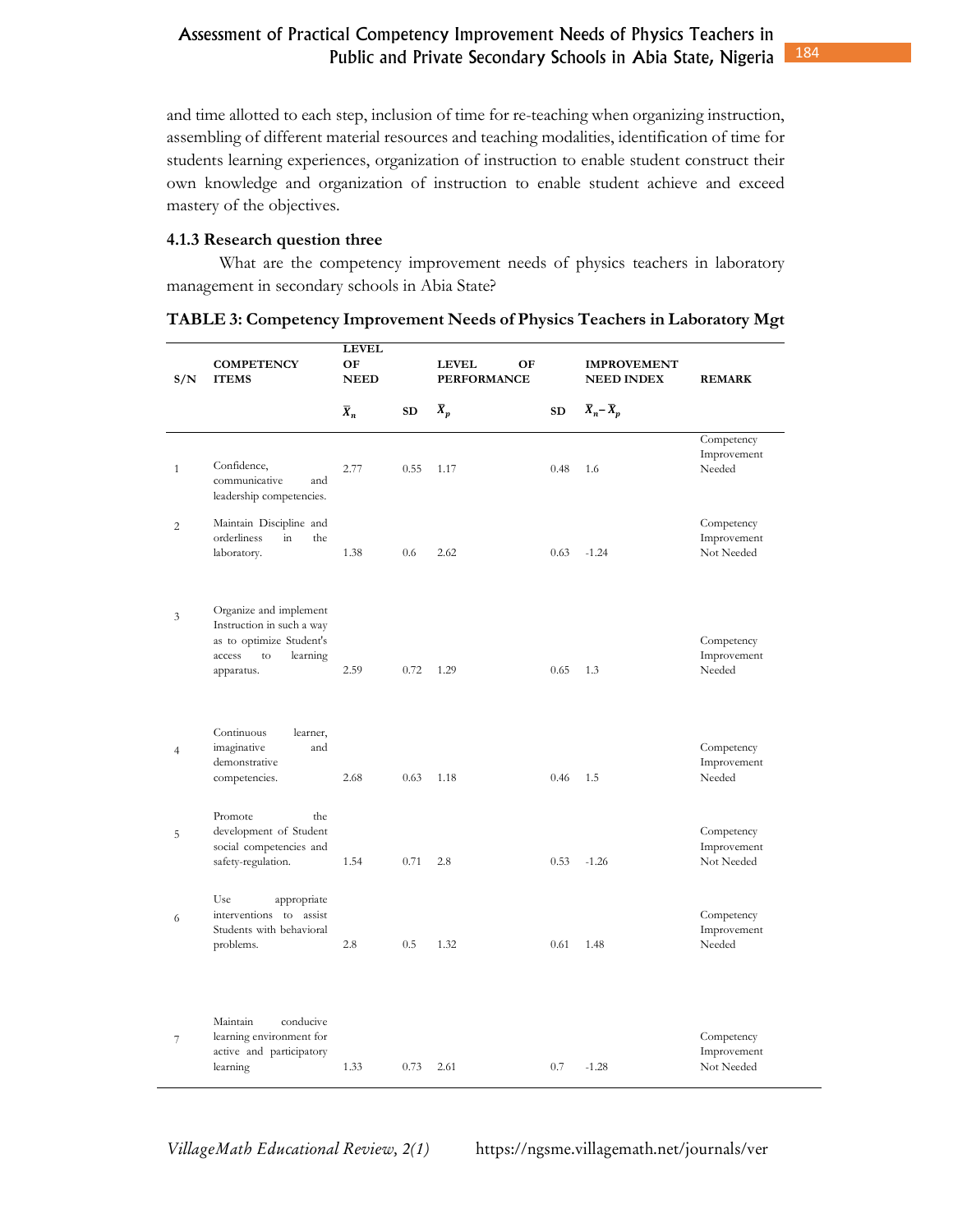|   | <b>Cluster Mean</b>                         |      |             |     | 0.08    | Competency<br>Improvement<br><b>Needed</b> |
|---|---------------------------------------------|------|-------------|-----|---------|--------------------------------------------|
| 8 | Identify<br>Safety<br>any<br>considerations | 1.41 | $0.72$ 2.77 | 0.6 | $-1.36$ | Competency<br>Improvement<br>Not Needed    |

In Table 3, the result shows that there is a need for the competency improvement in laboratory management among physics teachers in secondary schools in Abia State Nigeria, considering the cluster mean Improvement Need Index of 0.08 which is above 0. Specifically the result indicates a need in the areas of developing caring attitude and supportive relationship among students, organize and implement instruction in such a way as to optimize student's access to learning materials, utilization of group management methods that encourage student's engagement with academic task and usage of appropriate interventions to assist students with behavioral problems.

#### **Research question five**

What are the competency improvement needs of physics teachers in evaluation of practical instruction in secondary schools in Abia State?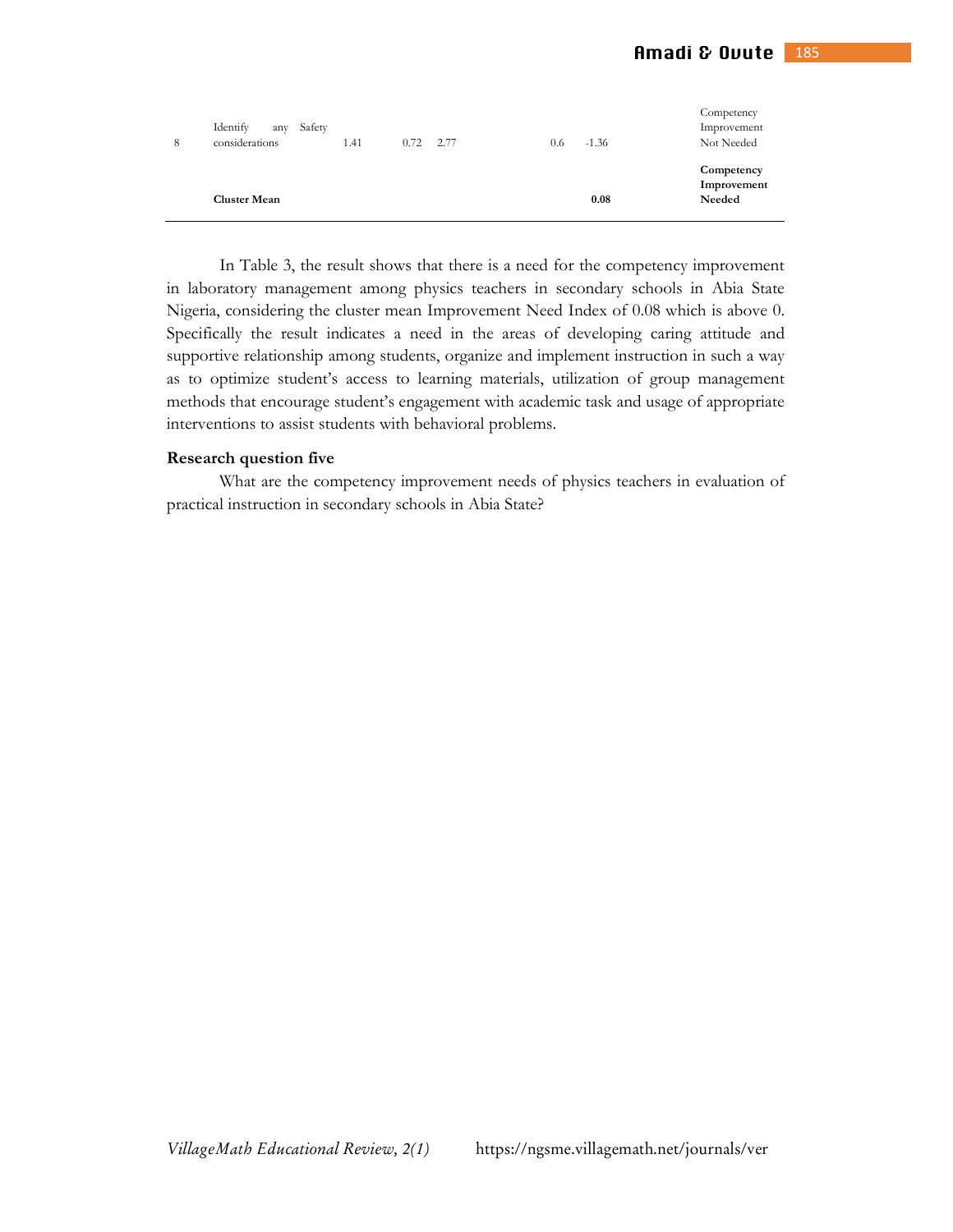| S/N            | <b>COMPETENCY</b><br><b>ITEMS</b>                                                                                                 | <b>LEVEL</b><br>OF<br><b>NEED</b> |           | <b>LEVEL</b><br>OF<br><b>PERFORMANCE</b> |      | <b>IMPROVEMENT</b><br><b>NEED INDEX</b> | <b>REMARK</b>                           |
|----------------|-----------------------------------------------------------------------------------------------------------------------------------|-----------------------------------|-----------|------------------------------------------|------|-----------------------------------------|-----------------------------------------|
|                |                                                                                                                                   | $\overline{X}_n$                  | <b>SD</b> | $\overline{X}_p$                         | SD   | $\overline{X}_n - \overline{X}_p$       |                                         |
| $\mathbf{1}$   | Allow Students to<br>perform hands on<br>Activities probably<br>individually or as a<br>during<br>group<br>practical instructions | 2.85                              | 0.47      | 2.05                                     | 0.98 | $0.8\,$                                 | Competency Improvement<br>Needed        |
| 2              | Establish<br>whether<br>data collected from<br>experiment is valid<br>and reliable                                                | 1.55                              | 0.77      | 2.61                                     | 0.63 | $-1.06$                                 | Competency Improvement<br>Not Needed    |
| 3              | Asking<br>questions<br>randomly at each<br>stage of practical<br>instruction                                                      | 1.38                              | 0.59      | 2.59                                     | 0.61 | $-1.21$                                 | Competency Improvement<br>Not Needed    |
| $\overline{4}$ | Giving<br>practical<br>assignment<br>individually or as a<br>group at the end of<br>each lesson.                                  | 2.74                              | 0.59      | 1.21                                     | 0.07 | 1.53                                    | Competency Improvement<br>Needed        |
| 5              | Giving projects (e.g.<br>Improvisation<br>of<br>practical equipment.                                                              | 2.7                               | 0.66      | 1.18                                     | 0.06 | 1.52                                    | Competency Improvement<br>Needed        |
| 6              | Assigning Portfolios<br>i.e. Project piled up<br>usher<br>and<br>to<br>publicize at the end<br>of a term                          | 2.53                              | 0.75      | 1.48                                     | 0.71 | 1.05                                    | Competency Improvement<br>Needed        |
| $\tau$         | Building of a major<br>experiment together<br>with the student, e.g.<br>box,<br>Ray<br>Transformers etc.                          | 2.62                              | 0.63      | 1.39                                     | 0.72 | 1.23                                    | Competency Improvement<br>Needed        |
|                | <b>Cluster Mean</b>                                                                                                               |                                   |           |                                          |      | 0.55                                    | Competency<br><b>Improvement Needed</b> |

# **TABLE 4: Competency Improvement Needs of Physics Teachers in Evaluation of Instruction in Secondary Schools in Abia State Nigeria**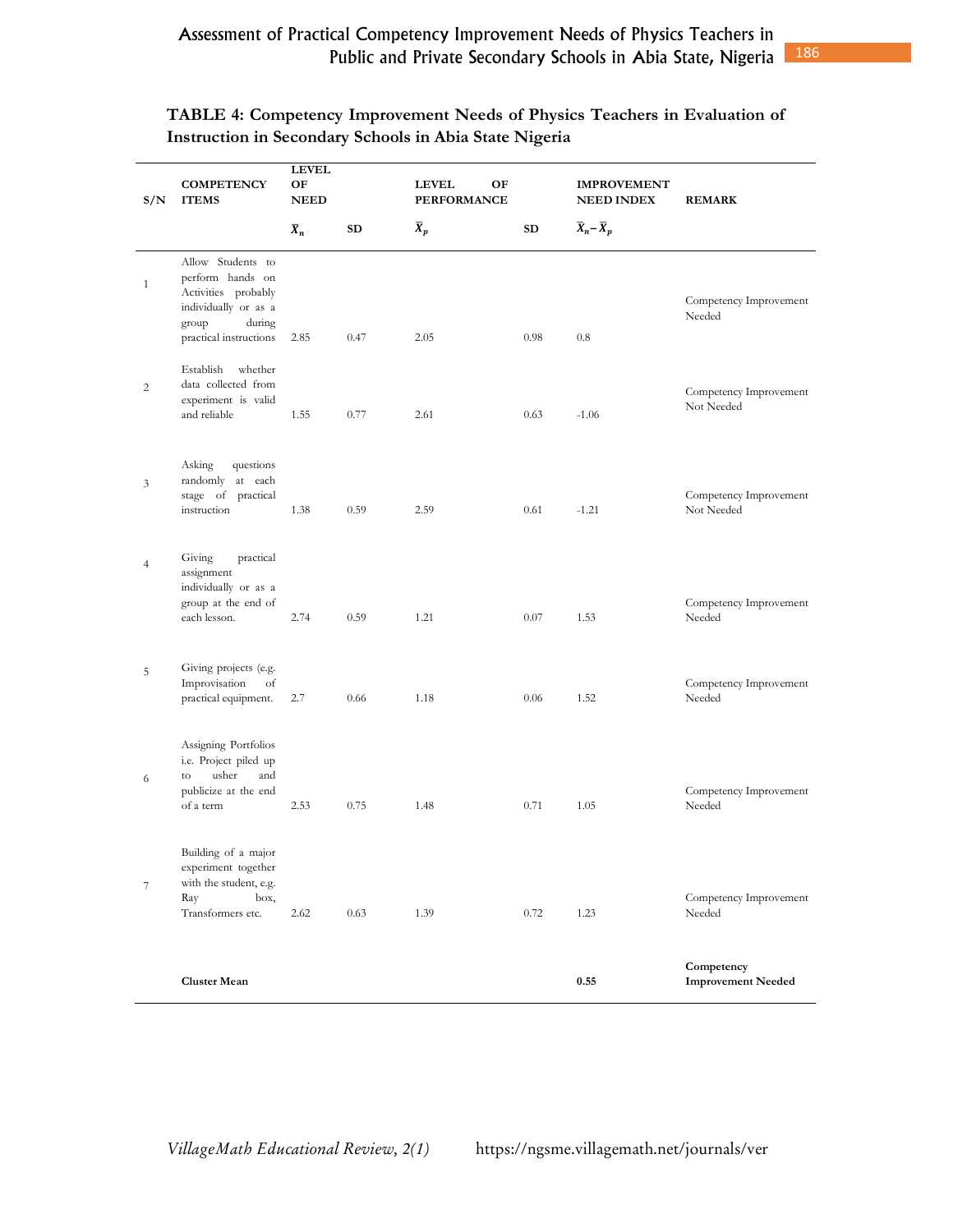The results shown in Table 4 indicate a cluster mean score of 0.55 for the competency improvement needs in evaluation of practical instruction amongst physics teachers in secondary schools in Abia State which is higher than the competency improvement need index of 0. This implies that there is a need in the areas of allowing students to perform hands on activities individually or as a group during practical instructions, giving practical assignment individually or as a group at the end of each lesson, giving projects, portfolios and building of a major experiment together with the students.

#### **Research hypothesis one**

There is no significant difference in the competency improvement needs of physics teachers in planning instruction in public and private secondary schools in Abia State Nigeria.

| in Planning Instruction                                                      |  |  |
|------------------------------------------------------------------------------|--|--|
| TABLE 5: t-Test Analysis of Competency Improvement Needs of Physics Teachers |  |  |

| <b>School Categories</b> | Mean  | N  | df | t-calculated | p-value   |
|--------------------------|-------|----|----|--------------|-----------|
| Public Schools           | 0.246 | 32 |    |              |           |
|                          |       |    | 64 | 0.661        | $0.5209*$ |
| Private Schools          | 0.616 | 34 |    |              |           |
| Total                    |       | 66 |    |              |           |
|                          |       |    |    |              |           |

\*significant at  $\alpha = 0.05$ 

From the result in Table 5, the P-value of 0.5209 which is greater than the 0.05 level of significance indicates that the null hypothesis is accepted. This implies that there is no significant difference in the competency improvement needs in planning instruction between physics teachers in public and private secondary schools in Abia State, Nigeria.

#### **Research hypothesis two**

There is no significant difference in the competency improvement needs of physics teachers in organizing instruction in public and private secondary schools in Abia State.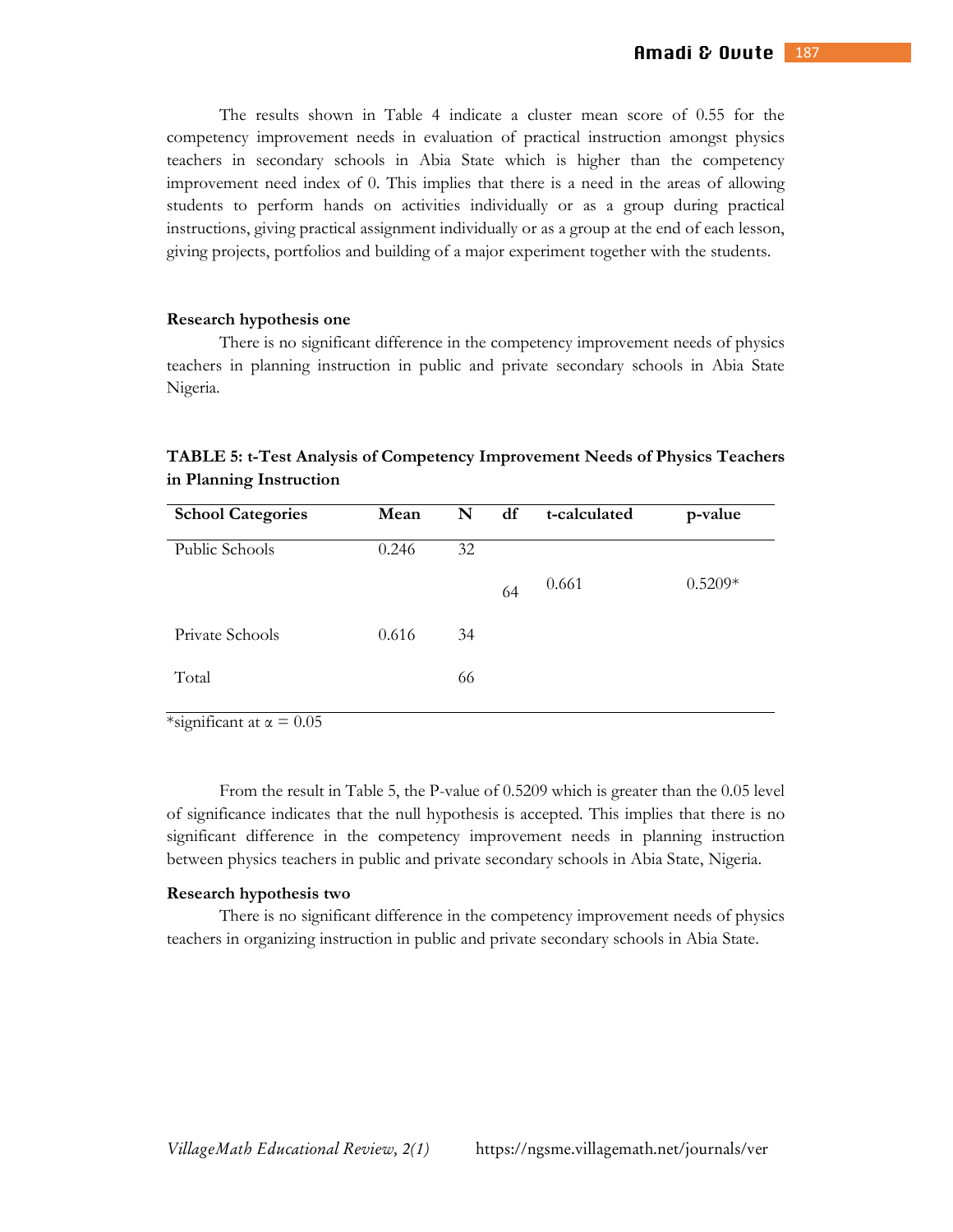# **TABLE 6: t-Test Analysis of Competency Improvement Needs of Physics Teachers in Organization of instruction**

| <b>School Categories</b> | Mean  | N  | df | t-calculated | p-value   |
|--------------------------|-------|----|----|--------------|-----------|
| Public Schools           | 0.264 | 32 |    |              |           |
|                          |       |    | 64 | 0.163        | $0.8734*$ |
| Private Schools          | 0.143 | 34 |    |              |           |
| Total                    |       | 66 |    |              |           |

\*significant at  $\alpha = 0.05$ 

From the results in Table 6, the p-value of 0.8734 which is greater than 0.05 indicates that there is no significant difference in the competency improvement need in organization of instruction between physics teachers in public and private secondary schools in Abia State Nigeria. The null hypothesis was therefore accepted at 0.05 level of significance.

### **Research hypothesis three**

Significant differences do not exist in the competency improvement needs in laboratory management of physics teachers in public and private secondary schools in Abia State.

| Mean  | N  | Df | t-calculated | p-value   |
|-------|----|----|--------------|-----------|
| 0.104 | 32 |    |              |           |
|       |    | 64 | 0.052        | $0.9594*$ |
| 0.065 | 34 |    |              |           |
|       | 66 |    |              |           |
|       |    |    |              |           |

**TABLE 7: t-Test Analysis of Competency Improvement Needs of Physics Teachers in Laboratory Management** 

\*significant at  $\alpha = 0.05$ 

From the results in table 7, the P-value of 0.9594 which is greater than the 0.05 level of significance indicates that the null hypothesis is accepted. Thus this implies that there is no significant difference in the competency improvement needs in laboratory management between physics teachers in public and private secondary schools in Abia State, Nigeria.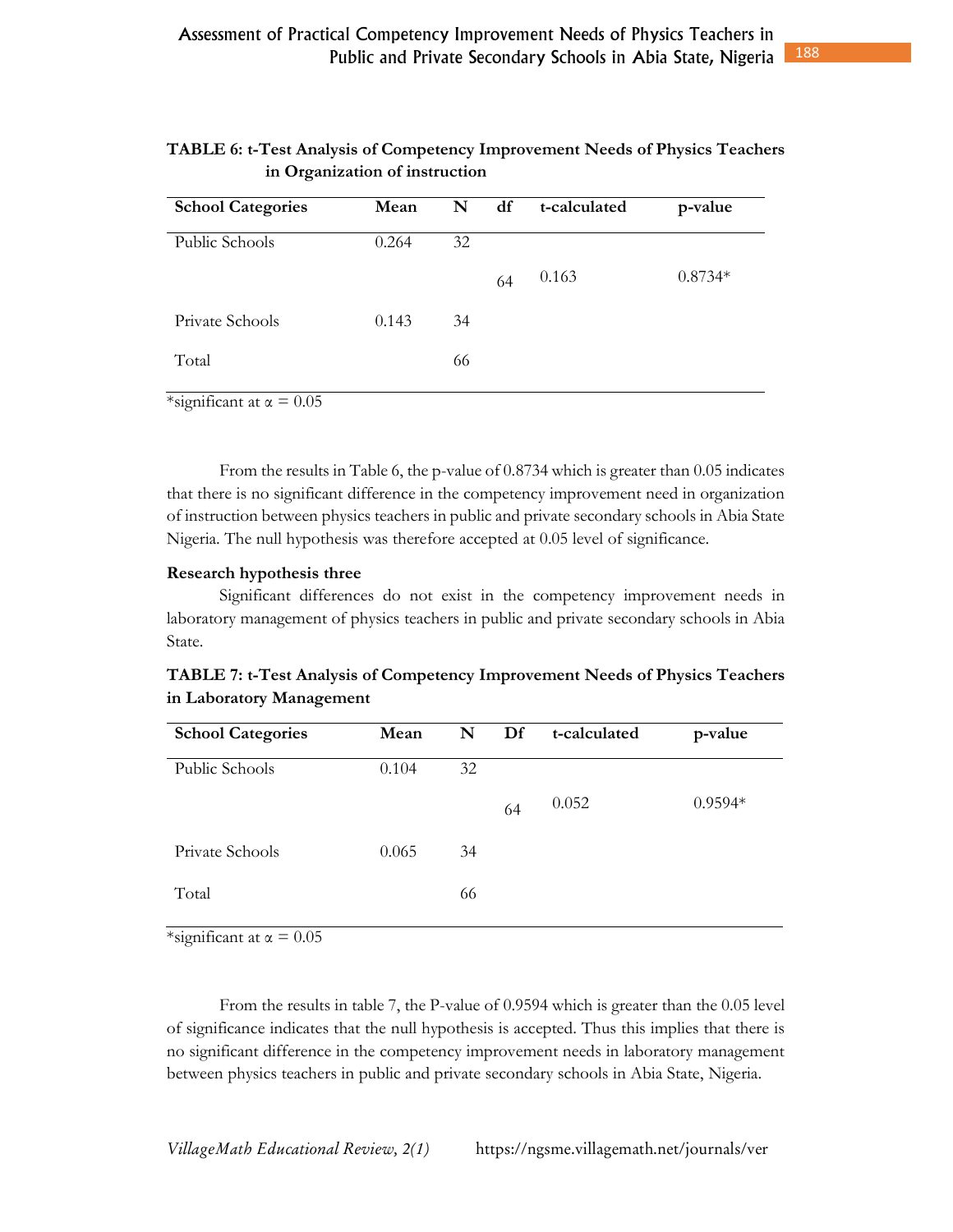#### **Research hypothesis Four**

The competency improvement needs of physics teachers in public and private secondary schools for evaluation of instruction do not differ significantly.

| <b>School Categories</b> | Mean  | N  | Df | t-calculated | p-value   |
|--------------------------|-------|----|----|--------------|-----------|
| Public Schools           | 0.561 | 32 |    |              |           |
|                          |       |    | 64 | 0.053        | $0.9582*$ |
| Private Schools          | 0.526 | 34 |    |              |           |
| Total                    |       | 66 |    |              |           |

**TABLE 8: t-Test Analysis of Competency Improvement Needs of Physics Teachers in Evaluation of Instruction** 

\*significant at  $\alpha = 0.05$ 

From the result in Table 8, the P-value of 0.9582 which is greater than the 0.05 level of significance indicates that the null hypothesis is accepted. Consequently, there is no significant difference in the competency improvement needs in evaluation of instruction between physics teachers in public and private secondary schools in Abia State, Nigeria.

# **Discussion of Findings**

The result displayed in table 1 indicated that the competency improvement needs of physics teachers in planning instructions are, identification of the characteristics of each student with a performance improvement need index of 0.95, identification of suitable teaching method for easy comprehension by the student with index of 1.09, designing the lesson bearing in mind the objectives with the index of 1.13 and identification of students attention span and learning styles with the performance improvement need index of 0.99, and since the performance improvement need indices are all above 0, these shows a high improvement need of teachers competencies in those areas. Planning is a deliberate process that results in teachers being well-prepared prior to walking through the classroom door for the day (Wharton-McDonald *et al.*, 1998). This is as established by a related study by Bain & Jacob (1990) who maintained that competent teachers see consistency in planning and organization in their laboratory important because they allow the central focus of laboratory activity time to be on teaching and learning. Research indicates that instructional planning for effective teaching includes the following elements: Identifying clear learning aims goals and objectives while carefully linking activities to them, which is essential for effectiveness (Cotton, 2005; Wikelund, 2005; Wharton-McDonald *et al,.* 1998); considering student attention spans and learning styles when designing lessons (Bain & Jacobs, 1990).

Teaching is a complex activity that involves careful preparation and planning objectives and activities on an hourly, daily and weekly basis. In addition, long-term planning ensures coverage of curriculum across a marking period, semester and year.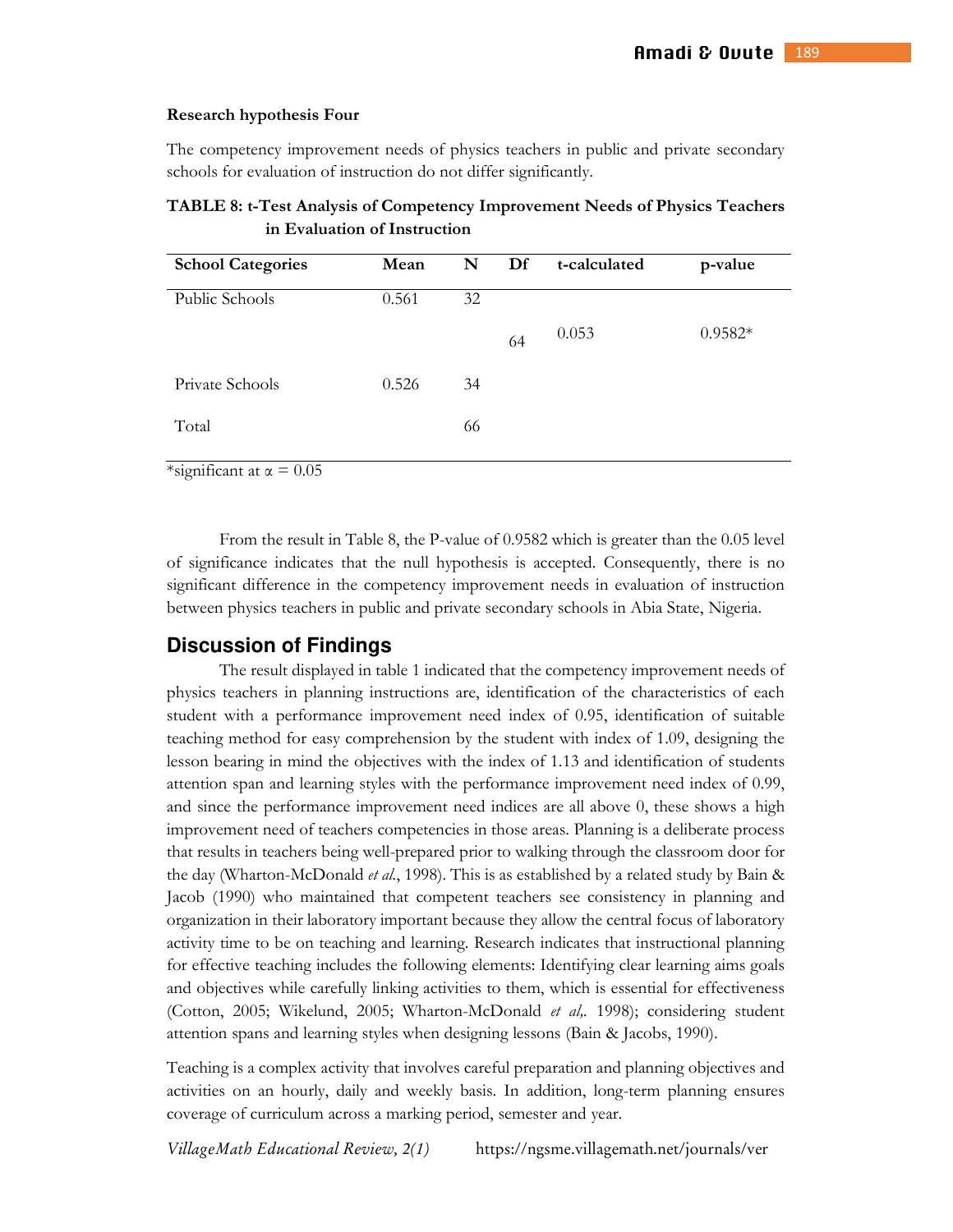From Table 2, the competency improvement need index for the identification of steps of lessons and time allotted to each step was calculated to be 1.29, inclusion of time for re-teaching when organizing instruction was 1.4, assembling of different material resources and teaching modalities score of 0.46, identification of time for student learning experiences score of 1.31, organization of instructions to enable students construct their own knowledge score of 0.72 and organizing instruction to enable student achieve and exceed mastery of the objectives score of 1.24, are all above 0 which indicates a need for improvement in those competencies. Effective teachers reinforce their focus on instruction through their allocation of time to the teaching and learning process, and through their expectations for student learning (Cawelti, 2004; Cotton, 200; Molnnar *et al.,* 1999). This finding agrees with Bain & Jacob (1990) who rightly observed that organization in their laboratory is important because it allows the central focus of laboratory time to be on teaching and learning.

Results in Table 3 shows that the competency improvement need index for teachers confidence, communicative and leadership competencies was 1.60, organizing and implementing instruction in such a way as to optimize student's access to learning materials was 1.30, continuous learner and imaginative competencies was 1.50 and utilization of appropriate intervention to assist students with behavioral problems was 1.48, this implies a need for improvement for those competencies. The need for competency improvement of secondary school teachers in the afore mention competencies observed in this study is in agreement with the research findings of Okwelle and Chijioke (2014) and the assertion by National Research Council (1999) That an effective teacher is confidence, a mentor and knows how to guide students in the right direction and inspire others to be confidence, leading by example, a good role model, encouraging students and leading them to a place of success, being able to communicate clearly and concisely in order to get your points across not only to your students but with parents and staff. Teaching is a lifelong learning process. There is always something new to learn, the world is always changing, along with the curriculum and educational technology so it's up to the teacher to keep up with it, teachers need to be creative and think of unique ways to keep their students engaged in learning.

The result displayed in Table 5 shows that the competency improvement need of physics teachers in secondary school in Abia State are: allowing students to perform hands on activities probably individually or as a group during practical instruction with a performance improvement need index of 0.8, giving practical assignment individually or as a group at the end of each lesson with index of 1.53, giving projects with index of 1.52, assigning portfolios with index of 1.05, building of a major experiment with the teacher which has a performance improvement need index of 1.23, and a cluster mean = 0.55 which is above 0 indicates that there is a need for competency improvement of physics teachers in evaluation of instruction in secondary schools in Abia State. This has been observed (Dosumu, 2002; Adeola & Fajonyimi, 1999; Imo, 2012; Agu, Onyekuba & Anyichie, 2013) that teachers lack test construction competencies, most teachers receive little or no training or support after certification. Although, teachers are not expected to be experts in educational measurements and evaluation to construct valid and reliable tests, they need some basic knowledge on how to develop and validate their laboratory tests to enable them use results of their laboratory assessment for taking relevant decisions about the students.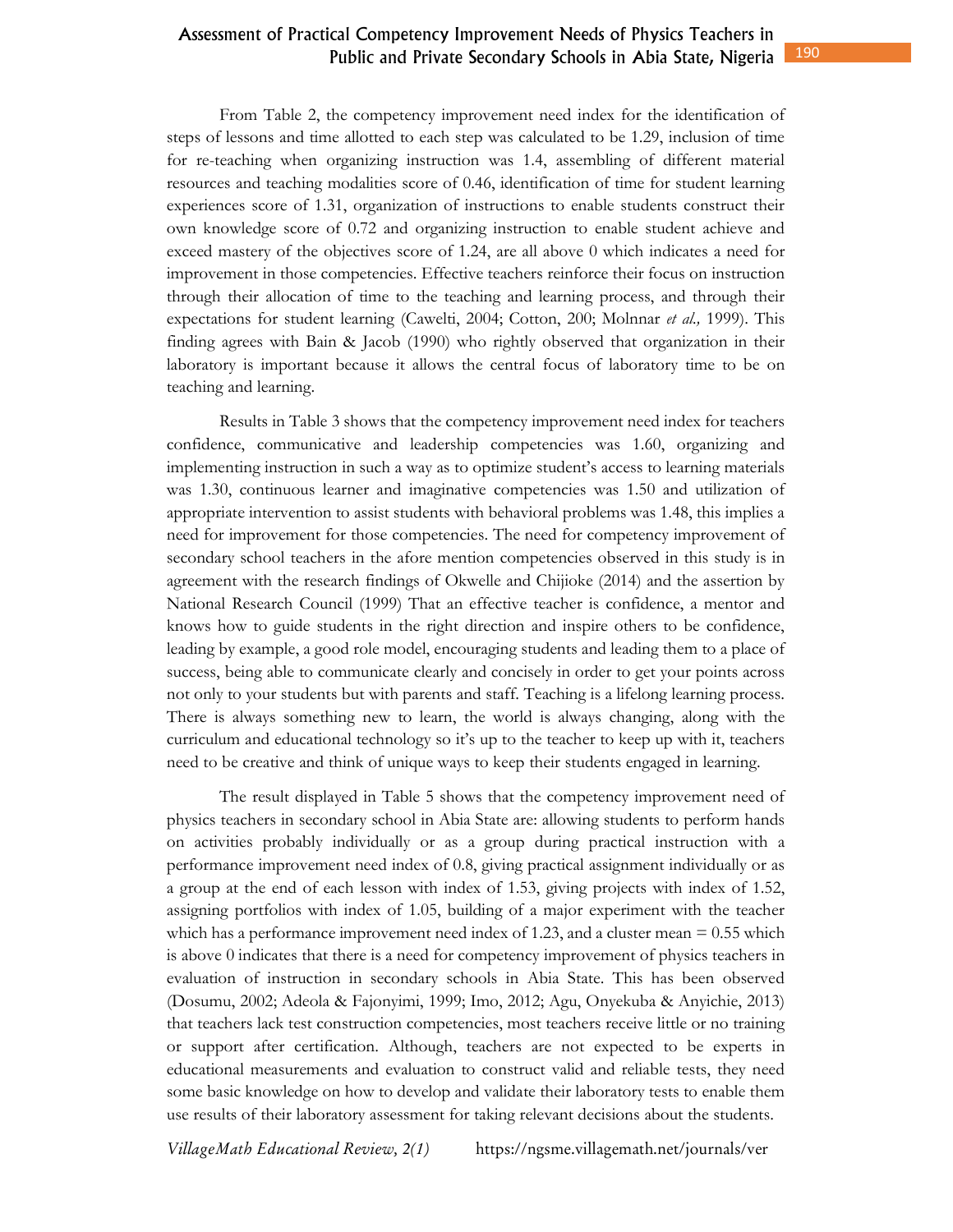The importance of good evaluation in the teaching/learning process that goes in science laboratory cannot be over-emphasized. (Adodo 2013) It is well established fact the the status and the kind of evaluation teacher uses in the laboratory has far reaching implications not only for students achievements specially but also for the nature of instructional procedure and feedback assessment reports on such students.

# **Conclusion**

Insights into effective and efficient teaching especially in the 21<sup>st</sup> century and information age requires more than basic understanding of educational theory and classroom management, but also the development of awareness of the ethical responsibility intrinsic to the teaching profession not only in theory but through experience, adequate application of knowledge, attitudes, competencies, making content relevant to students daily lives, developing critical thinking in students, working with new and evolving technologies to create meaningful and effective lessons, giving students understanding and importance, having student work in teams to ensure all student receives an equal education and evaluating teaching and learning outcomes for decision making.

This study has specifically established that the Nigerian educational system lacks a coherent and well-articulated system of learning opportunities for teachers to continue developing expertise while in the laboratory. Opportunities are unevenly distributed cross schools, local governments and states, these calls for a substantial need for improvement in the competencies required by secondary school physics teachers in planning, organization, laboratory management and evaluation of instruction. The study was undertaken with the belief in the premise that professionalism and academic training are two distinctive words that are necessary prerequisite for good teaching effectiveness.

Obviously, a competent teacher recognizes academic instruction as central to his or her role. This focus on instruction guides not only the teachers own planning and laboratory behavior but also sees consistency and organization in their laboratory as important because they allow the central focus of laboratory time to be on teaching and learning. Teachers who participate in training can access better working conditions, developing qualifications and competencies should guarantee their capacity to adapt to changes in technologies and curriculum.

### **Recommendations**

Teachers matter, but they do not work in vacuum. Their ability to elevate students scientific understanding depends on the schools communities and country in which they work and the professional communities which they belong. The following recommendations below are intended to address the issues identified in the conclusions with particular attention to the ways that the current education systems needs to be changed in order to support teachers ongoing learning they respond to the demands placed by current reforms in science education.

i. Personal effectiveness is key, the available evidence suggests that many science teachers have not had sufficiently rich experiences with the content relevant to the science courses the teach therefore, teachers should ensure they undertake higher training and qualifications to boost their confidence level and expose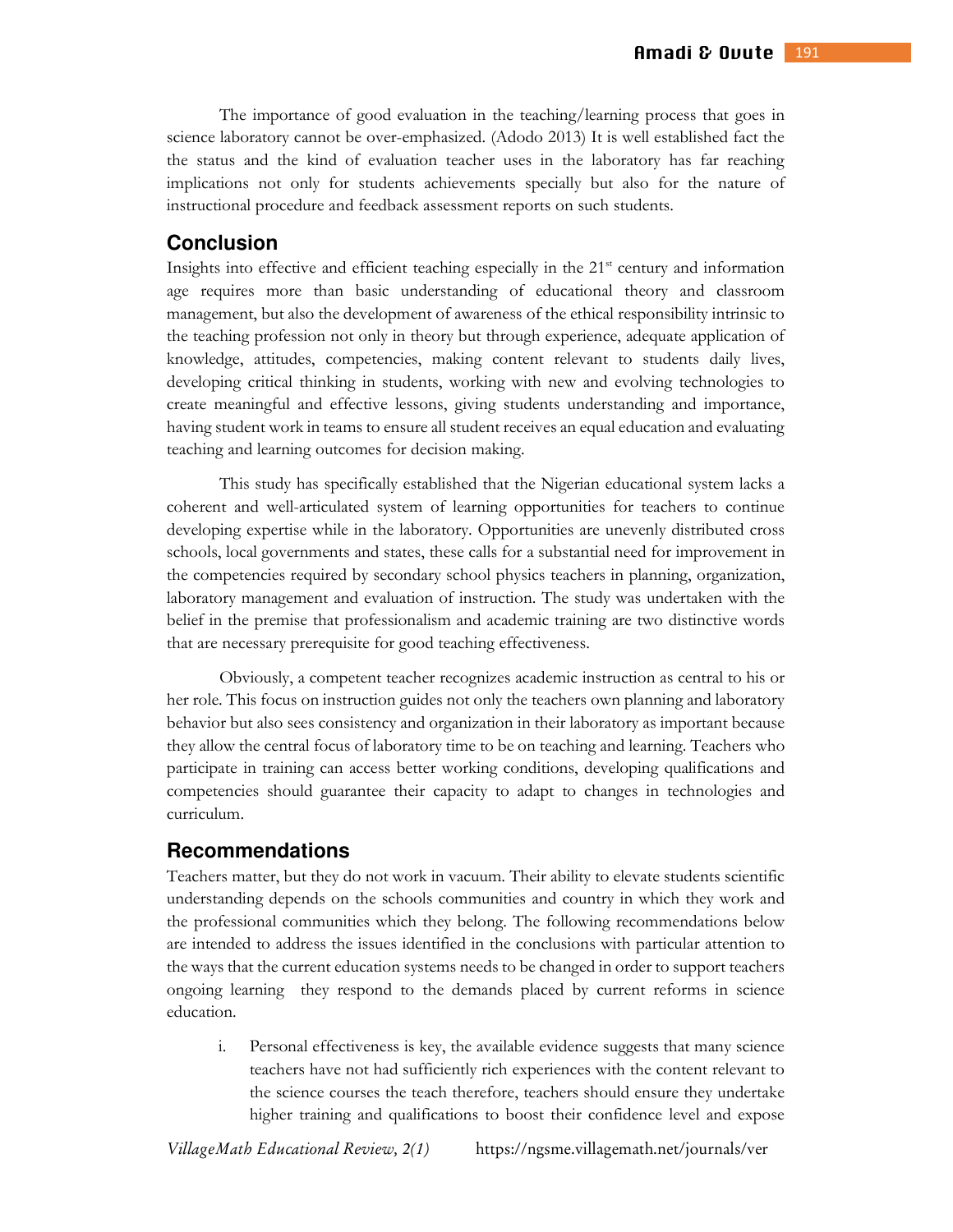themselves to wide range of teaching strategies in delivering lessons that are exciting and accessible.

- ii. Schools need to be structured to encourage and support ongoing learning for science teachers especially given the number of new teachers entering the profession i.e. building school infrastructure that systematically develops the science and science teaching expertise necessary to engage all students meaningfully.
- iii. Federal ministry of education should ensure they formulate policies and procedures that will equip (prospective) teachers with the knowledge, attitudes, behaviors and competencies they require to perform their tasks effectively in the classroom, school and wider community.
- iv. The Secondary Education Management Board in Abia State in particular are central to building the capacity and efficiency of the science teachers, they should direct resources (e.g., location of teachers, scheduling of classes, materials budget) toward science and teachers learning in science, they can also send messages about the importance of science in schools

### **References**

- Abdu-Raheem, B.O, & Oluwagbohunmi, M.F. (2015). Pre-Service teachers problems of improvisation of instructional materials in social studies in Ekiti State University, *Journal of Education and Practice*,6(3),160-163.
- Abia State Government (2015). Historical Background. Retrieved, 29th December 2015, fromhttp://www.abiastate.gov.ng/wp/about\_us/historical-background/
- Abimbade, A. (2007). Hierarchical study of science process skills in West African senior school certificate physics practical examinations, Retrieved 5<sup>th</sup> June 2016 from http://www.iiste.org/journals/
- Adeola, A. O., &Fajonyomi, A. A. (1999). Adult learners' performance on standardized and non standardized tests as a function of sex and location. *Nigeria Journal of Counselling Development.* 4(1), 32-36.
- Aderonmu, Temitope S. B & Obafemi, Deborah T. A (2015)Ordeals of physics instruction in Nigerian Secondary Schools: Way Forward for the Attainment of Global Competitiveness: *Journal of Education and Practice,* 6 (20). Retrieved,26th May 2016 from http://www.iiste.org/journals/
- Adesoji, F. A. & Arowosegbe, O. (2004). Isolation of factors in teachers' perception of seniorsecondary chemistry practical in Nigeria. Retrieved from www.hbcse.tifr.res. in/episteme/episteme-2/eproceedings/adesoji.
- Adeyemo S. A. (2010) Teaching/Learning of physics in Nigerian Secondary schools: The curriculum transformation, issues, problems and prospects. *International journal of educational research and technology*Vol (1), 99 – 111. Retrieved from http://www.soeagra.com.
- Adeyemo S. A. (2009). Understanding and acquisition of entrepreneurial skills: A pedagogical Re-orientation for Classroom Teacher in Science Education. *J. Turkish Science. Education.* 6(3), 56-64.
- Adodo S. O. (2013) Correlate of pre-service teachers and in-service teachers perceived and prioritized students' psychological profiles for the teaching and evaluating Basic Science and Technology.*BST Journal of Emerging Trend in Engineering and applied science. (JETEAS),* 4 (2), 305-310.
- Agbo, F. O. & Mankilik, M. (1999). The evaluation of the testing of practical skills in SSCE Examination. Proceedings of the 40th Annual Conference of Science Teachers of Nigeria (STAN), 37 – 40.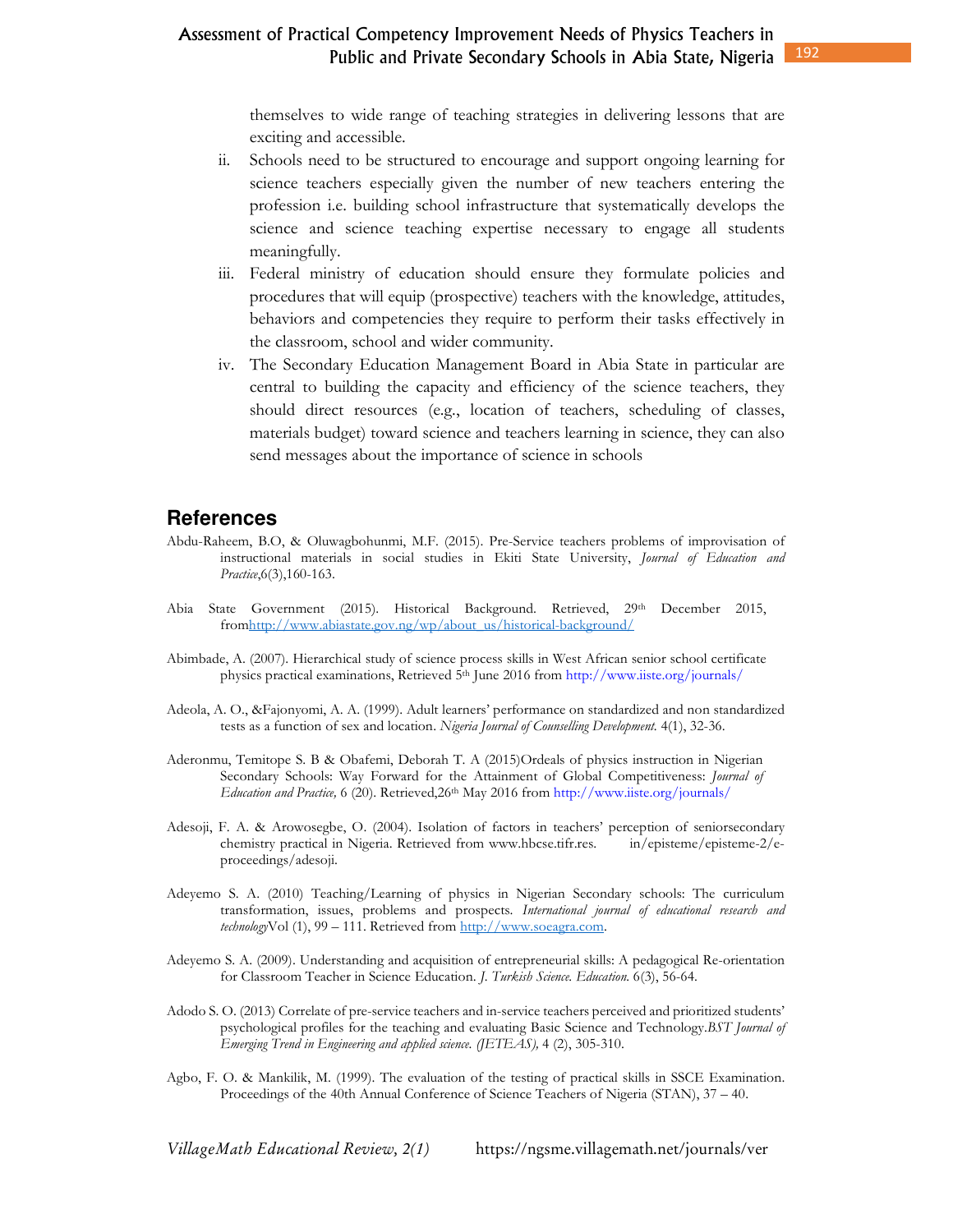- Agbola, O. S. & Oloyde, E. O. (2007). Effects of project, inquiry and lecture demonstration teaching methods on senior secondary students' achievement in separation of mixtures practical test. *Educational Research and Review,* 2(6), 124 – 132.
- Agina-Obu, T. N. (2005). The relevance of instructional materials in teaching and learning. In Robert-Okah. I &Uzoeshi, K. C. (EdS). *Theories and practice of teaching*. Port Harcourt Nigeria: Harey Publication.
- Agommuoh, P. C. (2015). Fostering creativity and improvement of secondary school students attitude towards physics: A Way forward for sustainable Development in Nigeria. *Literacy Information and Computer Education Journal*. 6(4) 10-12.
- Agu, N. N., Onyekuba, C., &Anyichie, A. C. (2013). Measuring teachers competencies in constructing classroom-bassed test in Nigerian secondary schools: Need for a test construction skill inventory. Retrieved from http://www.academicjournals.org/article/article1379700583\_Agu%20et%20al.pdf
- Ajayi, S. A (2011). The contemporary challenges of education in Nigeria. A lead paper presented at the  $7<sup>th</sup>$ annual National Conference of the Association for Encouraging Qualitative Education in Nigeria (ASSEQEN) at the Federal Government College of Education (FCE) Abeokuta, May10.
- Ajeyalemi, D. (2011). Practical work in school science: Are the aims and objectives being achieved? Proceedings of the 52nd Annual Conference of STAN, 3 – 15.
- Akinbobola, A. O., &Afolabi, F. (2010). Analysis of science process skills in West African senior school certificate physics practical examinations in Nigeria. *American – Eurasian Journal of Scientific research*. 5(4) 234-240.
- Akpan, E. U. U. (1999). Towards evaluating chemistry laboratory practices: A survey of Plateau State secondary schools. Proceedings of 40th Annual Conference of STAN, 117 – 122.
- Akporewhe, J. N. &Onwioduokit, F. A. (2013). Enhancing Scientific Attitude through Activity Based Approaches. Academia.edu Retrieved 24<sup>th</sup> July 2018 from http://wwwacademiai.edu/719335/Ehancing\_Scientific\_attitude\_Activity\_baseed.
- Anderson, R. A., and Pearson, P. D. (1984). A schema-theoretic view of basic processes in reading comprehension. In P. D. Pearson (Ed.), handbook of reading research. New York: Longman. pp 225-292.
- Ango, M. L. (1992). Needed science process skills as foundation for effective technology education for national development. In P.O. Awotunde (Ed.):*Issues in Technology Education for National Development,* Jos: National Association of Teachers of Technology, 1: 92-104.
- Bain, H.P. & Jacobs, R. (1990). The case for smaller classes and better teachers. Alexandria,VA: National Association of elementary school principals.*Eric Document Reproduction Service*. 5(8) 322 632.
- Baiyelo T.D. (1999). Re-assessing Nigeria education future: Teaching staff quality and discipline. A lead paper presented at the South-South Zonal National Workshop, Port-Harcourt Nigeria. 29th November to 2 nd December, 1999.
- Baiyelo T.D, &.Adeyemo S. A. (2001). The need for skill assessment and evaluation of skill impact in simulating education and Productive work.*Lagos Educational Review*. 8 (1): 47-54.
- Birabil T.S. & Aderonmu, T.S.B. (2014). Roadmap for national economic development: A focus on the teaching enterprise in Nigeria. *West African Journal of Business and Management Sciences.* 3(1A), 77 - 84.
- Bruner, J.S. (1957). Going beyond the information given. New York, Norton. Retrieved from http://www.simplypsychology.org/bruner.htm.
- Brunner, J. (1960). The process of education. Cambridge, MA, Harvard University Press. Retrieved from http://www.instructionaldesign.org/theories/constructivist.html.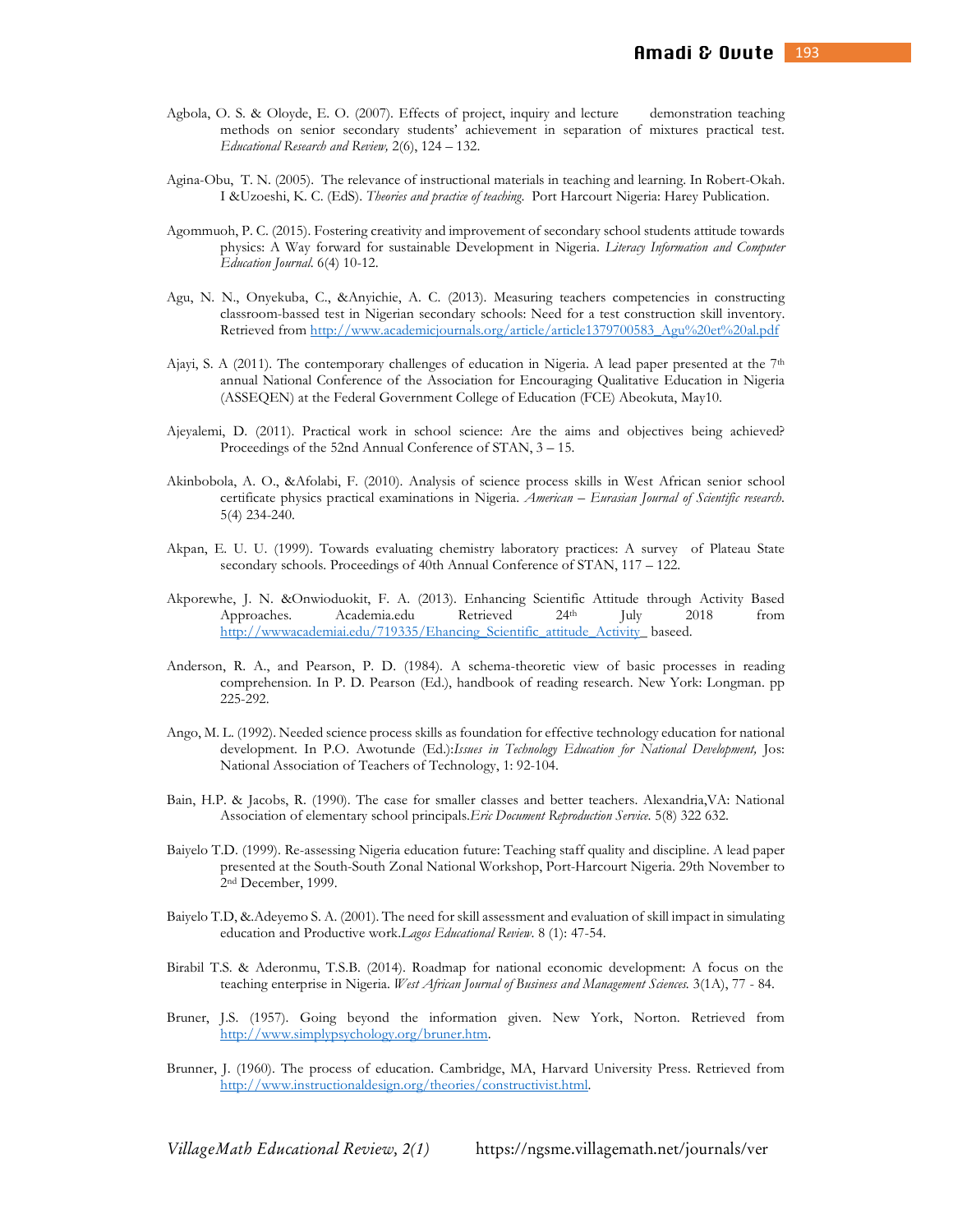- Bybee, R.W., Buchwald, C. E., Crissman, S., Heil, D., Kuerbis, P. J., Matsumoto, C, & Mclnerney, J. D (1989). Science and technology for the elementary years: Frame works for curriculum and instruction. : National Center for Improving Science Education. Washington D. C.
- Campbell, A., McNamara, O., & Gilroy, P. (2004). Practitioner research and professional development in education. SAGE Publications Limited.
- Cassady, L. (2014). What are the primary purposes of education? Retrieved, 18th March, 2014 from http://www.ehow.com/m/info\_8192984\_primary\_purpose\_education.html.
- Cawelti, G. (Ed.). (2004). Handbook of research on improving student achievement. 2nd ed. Arlington, VA: *Educational Research Service.*
- Cotton, K. (2000). The schooling practices that matter most. Portland, &Alexandria, VA: Northwest Regional Educational Laboratory and the Association for supervision and curriculum development.
- Cotton, K., &Wikelund, K. (2005). Parent involvement in Education. Retrieved 30<sup>th</sup> September, 2017 from http:/www.nwrel.org/.
- Denga, D. I. & Ali, A. (1998). An introduction to research methodology and statistics in education and social sciences. Calabar Nigeria: *Rapid Educational Resources Publishers Ltd.*
- Doolittle, P. E., & Hicks, D. (2003). Constructivism as a theoretical foundation for the use of technology in social studies. Blacksburg, VA: Virginia Tech. pp 1-31.
- Dosumu, C.T. (2002). Issues in teacher- made test: Extent of goal attainment and imperatives for reform in STEM, Proceedings of the 52nd Annual Conference of STAN, 86 – 91.
- Effiong, U. U. (2002). Physics classroom environment factors, cognitive preferencesn and achievement in physics among senior secondary school students in Cross River State. An Unpublished Ph. D. Thesis, University of Calabar, Calabar.
- Ekundayo, B. S. (2013). *A Comparative Analysis of Student performance in economics in private and public Secondary Schools* in Kogi State Nigeria. M.ed Dissertation. Department of Arts and Social science Education. University of Lagos.
- Elijah, O.O, Sati, P.L & Fredrick, M.A (2015). Experimental Approach as a Methodology in Teaching Physics in Secondary Schools. *International Journal of Academic Research in Business and Social Sciences*. 5(6), 38-86. Retrieved from DOI:  $10.6007/IJARBSS/v5-i6/1011$  URL: http://dx.doi.org/10.6007/IJARBSS/v5.
- Federal Government of Nigeria (2007). National Policy on Education. Lagos Nigeria: Federal Government Press.
- Federal Ministry of Education FME, (1981). National Policy on Education (Reviseded), Lagos Nigeria: Federal Government Press.
- Federal Republic of Nigeria (2004). National Policy on Education. Lagos Nigeria: NERDC Press.
- Gillani, B. B. (2003). Learning theories and the design of e-learning environments. Lutham, Maryland: American University Press.
- Gillani, B. B. (2013 ). Cognitive theory and the design of education to work connection. Hayward, CA: California State University. pp 1-6.
- Hattie J, Biggs J. & Purdie, N (1996). Effect of learning skills intervention in student learning. A Wetan Analysis. *Revised Education Research.* 66: 99-136.
- Hodson, D. (1991). Practical work in science: Time for a reappraisal studies in science education. Retrieved, 13th January 2016 from http://waeconline.org.ng/e-lrning/physics/phys222nw.html,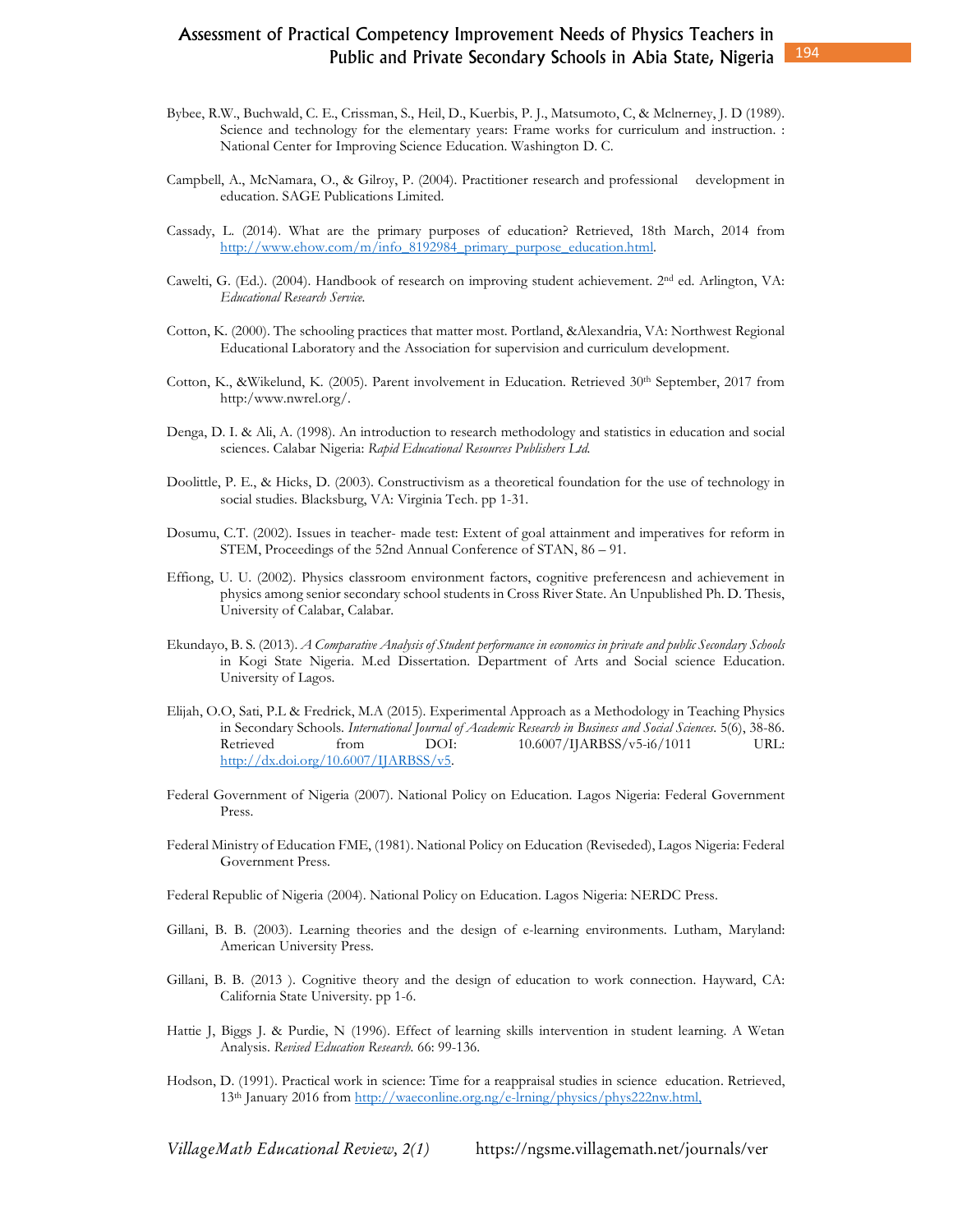- Imo, G. C. (2012). Effects of training in test construction on quality of teacher-made test and students physics achievement in secondary schools in Plateau State Nigeria. An unpublished Ph.D Thesis, University of Jos, Jos Nigeria.
- Ivowi, U. M. O. (1993). Curriculum Development in Nigeria. Sambookman Education and Communication Services Ibadan.inLegge D (Ed.) (1970). Skill. Pegan Books, England, U.K.
- Ivowi, U. M. O. (1984). Misconceptions in physics among Nigerian secondary school students. In Physics Education,*A journal of Science Education.* 19,279-285.
- Ivowi, U. M. O. (2000), Science education in Nigeria since 1960. *A Paper for Nigeria, University of Lagos*,July-August Presented at National Conference in Comparative Education.
- Iwu, R. U. Ijioma B. C., Onoja, A. I. & Nzewuihe, G. U. (2011). Teaching aids. A panacea for effective instructional delivery in biology. 3(2), 62-65. Retrieved, 30<sup>th</sup> March, 2016. fromhttp://www.sciencepub.net/researcher/research0302/08\_4388research0302\_62\_65\_teach.pdf
- Jegede S. A &Adedayo J. O (2013). Enriching physics education in Nigeria towards enhancing a sustainable technological development. *A Greener Journal of Education Research,* 3(2) pp 80-84.Retrieved, 21st May, 2016.fromhttp://www.gjournals.orgpdf1822064.
- Johnstone, A. H. & Al-Shuaili, A. (2001). Learning in the laboratory: Some thoughts in sciences.
- Joubish, M. F. &Khurram, M. A. (2011). Cognitive development in Jean Piaget's work and its implications for teachers. *World Applied Sciences Journal,* 12(8), 1260-1265
- Katane and Selvi, (2006). Teacher competence and further education as priorities for sustainable development of rural school in Latvia. *Journal of Teacher Education and Training*. 6. 2006:41-59.
- Kunter, M., &Baumert, J. (2006). Who is the expert? Construct and criteria validity of student and teacher ratings of instruction. *Learning Environments Research.* 9 (3), 231-251. Retrieved fromhttp://dx.doi.org/10.1007/s10984-006-9015-7.
- Markle, S. (1969). Good Frames and bad (2nded.) New York: Wiley.
- Maskill, R. (2000). A practical class that didn't work what's the problem? http://www.ul.ie/ childsp/CinA/Issue58/TOC3\_Practical Class.htm.
- McCarthy, D. (1972). Manual: McCarthy Scale of Children's abilities. The McLeod, S. A. (2008). Bruner. Retrieved from www.simplepsychology.org/bruner.html.
- Millar, R. (2009). Analysing practical activities to assess and improve effectiveness. The Practical Activity Analysis Inventory (PAAI). http://www.york.ac.uk/depts/educ/research/ResearchPaper Series/index.htmmore.Retrieved from http://carbon.ucdenver.edu/~bwilson/TLE.pdf.
- Molnar, A., Smith, P., Zahorik, J., Palmer, A., Halbach, A., & Ehrle, K. (1999). Evaluating the SAGE program:Apilot program in targeted pupil-teacher reduction in Wisconsin. *Educational Evaluation and policy Analysis,* 21(12), 165-178.
- Nnaka, C. V. &Anaekwe, M. C. (2011). Admission policy in sciences. *International journal of educational research and technology,* Vol (1), 99 – 111. Retrieved from http://www.soeagra.com.
- Nwankezi, A.U. &Ifionu, E.P. (2010). *Challenges of Nigeria Teachers Education in the 21st Century*. In E.C Iloputaife, B.U. maduewesi, and R,O. Igbo (Eds.). Issues and Challenges in Nigerian Education in the 21st Century. Onitsha: West and Solomon Publishing Co. Limited.
- Obioma, G. (2009). Federal ministry of education senior secondary school curriculum: Physics for Senior Secondary Schools. Abuja: Nigerian Educational Research and Development Council.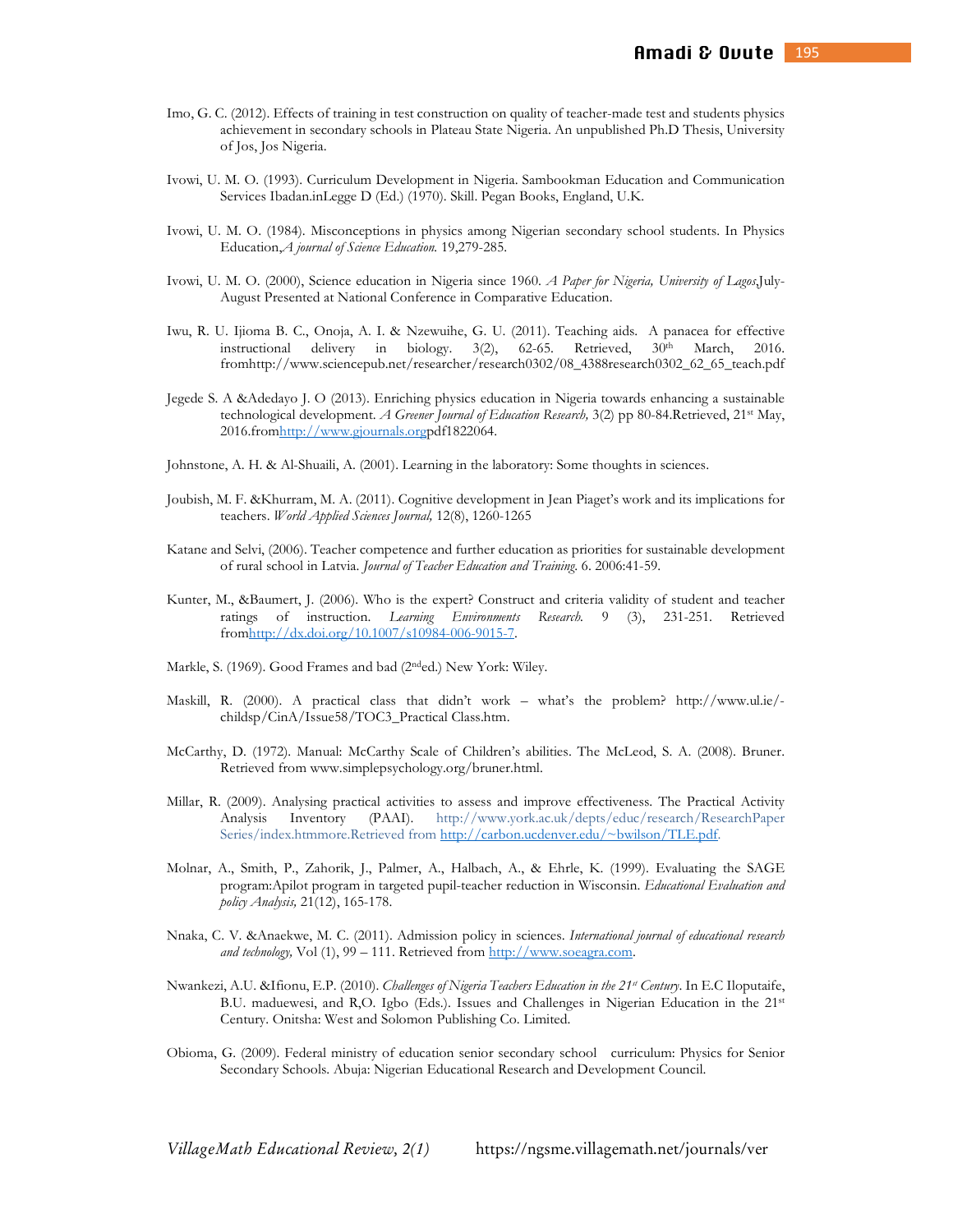- Okonkwo, A.F. (2014). Collaborative Instructional trategy and Essay Writing among Senior Secondary School Students. Unpublished Ph.D Thesis submitted to the department of Arts and Social Science Education, Ebonyi State University, Abakaliki, Nigeria.
- Okpala, C. O. (2002). Educational resources, student demographics, and achievement scores. *Journal of Education Finance*, 27, 885-907.
- Okwelle, P. C. (2014). A Paper presented at teachers' development workshop on enhancing teachers' competence in the Use of practical instructional materials in senior secondary schools, sponsored by Total E&P Nigeria Limited / NNPC; facilitated by Levinda Nigeria Limited, held at Akabuka, Rivers State.
- Oladejo, M. A.; Olosande G. R., Ojebisi, A. O. &Isola, O.(2011). Instructional materials and students academic achievement in physics: Some policy implications. *European Journal of Humanities and Social Sciences,* 2(1), 112–123. Retrieved, 30<sup>th</sup> March, 2016. fromhttp://www.journalsbank.com/ejhss\_2\_4.pdf.
- Omosewo, E. O. (2001) In service programmes for senior physics teachers for improved teaching and assessment of students. Nigerian Journal of Development Issues: Education socio-political and Economic Development, 5(1&2), pp200-219.
- Omosewo, E. O. &Salami, I. O. (2002). Teachers assessment of the secondary school integrated science curriculum. *A Journal published by the faculty of education and extension Services, Usman danfodiyo university, Sokoto Nigeria.*Sokoto education review 5(151-161).
- Onosanya, S. A &Omosewo, E. O. (2011). Effect of improvised and standard instructional materials on secondary school students' academic performance in physics in Ilorin, Nigeria. *Singapore Journal of Scientific* Research, 1(1), 68 -76. Retived, 30<sup>th</sup> March, 2016 from Scientific Research, 1(1), 68 – 76. Retived, 30<sup>th</sup> March, 2016 from http://www.scialert.net/fultext/?doi+sjsres.2100.68.76
- Ookwelle, Paulinus&Chijioke. (2014). Enhancing Teachers Competence in the use of Instructional Materials in Electronics Education in senior Secondary schools in Nigeria. *Journal of Humanities and social Sciences*  .4. 2225-484. National Resaerch Council (1999). Selecting Instructional Materials: A Guide for K-12 Science. Washington, DC: The National Academies Press. Doi: 10.17226/9607.
- Orji, U. E. &Abolarin, E. (2012). Strategies for enhancing teacher competence and quality of classroom instruction. Global Voice of Educators, 1(1), 1 - 6. Retrieved, 30<sup>th</sup> March, 2016 from http://www.globaleducators.org/downloads/global…/Journal%202012-%2028.pdf.
- Ovute, A. O. &Ede, M. O. (2012). Teacher's Competency in Development of Diagnostic Instrument Towards quality Assurance in teaching. *LIT Academic Journal: An International Multi disciplinary Publication.* 1(2). Abigail, N. O.(Ed). Enugu State University of Science and Technology (ESUT).
- Phillips, R., Kennedy, G. S., &McNaught, C. (2012). The role of theory in learning technology evaluation research. *Australasian Journal of Educational Technology,* 28(7), 1103-1118.
- Piaget, J. (2001). The psychology of intelligence (2<sup>nd</sup> Ed.). London: Routledge. [originally published in 1950].
- Prawat, R. S., &Floden, R. E. (1994). Philosophical perspectives on constructivist views of learning. Educational Psychology, 29(1), 37-48 Psychological Corporate U.S.A, Monte soil Maria (1912). The Monte soil Method New York. Fredrick A. Stokes.
- Rosenshine, B. (1986). Teaching functions In M.C Wittrock (Ed.) Handbook of research on Teaching (3rd ed.) (pp. 376-391). New York: Macmillan.
- Shedrack, I. M and Ikem, I. U. (2012). The Effect of Teaching and Learning of Physics in Onitsha North, Anambra State. *Journal of Science and arts.* 1(18) pp75-84.
- Skinner, B.F. (1968).The technology of teaching. New York: Appleton-century-crofts.